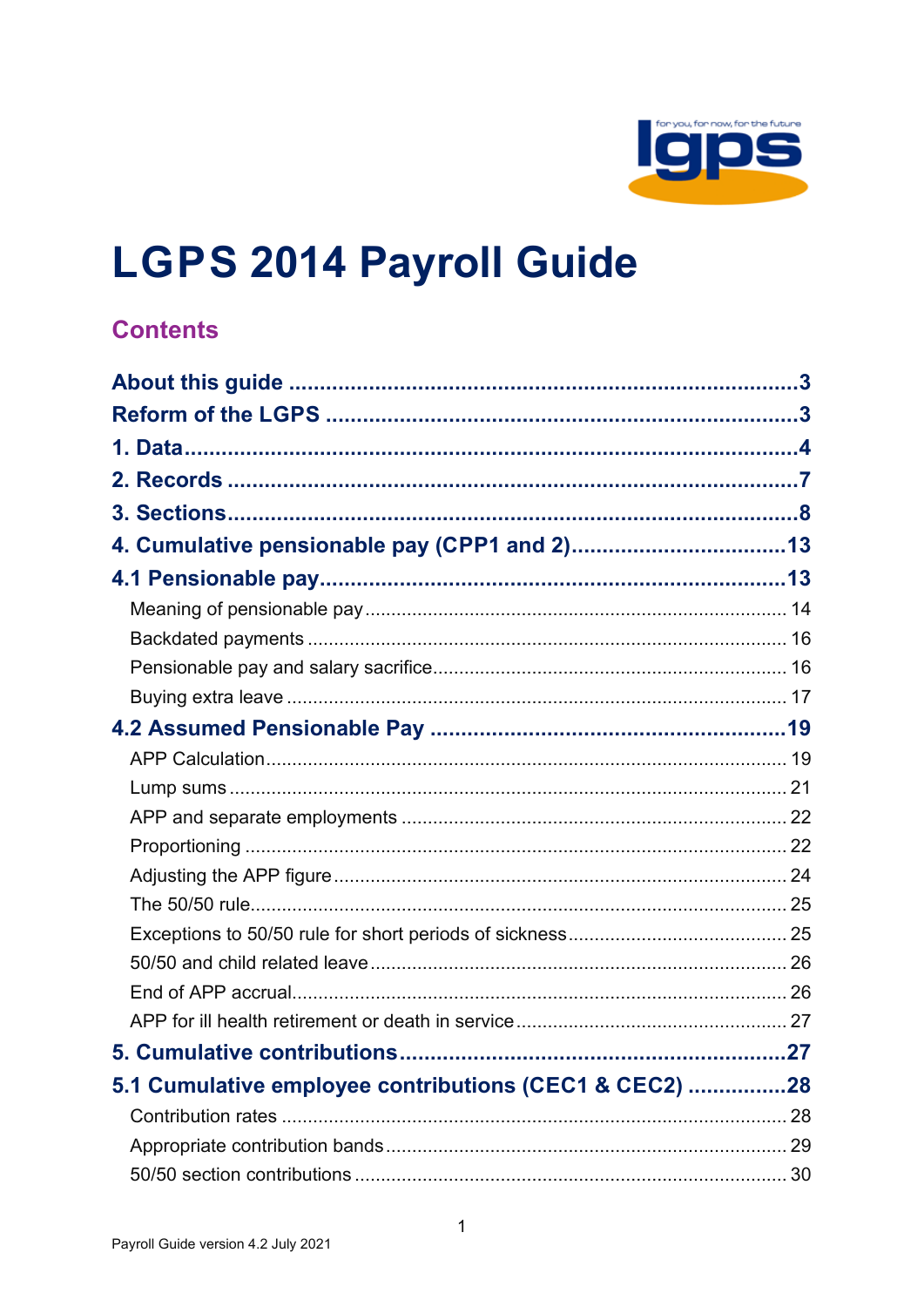| 5.2 Cumulative employer contributions (CRC)35<br>5.3 Cumulative additional contributions (CAC, CARC) - per job35<br>6.2 Changes in contractual hours, weeks or days per year45<br>Additional Survivor Benefit Contributions (ASBCs) for cohabitee survivor's pension |                                                           |  |
|----------------------------------------------------------------------------------------------------------------------------------------------------------------------------------------------------------------------------------------------------------------------|-----------------------------------------------------------|--|
|                                                                                                                                                                                                                                                                      |                                                           |  |
|                                                                                                                                                                                                                                                                      |                                                           |  |
|                                                                                                                                                                                                                                                                      |                                                           |  |
|                                                                                                                                                                                                                                                                      |                                                           |  |
|                                                                                                                                                                                                                                                                      |                                                           |  |
|                                                                                                                                                                                                                                                                      |                                                           |  |
|                                                                                                                                                                                                                                                                      |                                                           |  |
|                                                                                                                                                                                                                                                                      |                                                           |  |
|                                                                                                                                                                                                                                                                      |                                                           |  |
|                                                                                                                                                                                                                                                                      |                                                           |  |
|                                                                                                                                                                                                                                                                      |                                                           |  |
|                                                                                                                                                                                                                                                                      |                                                           |  |
|                                                                                                                                                                                                                                                                      |                                                           |  |
|                                                                                                                                                                                                                                                                      |                                                           |  |
|                                                                                                                                                                                                                                                                      |                                                           |  |
|                                                                                                                                                                                                                                                                      |                                                           |  |
|                                                                                                                                                                                                                                                                      |                                                           |  |
|                                                                                                                                                                                                                                                                      |                                                           |  |
|                                                                                                                                                                                                                                                                      | 7. Payments in respect of a period before 1 April 2014 53 |  |
|                                                                                                                                                                                                                                                                      |                                                           |  |
|                                                                                                                                                                                                                                                                      |                                                           |  |
|                                                                                                                                                                                                                                                                      |                                                           |  |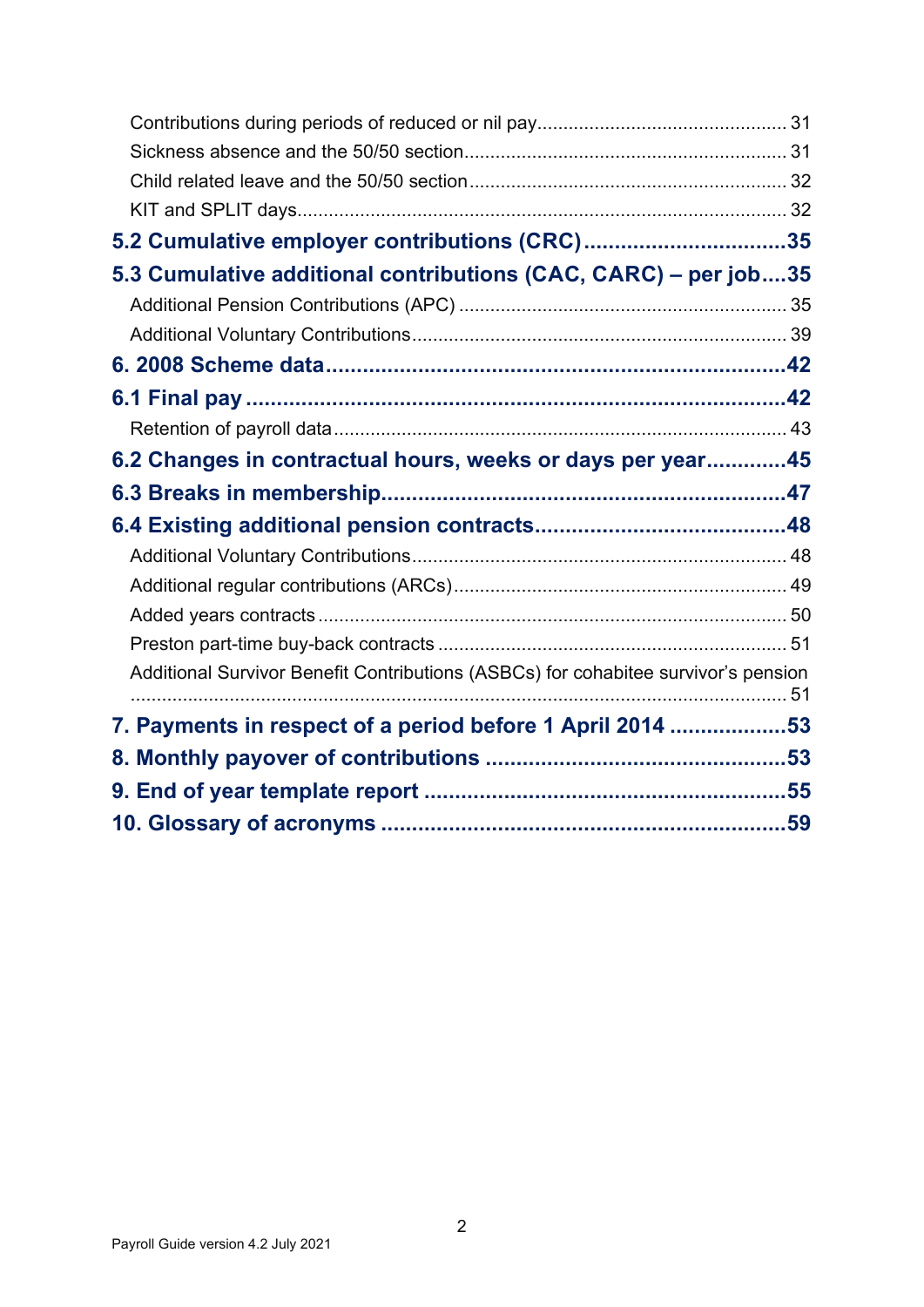# <span id="page-2-0"></span>**About this guide**

This guide sets out the requirements for payrolls in respect of the Local Government Pension Scheme (LGPS) 2014, effective from 1 April 2014. The guide only covers employees in the LGPS in England and Wales. It does not cover:

- councillors in England. Those councillors in England who were in the LGPS on 31 March 2014 remained eligible for membership of the councillor section of the Scheme under the LGPS Regulations 1997 until the end of the term of office they were serving on 1 April 2014, or
- councillors in Wales. They remain eligible for membership of the councillor section of the Scheme under the LGPS Regulations 1997.

# <span id="page-2-1"></span>**Reform of the LGPS**

As part of wider public service pension reforms, significant changes were made to the LGPS in England and Wales from 1 April 2014. The most significant changes were:

- the change from a final salary scheme to a career average revalued earnings scheme
- the Normal Pension Age (NPA) changed from age 65 to State Pension age (with a minimum of 65). NPA is the age at which a member can take their pension benefits without a reduction for early payment.

This guide refers to the career average scheme as 'the 2014 Scheme' and the final salary pension scheme as 'the 2008 Scheme'.

Employees who were active members of the 2008 Scheme on 31 March 2014 automatically became active members of the 2014 Scheme on 1 April 2014 (if they were still employed). Scheme membership up to 31 March 2014 was protected as final salary membership and further protections were put in place for members who were within 10 years of the 2008 Scheme NPA (normally age 65) on 1 April 2012, when the reforms were agreed.

**Important:** The examples in this guide are provided for illustration only and do not override any regulatory or statutory requirements.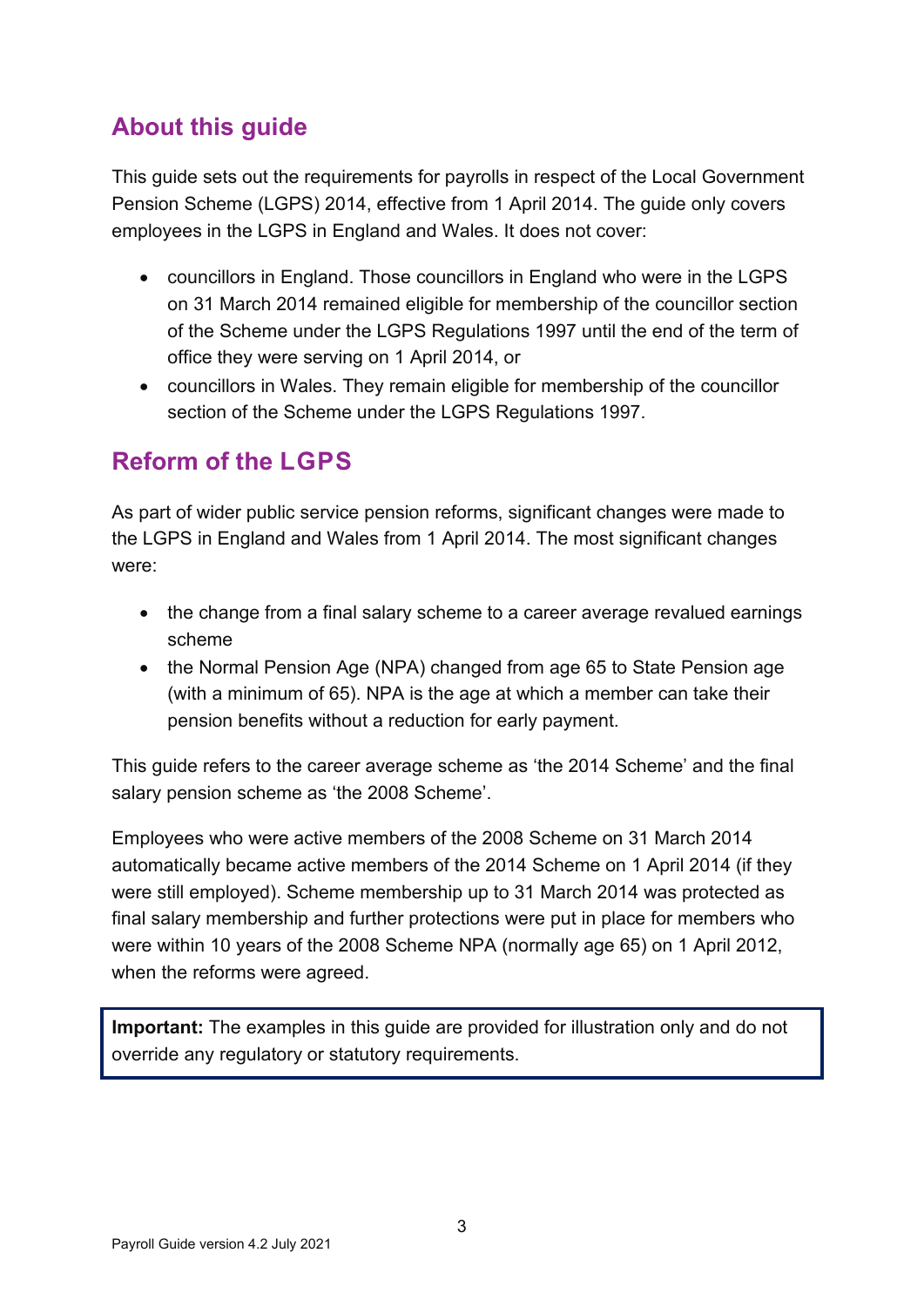# <span id="page-3-0"></span>**1. Data**

The following data is to be held so that it can be made available to pension administrators within three months of the end of each Scheme year or on termination of Scheme membership, in respect of each job. The Scheme year runs from 1 April to 31 March.

Sometimes, further pensionable payments will be made after termination of Scheme membership in a job. If this happens after data has already been submitted to the LGPS administering authority, then the employer will need to supply:

- revised data if the payment is made in the year of leaving, or
- new data if the payment is made in a year after leaving.

The employer should also tell the LGPS administering authority the date the additional payment was made.

Termination of Scheme membership in a job occurs when:

- an employee opts out of the Scheme in that job
- an employee's employment in a job ends, or
- an employee attains age 75.

The employer must notify payroll when any of these events occur.

Termination does not occur when an employee moves between jobs in the same employment. See the definition of single employment relationships in [section](#page-6-0) 2.

Where an employee holds more than one job with the employer, each of the fields in the table below must be held per job. The employee can be in the main section in one job and the 50/50 section in another job.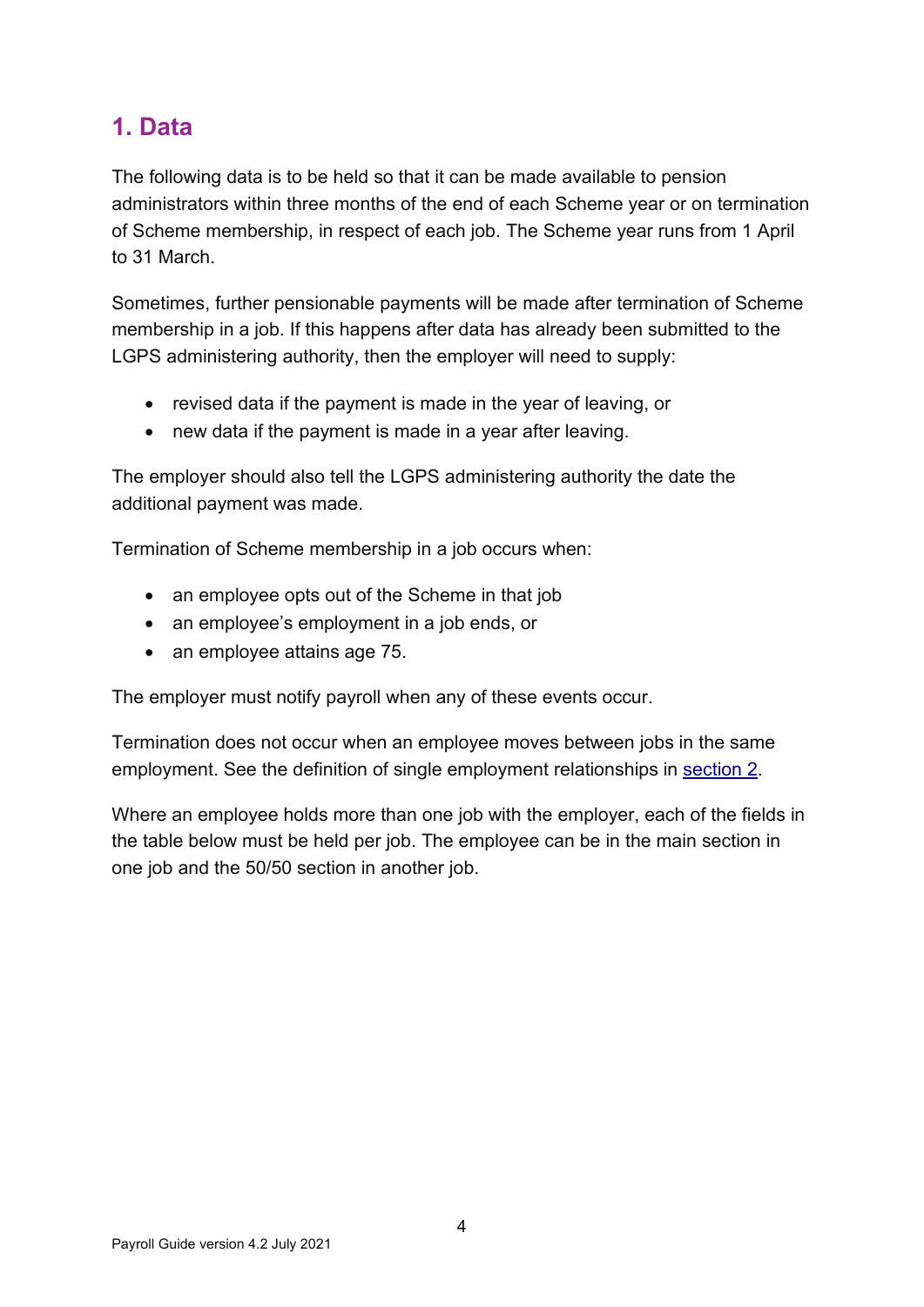#### **Table 1: 2014 Scheme data and definitions**

| 2014 Scheme Data                                                                                                                                                                  | <b>Definition</b>                                                                                                                                                                                                                                                                                                                                                                                                                                                                                                                                  |  |
|-----------------------------------------------------------------------------------------------------------------------------------------------------------------------------------|----------------------------------------------------------------------------------------------------------------------------------------------------------------------------------------------------------------------------------------------------------------------------------------------------------------------------------------------------------------------------------------------------------------------------------------------------------------------------------------------------------------------------------------------------|--|
| <b>Main section Cumulative</b><br>Pensionable Pay<br>(CPP1)                                                                                                                       | The total pensionable pay <sup>1</sup> (PP) and/or Assumed<br>Pensionable Pay (APP) in the main section for the<br>Scheme year 1 April to 31 March                                                                                                                                                                                                                                                                                                                                                                                                 |  |
| Main section cumulative<br>employee's contributions<br>(CEC1)                                                                                                                     | The total employee's contributions in the main section<br>for the Scheme year                                                                                                                                                                                                                                                                                                                                                                                                                                                                      |  |
| 50/50 section<br><b>Cumulative Pensionable</b><br>Pay (CPP2)                                                                                                                      | The total pensionable pay <sup>1</sup> (PP) and/or Assumed<br>Pensionable Pay (APP) in the 50/50 section for the<br>Scheme year                                                                                                                                                                                                                                                                                                                                                                                                                    |  |
| 50/50 section cumulative<br>employee's contributions<br>(CEC2)                                                                                                                    | The total employee's contributions in the 50/50 section<br>for the Scheme year                                                                                                                                                                                                                                                                                                                                                                                                                                                                     |  |
| Cumulative additional<br>employee's contributions<br>(CAC) per type ie:<br><b>Additional Pension</b><br>Contribution (EAPC)<br><b>Additional Voluntary</b><br>Contribution (EAVC) | The total additional employee's contributions for the<br>Scheme year per type:<br>Additional Pension Contribution (EAPC) - both<br>where the whole cost is to the employee and<br>also the employee element of a Shared Cost<br><b>APC</b><br>Additional Voluntary Contribution (EAVC) -<br>$\bullet$<br>inclusive of non-life assurance (whole cost to<br>employee), life assurance (whole cost to<br>employee), and employee element of a Shared<br>Cost AVC for life assurance, pension salary<br>sacrifice, or other part cost to the employee |  |
| Cumulative employer's<br>contributions (CRC)                                                                                                                                      | The total employer's contributions in both sections for<br>the Scheme year                                                                                                                                                                                                                                                                                                                                                                                                                                                                         |  |

<span id="page-4-0"></span><sup>&</sup>lt;sup>1</sup> Including the value of emoluments specified in the contract of employment as being pensionable emoluments (including the pensionable emolument value of salary sacrificed for such items as childcare vouchers, and for pension contribution salary sacrifice via a Shared Cost AVC arrangement).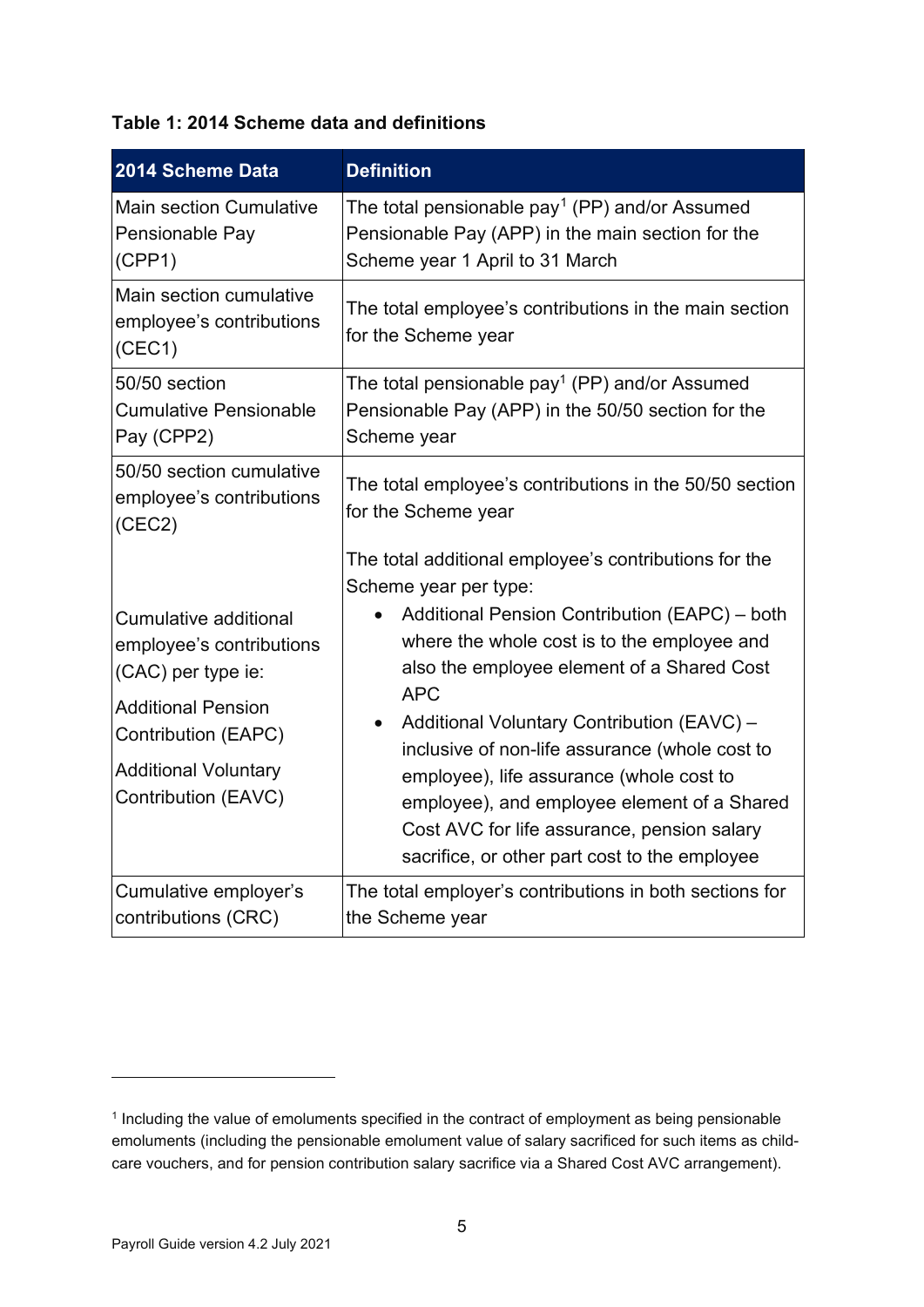| 2014 Scheme Data                                                                                                                                                                                                            | <b>Definition</b>                                                                                                                                                                                                                                                                                                                                                                                                                           |  |
|-----------------------------------------------------------------------------------------------------------------------------------------------------------------------------------------------------------------------------|---------------------------------------------------------------------------------------------------------------------------------------------------------------------------------------------------------------------------------------------------------------------------------------------------------------------------------------------------------------------------------------------------------------------------------------------|--|
| Cumulative additional<br>employer's contributions<br>(CARC) per type ie:<br><b>Additional Pension</b><br>Contribution<br>(RAPC)<br><b>Shared Cost</b><br>$\bullet$<br><b>Additional Voluntary</b><br>Contribution<br>(RAVC) | The total additional employer's contributions for the<br>Scheme year per type:<br>Additional Pension Contribution (RAPC) - both<br>where the whole cost is to the employer and<br>also the employer element of a Shared Cost<br><b>APC</b><br><b>Shared Cost Additional Voluntary Contribution</b><br>(RAVC) – employer element of a Shared Cost<br>AVC for life assurance, pension salary sacrifice,<br>or other part cost to the employer |  |
| Dates of active<br>membership during the<br>Scheme year                                                                                                                                                                     | Either the date of:<br>the beginning of the Scheme year, or<br>becoming an active member of the Scheme in<br>the employment during the Scheme year, if<br>later.<br>Plus the date:<br>of the end of the Scheme year, or<br>$\bullet$<br>active Scheme membership ended during the<br>$\bullet$<br>Scheme year, if earlier                                                                                                                   |  |
| Section of the Scheme                                                                                                                                                                                                       | Section of the Scheme the employee was a member of<br>in the employment at the end of the Scheme year or on<br>the date of leaving active membership in the<br>employment                                                                                                                                                                                                                                                                   |  |

The section of the Scheme may be used by the administering authority to produce pension estimates or projections included in annual benefit statements.

Employers must continue to supply 2008 Scheme data:

FTE final pay (FFP): Full time equivalent pensionable pay in respect of the employment for the Scheme year.

The above specification shows the information required to administer the 2014 Scheme. It does not replace or remove the requirement for other data being supplied to your LGPS administering authority to enable them to administer the Scheme, such as personal details and unique identifiers. See [section 6](#page-41-0) for more information on data needed to administer the 2008 Scheme.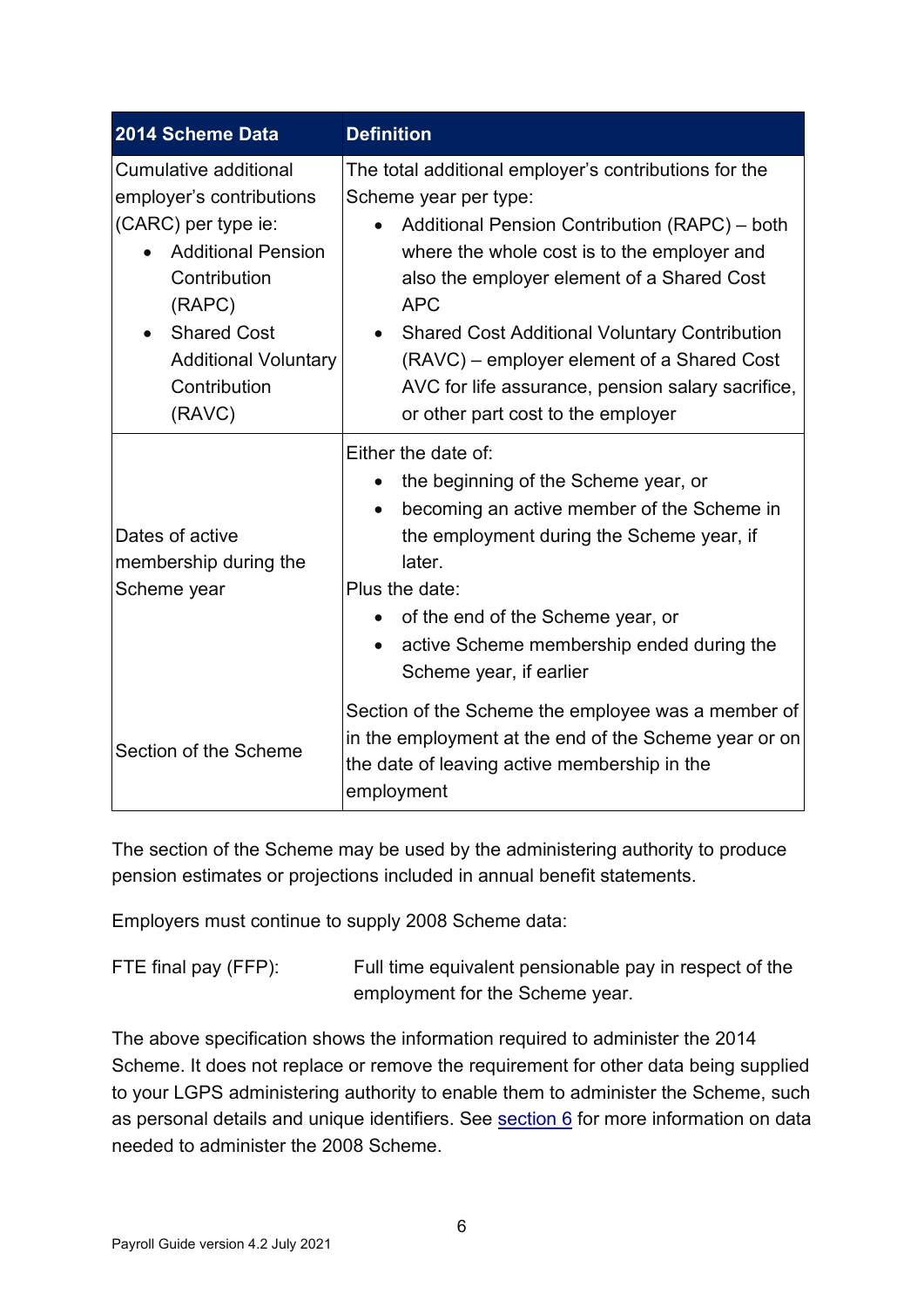You can read more about the payroll data to be held for each Scheme year (1 April to 31 March) to produce the monthly and end of year / leaving data shown in [section](#page-54-0) 9 in the 'Year end – Guidance note' and 'Year end – Template spreadsheet' which can be found on the [Administrator guides and documents](https://www.lgpsregs.org/resources/guidesetc.php) page of [www.lgpsregs.org.](http://www.lgpsregs.org/)

# <span id="page-6-0"></span>**2. Records**

Separate records of cumulative amounts must be maintained for each job the employee holds, unless the employer determines that a single employment relationship exists. This is the same requirement as under automatic enrolment legislation. The need to calculate 2014 Scheme pensions on a year by year basis means that separate records are vital and must be retained.

Examples of when an employer may determine that a single employment relationship exists are:

- two concurrent employments where, if one is terminated, the other must be terminated at the same time
- two sequential employments without a break (eg a promotion).

Where a single employment relationship does not exist, separate records will be required for each job in order to calculate and hold the data needed to determine correctly the amount of pension accrued in each year for each job.

### **Example 1: Concurrent employment**

An employee has two concurrent part time jobs with the same employer who has not informed payroll that a single employment relationship exists. Two records should be held for this employee and the data should be supplied to the LGPS administering authority as two lines of data both identifiable as the employee (eg by NI number) and each uniquely identified as different jobs (eg by post / payroll number). If one of the jobs ends, this should be treated as a leaver for pension purposes. The employer would need to supply data in respect of that leaver to the LGPS administering authority.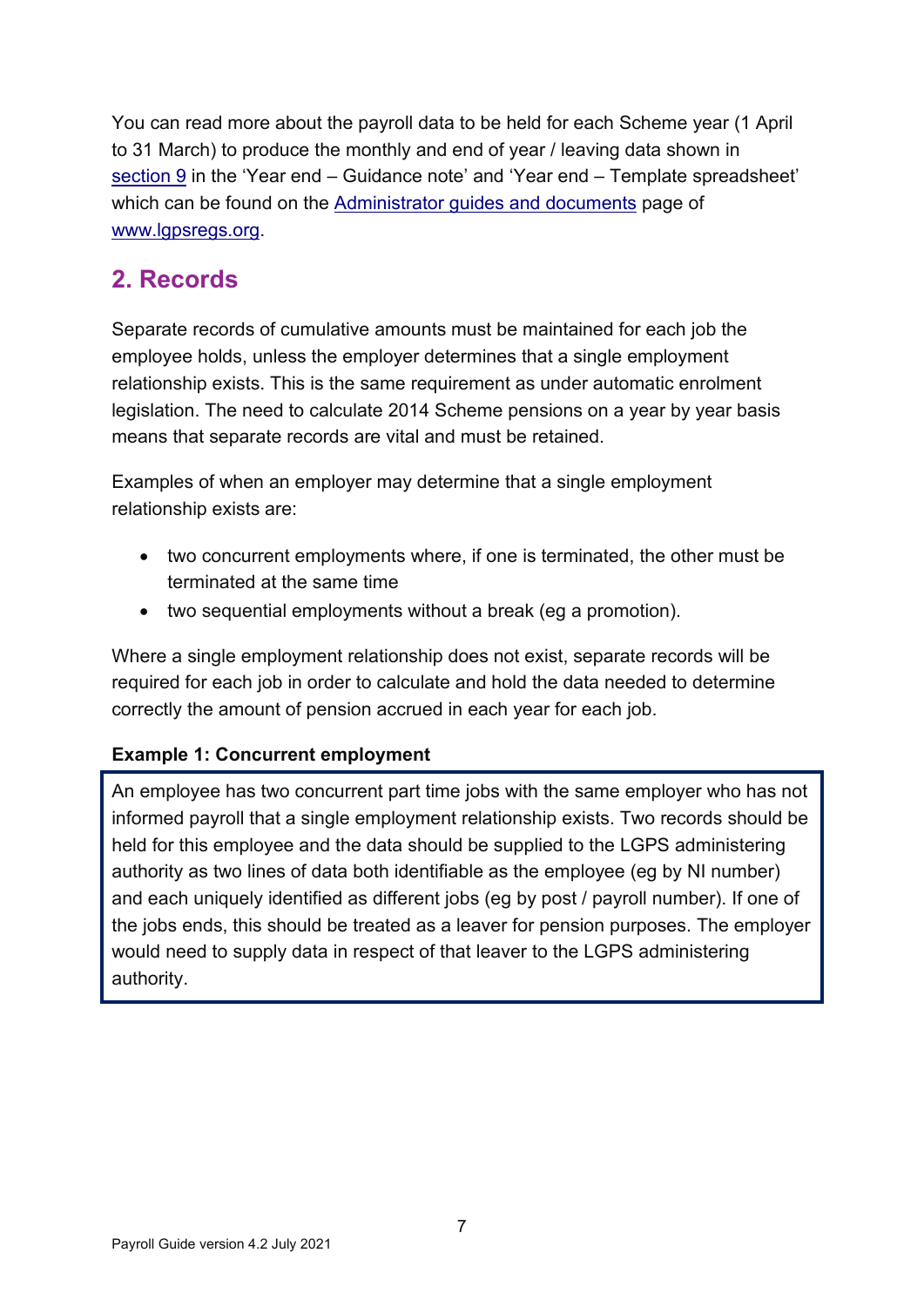#### **Example 2: Promotion**

An employee is promoted to a new job and no termination of employment notice has been received by payroll. The end of year data should be supplied to the LGPS administering authority as a single set of cumulatives which includes amounts from both jobs.

If separate employment relationships exist and the person is being paid on timesheet claim, that timesheet design must include information that identifies which hours relate to which job.

# <span id="page-7-0"></span>**3. Sections**

The 2014 Scheme contains two sections – the main or 100/100 section and the 50/50 section. The data requirements for both sections are the same apart from the employee contribution calculation. In the 50/50 section the employee contribution is half that which would be due in the main section. See [section 5](#page-26-1) - cumulative contributions.

**Important:** If a member joins the 50/50 section, the employer contribution is still the normal full contribution rate not half.

An employee cannot make a valid election to join the 50/50 section before:

- commencing employment
- the date their LGPS membership is due to start, if they are being automatically enrolled or re-enrolled, or
- joining the Scheme as a result of making an election to join.

In the absence of a 50/50 election before the payroll has been closed:

- a new employee
- an existing employee commencing a new employment for which a separate record is required (see [section 2\)](#page-6-0), or
- an optant out electing to join the Scheme or being auto-enrolled or re-enrolled

should be put into the main section.

The following circumstances may lead to a change of section during the Scheme year: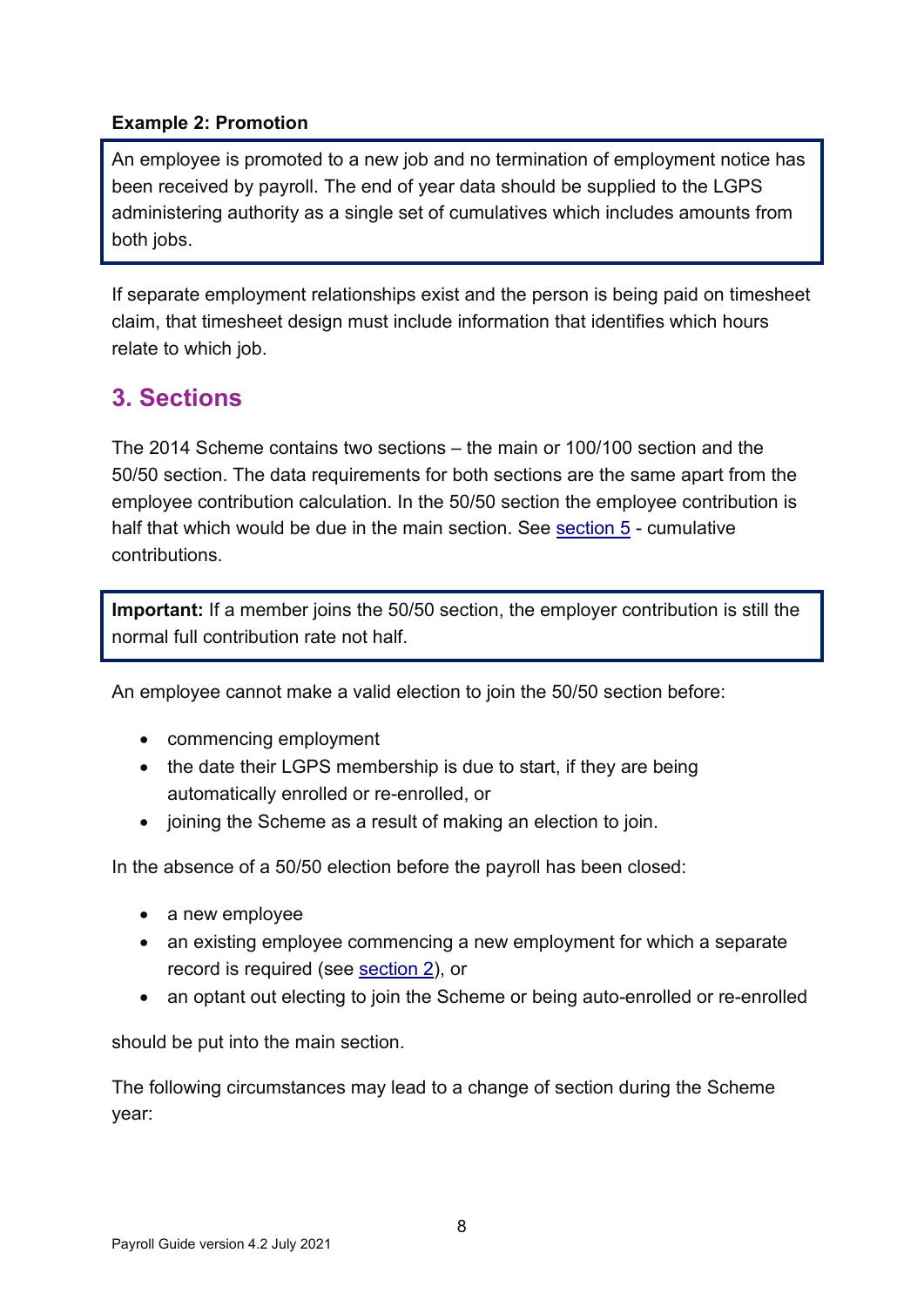- The employee elects to move from the main section to the 50/50 section (or vice versa) from the beginning of the next available pay period following the election.
- The employee is in the 50/50 section and goes on to no pay due to sickness or injury. The employee must be moved back into the main section from the beginning of the next pay period if they are still on nil pay at that time. This would even be the case where an employer has a policy of nil pay for the first three days of sickness, and the first two days of sickness fall at the end of one pay period and the third day is the first day of the following pay period. The person will have the right to make a further 50/50 election. If they do so before the payroll is closed, they would have continuous 50/50 membership.
- The employee is in the 50/50 section and goes on to no pay during ordinary maternity leave, ordinary adoption leave or paternity leave. The employee must be moved back into the main section from the beginning of the next pay period if they are still on nil pay at that time.
- If the employee is in the 50/50 section, they must be moved back to the main section from the beginning of the pay period following the employer's 'automatic re-enrolment date'. This would happen irrespective of what category of worker they are for the purposes of the Pensions Act 2008. The initial 'staging date' for those employers who meet their 'staging date' after 31 March 2014 has no implication for existing 50/50 elections. The person will have the right to make a further 50/50 election. If they do so before the payroll is closed, they would have continuous 50/50 membership.

Both the main section and the 50/50 section of the LGPS are 'qualifying schemes' for automatic enrolment purposes.

**Important:** Those terms in quotation marks in the text above are to be construed in accordance with the Pensions Act 2008.

For more information on automatic enrolment and the LGPS please read the 'Automatic enrolment – Technical guide' which you can find on the ['Employer guides](https://www.lgpsregs.org/employer-resources/guidesetc.php)  [and documents'](https://www.lgpsregs.org/employer-resources/guidesetc.php) page of [www.lgpsregs.org.](http://www.lgpsregs.org/)

The dates an employee joined and ended membership of a section must be held per job, as specified in the table in [section 1.](#page-3-0)

Separate cumulative amounts for pensionable pay and employee contributions should be maintained for each section. It is generally not necessary to maintain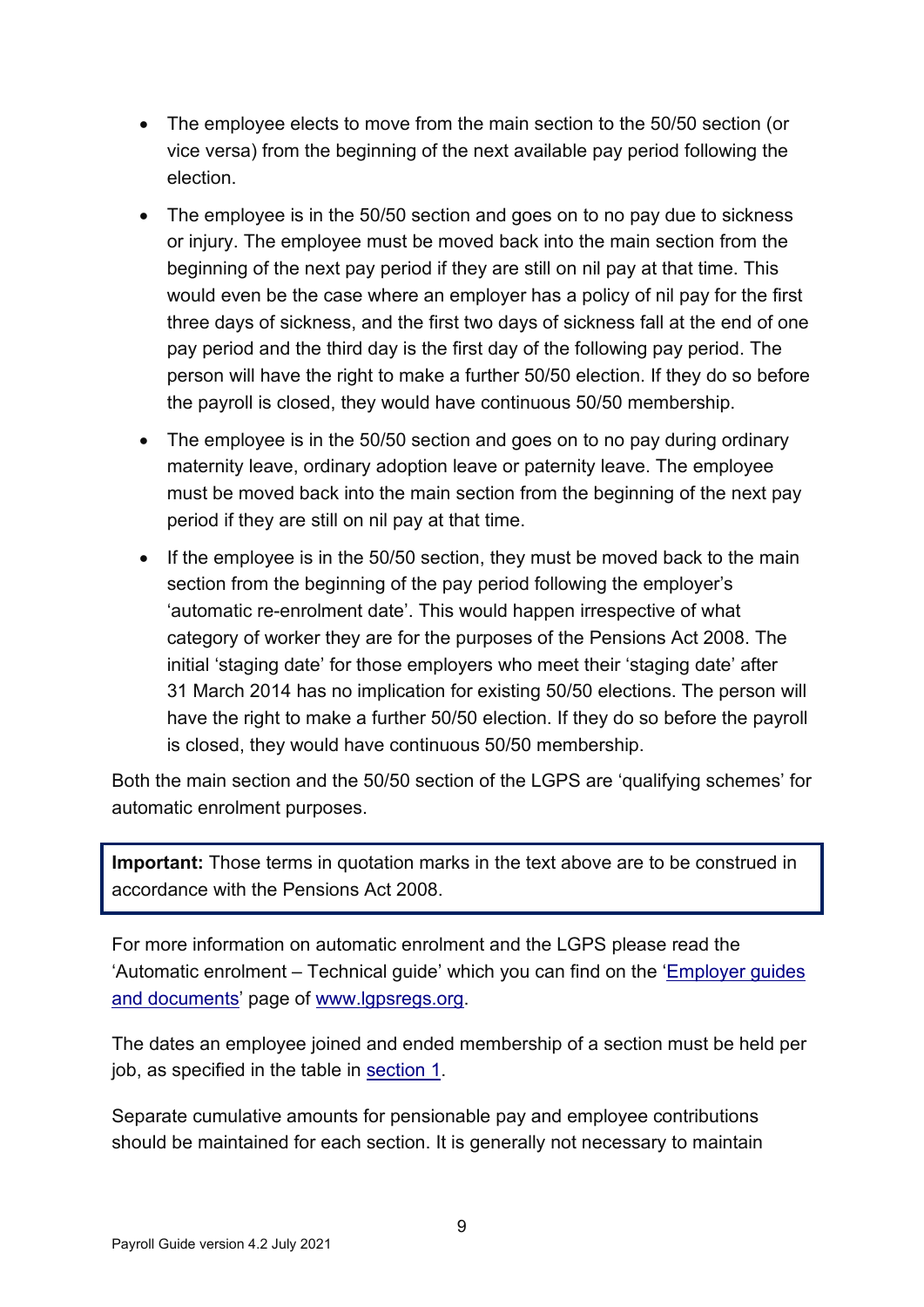separate cumulative amounts for employer's contributions per section (other than as specified in the table in [section](#page-3-0) 1).

If a member moves to the 50/50 section:

- Any existing Additional Pension Contribution (EAPC) contract which is at whole cost to the employee to buy **extra** pension must stop.
- Any Shared Cost Additional Pension Contribution (EAPC / RAPC) contract to buy **extra** pension must stop.
- Any AVC (EAVC) or Shared Cost AVC (EAVC / RAVC) contract continues unless the member elects to terminate the contract.
- An existing Shared Cost Additional Pension Contribution (EAPC / RAPC) contract to buy **lost** pension continues if it is to purchase an amount of pension 'lost' due to:
	- a period of unpaid additional maternity, paternity or adoption leave or
	- any other period of unpaid authorised leave of absence unless the member elects to end the contract.
- Any existing Additional Pension Contribution (EAPC) contract which is at whole cost to the employee to buy **lost** pension continues if it is to purchase an amount of pension 'lost' due to:
	- a trade dispute
	- a period of unpaid additional maternity, paternity or adoption leave<sup>2</sup>, or
	- any other period of unpaid authorised leave of absence<sup>[2](#page-9-0)</sup> unless the member elects to end the contract.

On moving to the 50/50 section, any existing contributions to:

- an AVC / SCAVC
- an APC or to purchase an amount of pension 'lost' due to a trade dispute, due to a period of authorised leave of absence or period of unpaid additional maternity, paternity or adoption leave or unpaid shared parental leave where the member is paying the full cost of the APC

<span id="page-9-0"></span><sup>&</sup>lt;sup>2</sup> ie the member made an APC election more than 30 days (or such longer period as the employer allowed) after returning from a period of authorised leave of absence or period of unpaid additional maternity, paternity or adoption leave or unpaid shared parental leave, thereby missing the deadline for the employer to compulsorily contribute to a Shared Cost APC, or the APC is to cover a period of absence beyond 36 months.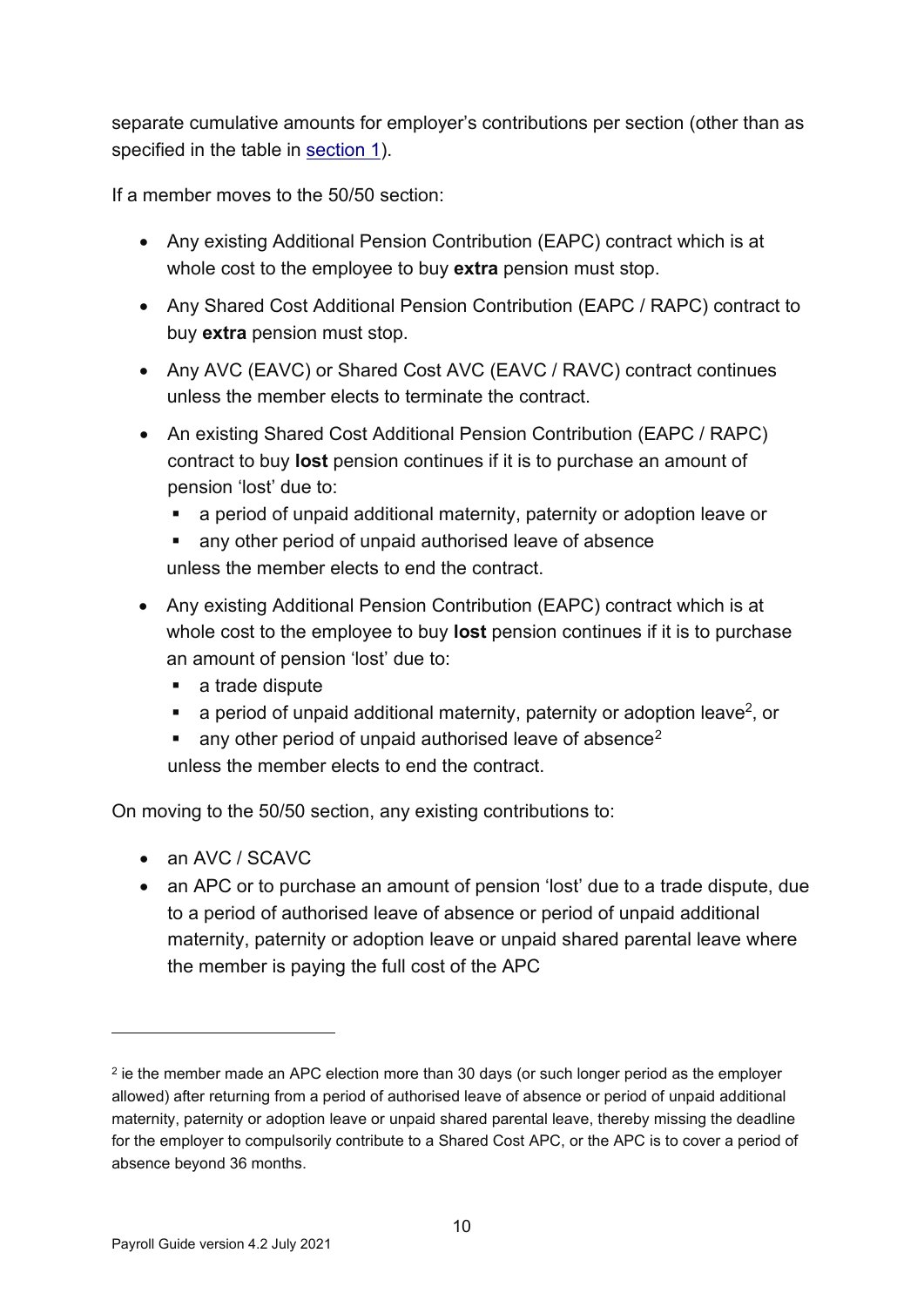- an SCAPC to purchase an amount of pension 'lost' during a period of authorised unpaid leave of absence or during a period of unpaid additional maternity, paternity or adoption leave or unpaid shared parental leave, or
- an additional regular contribution (ARC), added years, Preston part-time buyback, or additional survivor benefit contribution (ASBC) contract / arrangement in force before 1 April 2014 – see [section 6.4.](#page-47-0)

are not reduced to half rate. The contributions under such contracts / arrangements continue to be paid in full.

A member in the 50/50 section generally cannot commence payment of an Additional Pension Contribution (EAPC) contract which is at whole cost to the employee. They can commence an EAPC contract if it is to purchase an amount of pension 'lost' due to a trade dispute, a period of authorised leave of absence, a period of unpaid additional maternity, paternity or adoption leave or unpaid shared parental leave where the member is paying the full cost of the APC.

A member in the 50/50 section can only commence payment of a Shared Cost Additional Pension Contribution (EAPC / RAPC) contract if such a contribution is to purchase an amount of pension 'lost' during a period of authorised unpaid leave of absence or during a period of unpaid additional maternity, paternity or adoption leave or unpaid shared parental leave.

A member in the 50/50 section can commence payment of an AVC (EAVC) or Shared Cost AVC (EAVC / RAVC) contract.

A member in the 50/50 section can commence payment of Preston part-time buyback contributions.

If a member moves to the main section:

- any existing Additional Pension Contribution (EAPC)
- any Shared Cost Additional Pension Contribution (EAPC / RAPC) contract
- any AVC (EAVC) or Shared Cost AVC (EAVC / RAVC) contract
- any additional regular contributions (ARC) contract
- any added years contract
- any additional survivor benefit contributions (ASBC) contract

must continue, unless the member elects to terminate the contract. Any Preston parttime buy-back contributions must continue.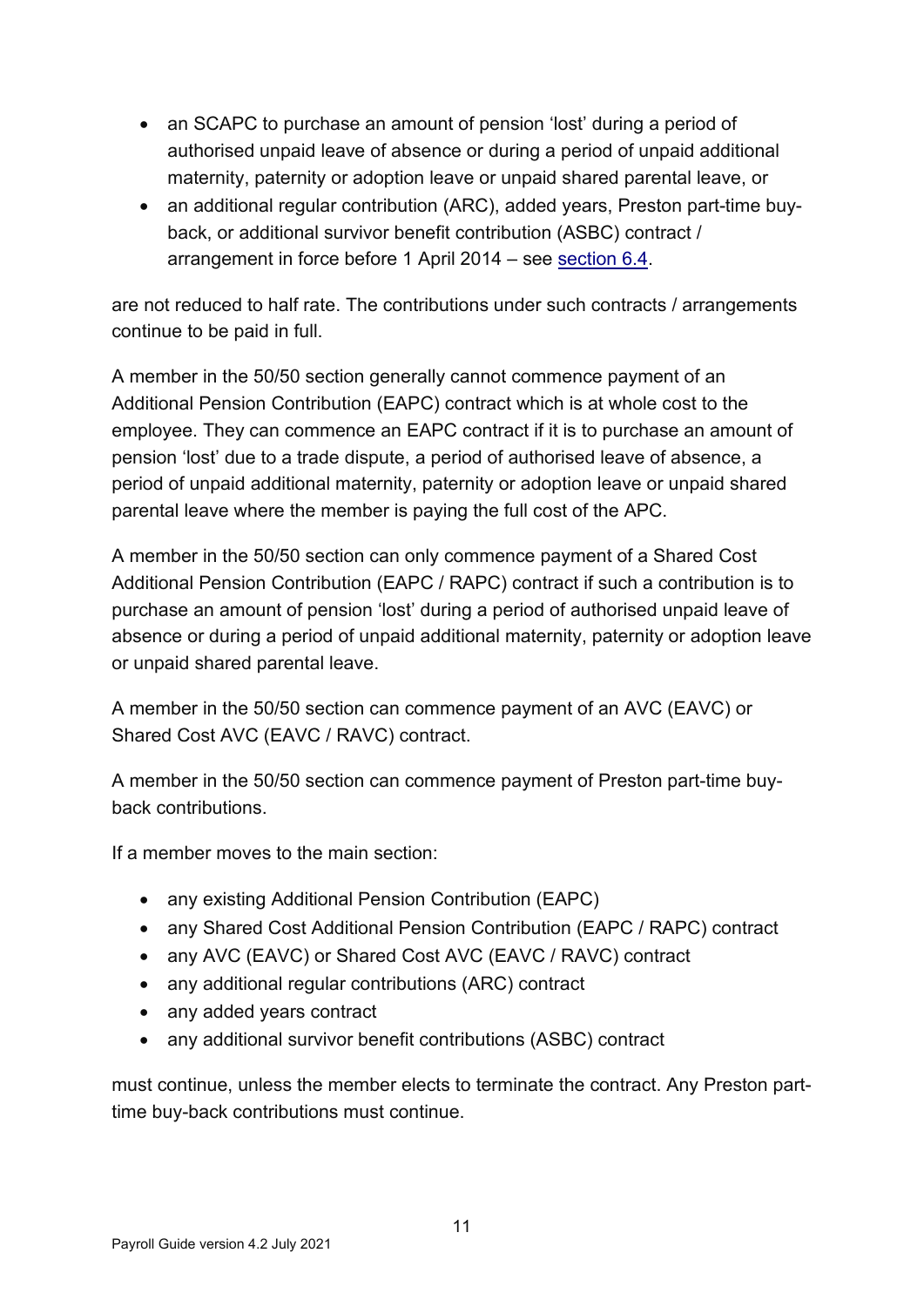A member in the main section can commence payment of:

- an Additional Pension Contribution (EAPC) contract which is at whole cost to the employee
- a Shared Cost Additional Pension Contribution (EAPC / RAPC) contract
- an AVC (EAVC) or Shared Cost AVC (EAVC / RAVC) contract
- Preston part-time buy-back contributions.

# **Example 3: Opting for the 50/50 section**

A monthly paid employee opts for the 50/50 section on 29 June (after the June payroll has closed). The payroll should be amended to show the employee in the 50/50 section from the July pay period.

Movements between sections are unique to each job unless a single employment relationship exists, in which case movements will apply across all of the jobs in that relationship.

### **Example 4: 50/50 and multiple employments**

An employee with two concurrent jobs opts for the 50/50 section. If no single employment relationship exists, the employee may opt to be in the 50/50 section in either or both jobs. If a single employment relationship does exist, the option applies to both jobs.

### **Example 5: 50/50 and promotion**

An employee finishes one job and starts another without any notification that employment has ended. This may happen when they are promoted with the same employer. If the employee had opted for the 50/50 section in the first job, that option should be carried forward to the second job. If a notification was received from the employer that employment has ended, then the jobs should be treated as a termination and a new starter and the employee put into the main section in the new job.

Employers will need to provide the dates of movements between sections to the LGPS administering authority when they occur and at year end (or date of leaving if earlier), and confirm to the LGPS administering authority which section the member was in at that time. Each employer will need to determine the most effective method to achieve this, which may involve the payroll system holding these dates.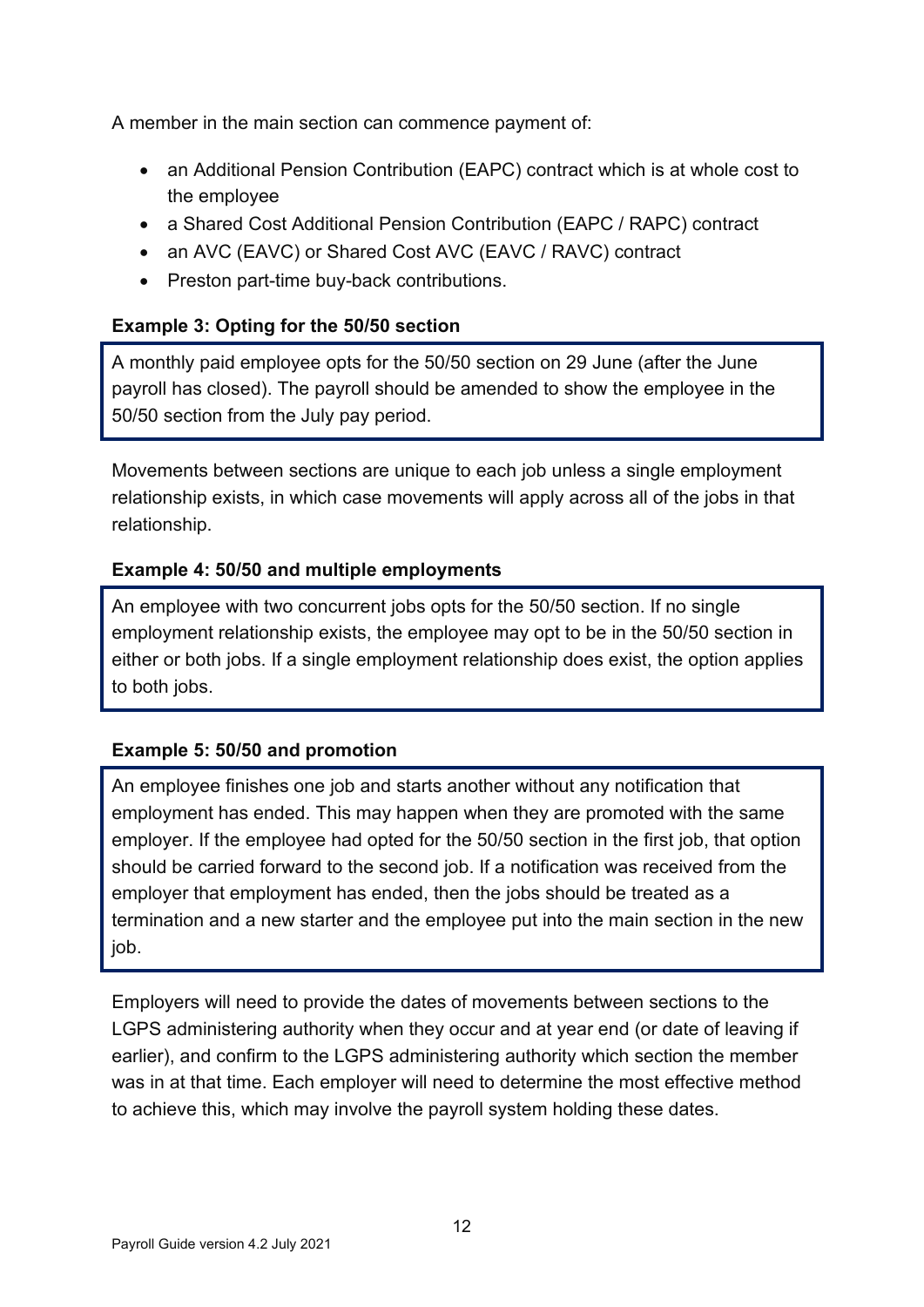# <span id="page-12-0"></span>**4. Cumulative pensionable pay (CPP1 and 2)**

This is the cumulative pensionable pay (PP) and/or Assumed Pensionable Pay (APP) in either section of the Scheme in the Scheme year. It includes the value of emoluments specified in the contract of employment as being pensionable emoluments such as the pensionable emolument value of salary sacrificed childcare vouchers, and for pension contribution salary sacrifice via a Shared Cost AVC arrangement.

The cumulative pensionable pay must be provided separately for each job and for each section as different accrual rates will apply when calculating the pension in each section. If the employee moves between sections more than once in a Scheme year, there is no requirement to differentiate cumulatives between different periods in the same section. The dates the member was in each section may need to be provided to the LGPS administering authority. The cumulative amounts should contain all of the PP and/or APP in each section during the year.

**Important:** Any pensionable pay received after 31 March 2014 which relates to a period before 1 April 2014 should not be included in CPP1 or CPP2.

#### **Example 6: Cumulative pay and the 50/50 section**

An employee opts for the 50/50 section three months into the Scheme year when the accrued CPP1 is £3,000. The employee spends six months in the 50/50 section accruing £6,000 in CPP2, then opts back into the main section for the final three months of the year accruing a further £3,300 in CPP1.

The cumulatives at the end of the Scheme year are CPP1 £6,300 and CPP2 £6,000.

# <span id="page-12-1"></span>**4.1 Pensionable pay**

The definition of pensionable pay in the 2014 Scheme is, basically, the same as in the 2008 Scheme – ie all payments in respect of the job apart from those listed in the regulations as exclusions. There are three main differences:

- 1. Non-contractual overtime has been removed from the exclusions list and so, from 1 April 2014, non-contractual overtime is pensionable.
- 2. From 1 April 2014, a payment in consideration of loss of future pensionable payments or benefits is not pensionable. So, for example, an employer may change an employee's contract to remove contractual overtime. If they expect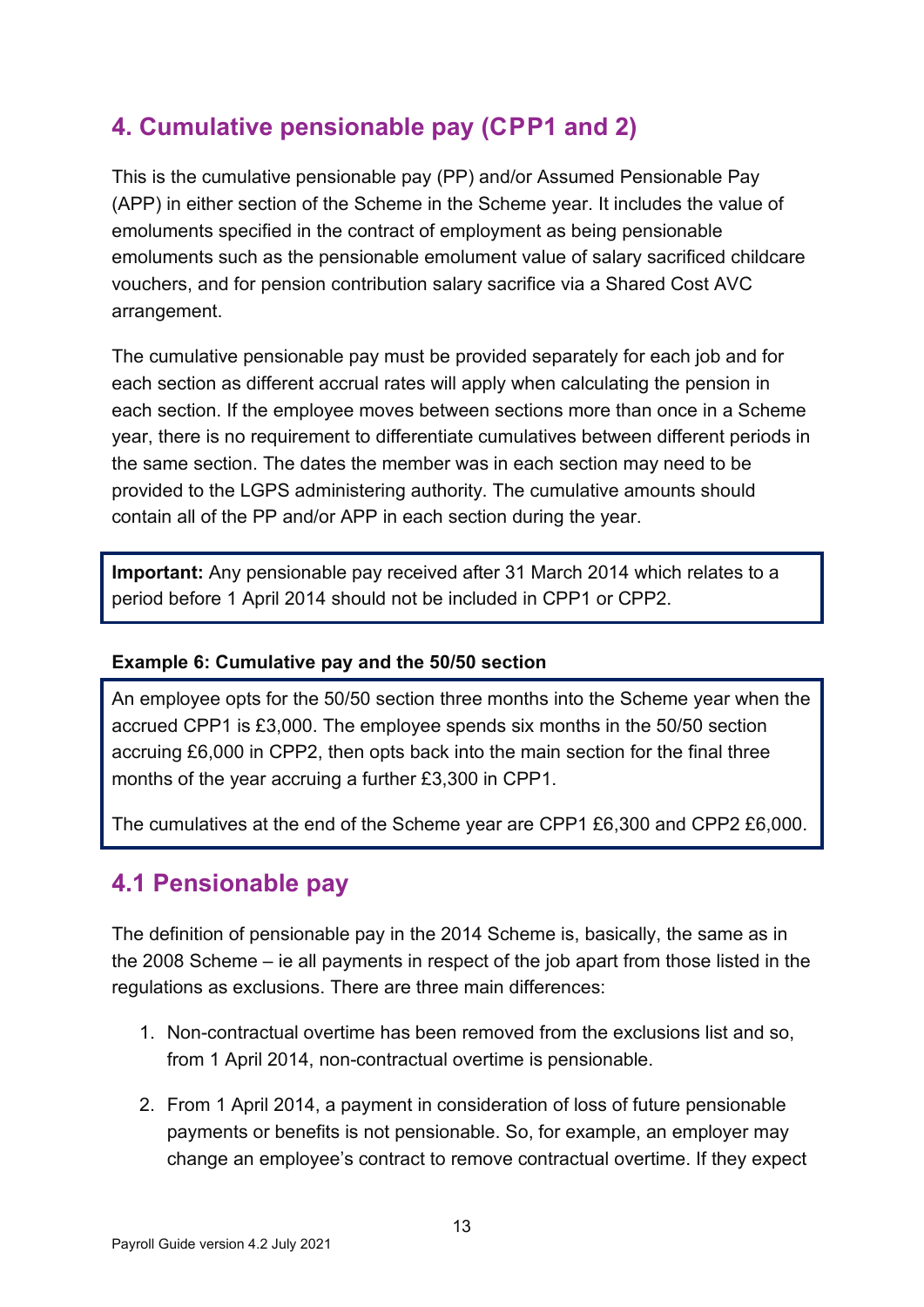the pay for voluntary overtime to be less than the former pay for contractual overtime, the employer may give a lump sum payment in consideration of the loss of future pensionable payments. That lump sum would be nonpensionable. An employer may reduce the pay of an employee and offer a 'marked time' payment to bring the employee's pay up to the former rate of pay for a limited period of time. The employer could define that 'top-up' sum in the 'marked-time' agreement as a sum to be paid each pay period for X months in consideration of the loss of future pensionable payments. The 'topup' payment would therefore be non-pensionable.

3. From 1 April 2014, any actual pay paid by the Scheme employer to a reservist during Reserve Forces Service Leave is not pensionable. Note that whilst on reserve forces service leave, the employee and the Ministry of Defence pay contributions on the amount of Assumed Pensionable Pay (see [section 4.2\)](#page-18-0).

The LGPS Regulations 2013 define pensionable pay as follows:

#### <span id="page-13-0"></span>**Meaning of pensionable pay**

20. (1) Subject to regulation 21 (assumed pensionable pay), an employee's pensionable pay is the total of—

- a) all the salary, wages, fees and other payments paid to the employee, and
- b) any benefit specified in the employee's contract of employment as being a pensionable emolument.

(2) But an employee's pensionable pay does not include—

- a) any sum which has not had income tax liability determined on it;
- b) any travelling, subsistence or other allowance paid in respect of expenses incurred in relation to the employment;
- c) any payment in consideration of loss of holidays;
- d) any payment in lieu of notice to terminate a contract of employment;
- e) any payment as an inducement not to terminate employment before the payment is made;
- f) any amount treated as the money value to the employee of the provision of a motor vehicle or any amount paid in lieu of such provision;
- g) any payment in consideration of loss of future pensionable payments or benefits;
- h) any award of compensation (excluding any sum representing arrears of pay) for the purpose of achieving equal pay in relation to other employees;
- i) any payment made by the Scheme employer to a member on reserve forces service leave;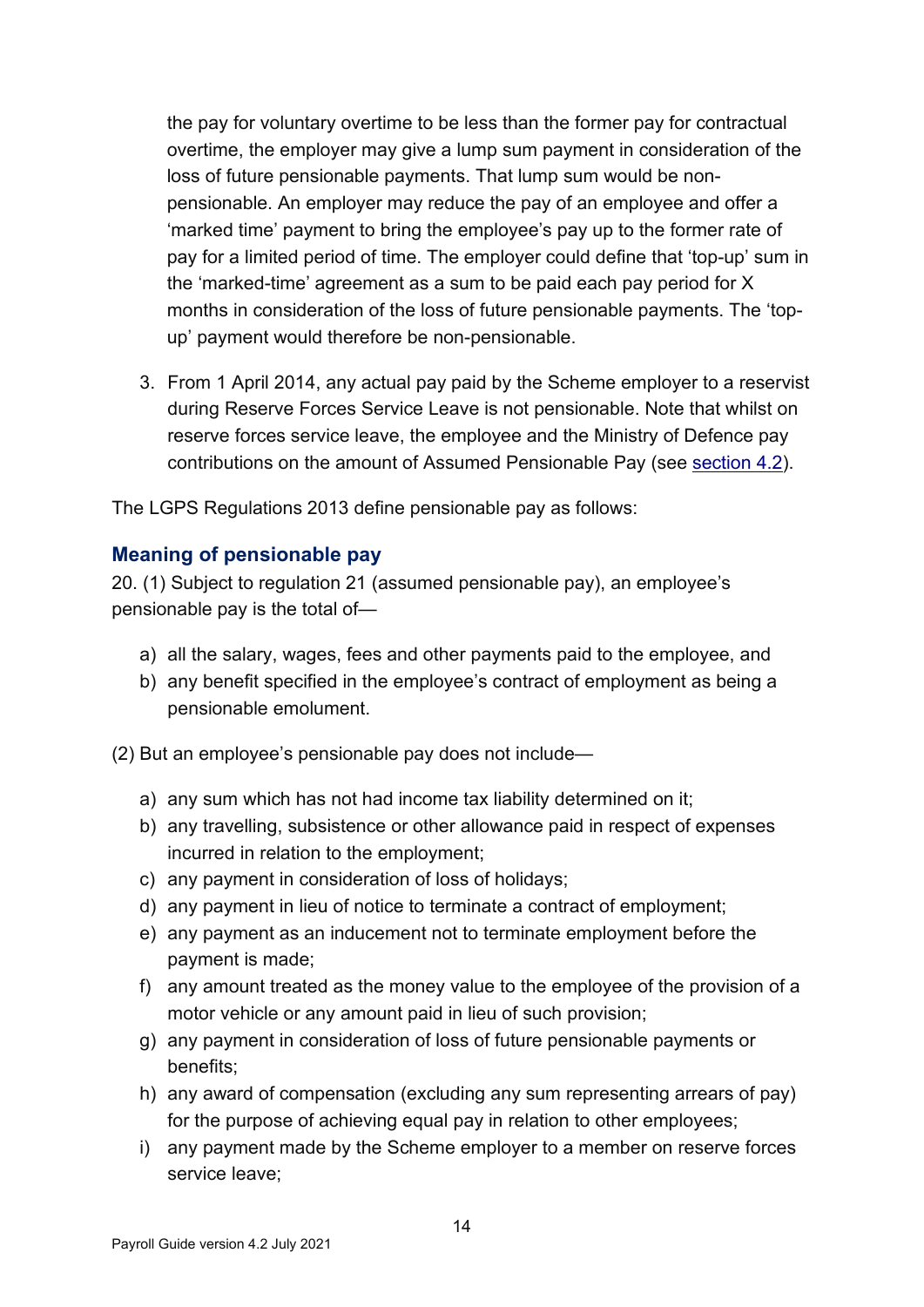- j) returning officer, or acting returning officer fees other than fees paid in respect of—
	- (i) local government elections,
	- (ii) elections for the National Assembly for Wales,
	- (iii) Parliamentary elections, or
	- (iv) European Parliamentary elections.

The LGPS (Transitional Provisions, Savings and Amendment) Regulations 2014 provide that to the above list should be added 'any supplement paid

- a) to an employee whose employment transferred on 1 April 1996 to the Environment Agency or to such an employee who subsequently transferred on 1 April 2013 to the Natural Resources Body for Wales; or
- b) to an employee whose employment transferred on 1 April 2010 from the Learning and Skills Council for England to a local authority or to London Councils Limited,

in recognition of the difference in contribution rates between members of the principal civil service pension scheme and the 2008 or 2014 LGPS Schemes.'

The LGPS (Transitional Provisions, Savings and Amendment) Regulations 2014 also provide that, despite the entry at (f) above, if:

- a) an employee's pensionable pay at both 31 December 1992 and 31 March 1998 included an amount treated as the money value to the employee of the provision of a motor vehicle or any amount paid in lieu of such provision, or
- b) an employee was, immediately before 2 May 1995 in the process of converting the provision of a motor vehicle into an amount paid in lieu of such provision where the process was concluded before 1 July 1995 and the employee's pensionable pay at 31 March 1998 included such an amount,

the relevant amount remains pensionable until such time as:

- the member leaves employment with the employer who was employing him/her on 31 December 1992 (otherwise than as a result of a transfer to another Scheme employer which is beyond the employee's control), or
- ceases to be provided with a motor vehicle or an amount representing the money value to him/her of the provision of such a vehicle.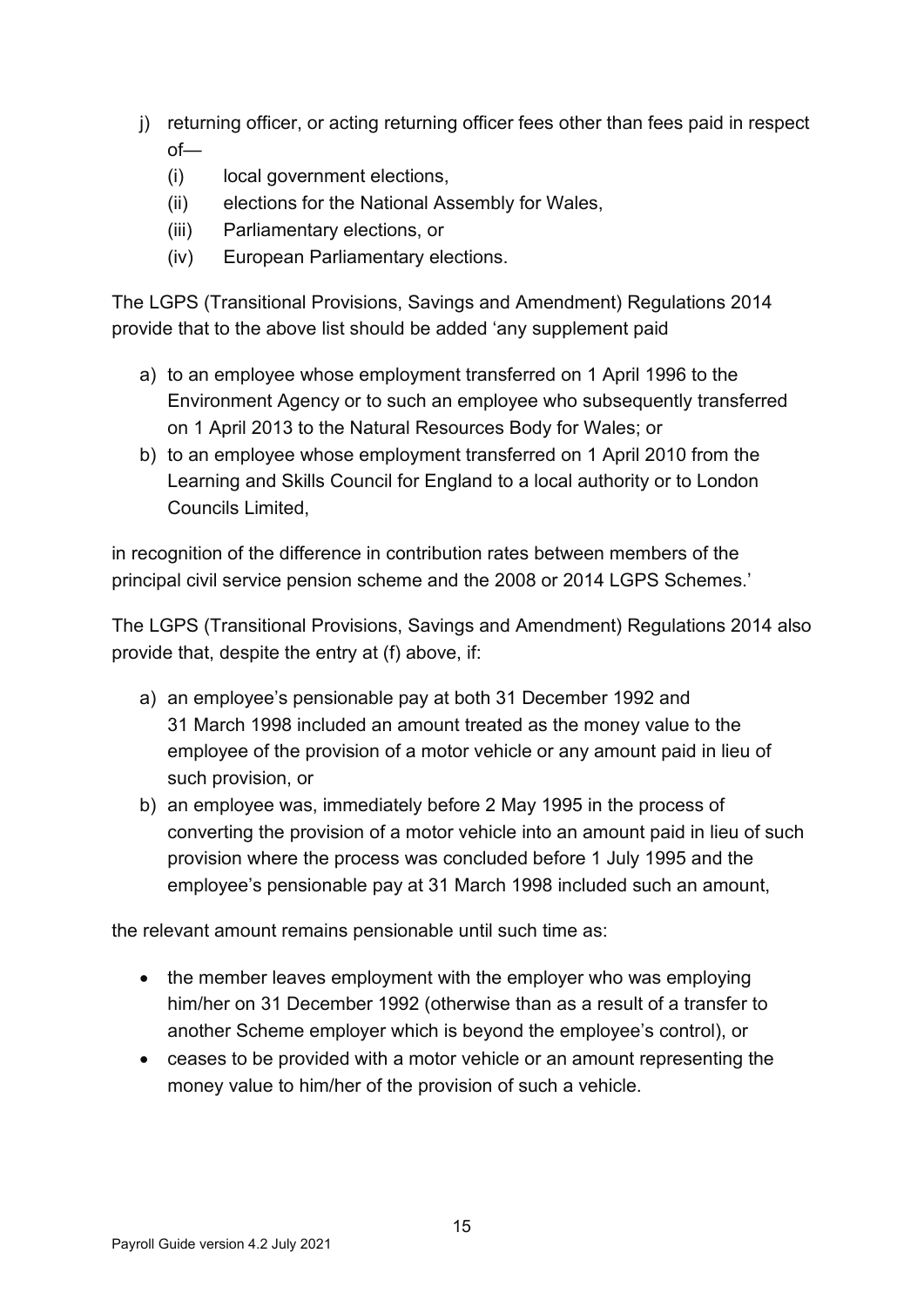### <span id="page-15-0"></span>**Backdated payments**

Benefits in the 2014 Scheme are calculated based on the pensionable pay that is received in the Scheme year (1 April to 31 March) and not the pay due for that period. There is therefore no need to adjust an earlier year's pensionable pay if arrears or other backdated payments are paid in the current Scheme year that relate to an earlier Scheme year.

**Important:** Any pensionable pay received after 31 March 2014 that relates to a period before 1 April 2014 should not be included in CPP1 or CPP2 – see [section 7.](#page-52-0)

It would seem logical that any payments made after an employee elects to join the LGPS or is automatically enrolled or re-enrolled into the LGPS that relate to a period before the employee joined the LGPS should not be pensionable and so should not be included in CPP1 or CPP2. However, the LGPS Regulations 2013 are not clear on this point. An argument for including such pay in CPP1 or CPP2 is that regulation 20(1)(a) states that pensionable pay is 'all the salary, wages, fees and other payments paid to the employee' and regulation 20(2) does not exclude payments made to a member of the Scheme that relate to a period before joining the Scheme.

An alternative argument would be that regulation 9(1) of the LGPS Regulations 2013 says that where an employee commences membership part way through a Scheme year, pension contributions are payable on 'the annual pensionable pay the member receives at the commencement of membership'; thus any payment made after commencement of membership that relates to a period before commencement of membership is not 'pensionable pay' as it relates to pay due before commencement of membership. If the payment had been made at the correct time (before commencement of membership) it would not have been pensionable; so why should the payment become pensionable simply because payment is delayed (either by the employee or the employer) until after the employee has joined the Scheme? The regulations governing the 2008 Scheme were equally unclear on this point.

#### <span id="page-15-1"></span>**Pensionable pay and salary sacrifice**

HMRC approved salary sacrifice arrangements where an employee has their contractual pay reduced by an agreed amount (supported by a variation to their contract) in return for a tax assessable benefit in kind, from which income tax liability is then removed, remain pensionable under the 2014 Scheme (where the benefit in kind is specified in the employee's contract of employment as being a pensionable emolument).

The exception is any salary sacrificed for a car or any other vehicle, which cannot be pensionable.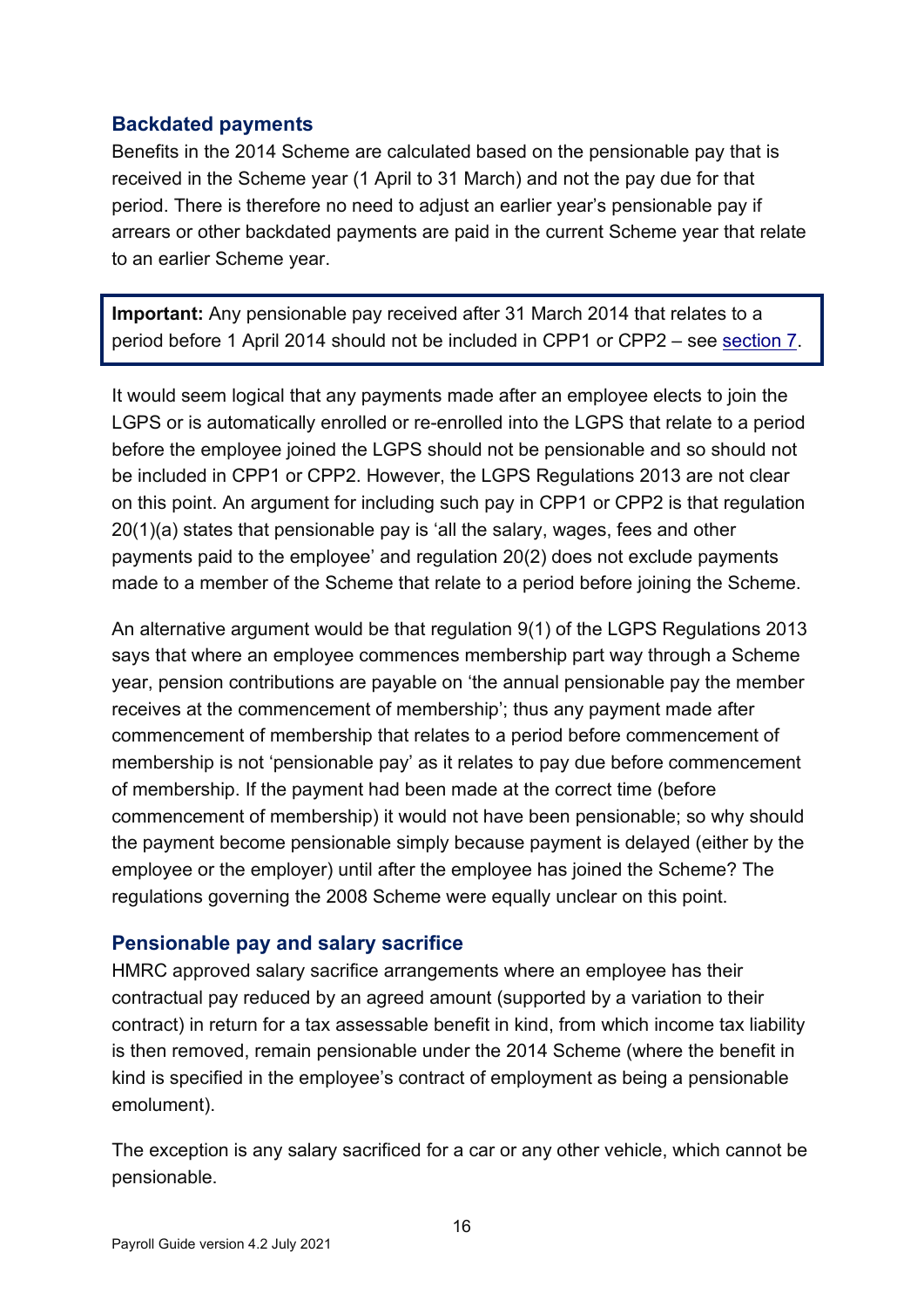From 6 April 2017, significant reforms to salary sacrifice arrangements were introduced by the Government. These reforms have markedly restricted the types of benefits in kind which can benefit from income tax and National Insurance contribution advantages when provided via a salary sacrifice arrangement.

Where holiday entitlement is sold in return for additional remuneration, the extra pay will be non-pensionable, because it is a 'payment in consideration of loss of holiday'.

#### <span id="page-16-0"></span>**Buying extra leave**

Many employers have introduced schemes that allow employees to buy extra leave as a way of saving money. The impact on a member's pension and the options open to them will depend on how the scheme works.

**Method 1: The member's pay is reduced in return for additional leave and income tax liability is not determined on the value of that leave.** This is, in effect, authorised leave of absence. The authorised leave of absence reduces the member's income before tax and NIC deductions. The value of this cannot be added back into the member's pensionable pay as a pensionable emolument because the sum has not had income tax liability determined on it.

In the 2014 Scheme, there is no requirement for contributions to be paid for any part of a period of authorised unpaid leave of absence. Instead, it is the employee's choice whether to cover the period of absence for pension purposes. If the employee chooses to do so, this will be by paying an age-related Additional Pension Contribution (APC) to cover the amount of pension 'lost' during the period of authorised unpaid leave of absence. See [section 5.3](#page-34-2) for further details.

If the member's annual pay is £20,001 and they take five days authorised unpaid leave of absence, their pay will be reduced and:

- the employee contribution rate would be based on a salary of £20,001
- the employee could purchase the pension 'lost' during those five days leave of absence by electing to pay an APC
- if the member makes the APC election within 30 days of returning from the absence, it would be a Shared Cost APC and the employer would have to contribute 2/3rds of the cost. See [section 5.3](#page-34-2) for further details.

#### **Method 2: member's contract of employment changed**

The employer could make a change to the employee's contract of employment, reducing the number of days the employee is required to work in a year. This would be similar to the contract of a term-time employee that says they are only required to work term-time.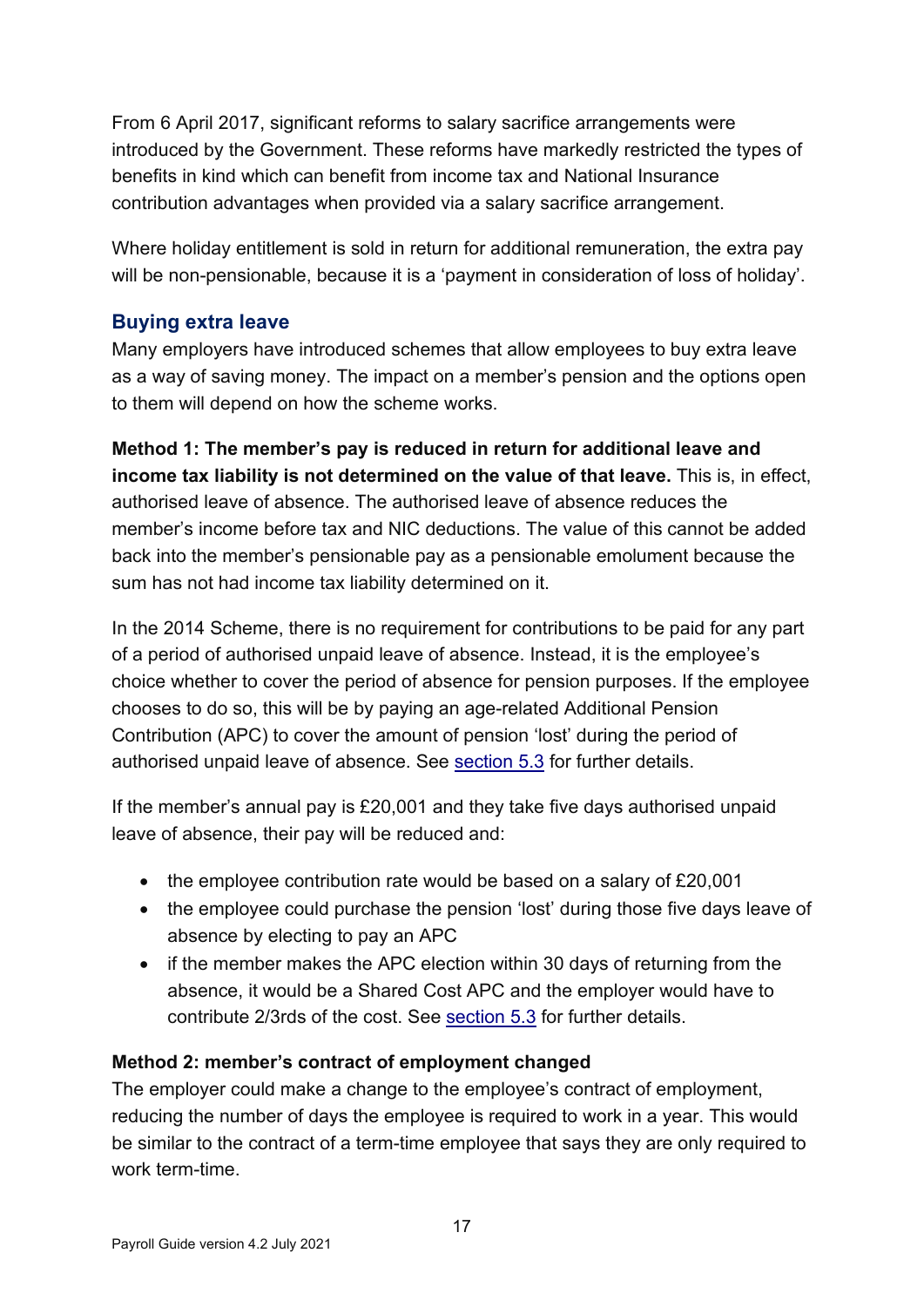The pay of a member who earns £20,001 a year, whose contract was changed to say that they are only required to work 360 days a year would reduce to £19,727. If the member wanted to purchase the equivalent of the pension they would have built up for five days work, they could do so by paying an APC. This would be at the whole cost to the member unless the employer voluntarily agreed to contribute towards the cost of that APC. See [section 5.3](#page-34-2) for further details.

If the employee has 2008 Scheme membership, this method could reduce their final pay. This depends on how the administering authority treats employees who are required to work less than 365 days per year. If the administering authority treats this change as a reduction in final pay, Regulations 8 to 10 of the LGPS (Benefits, Membership and Contributions) Regulations 2007 would apply. The final pay used to work out the member's pre-1 April 2014 benefits would be the best out of the last three years or, if the pay reduction occurred in the 10 years before leaving, the average of any three consecutive years ending on 31 March in the last 13 years.

#### **Method 3: net deduction from the member's full pay**

The employer could continue to pay the employee in full and make a net deduction in respect of the value of the additional leave. Income tax and NICs would be deducted from the member's full pay. The member's pensionable pay would also be the full amount. The employer would need the agreement of the employee to deduct a net sum from their pay. The sum would be the amount the employee would have received for the period of leave after the deduction of tax, NI and pension contributions. There would be no effect on the employee's pension and no need for them to pay an APC. The member's final pay would not be reduced and so there would be no need to consider earlier years' pay if they have benefits in the 2008 Scheme.

The employer can make a net deduction if:

- it is authorised in the employee's contract and
- the employee has been given a written copy of the relevant terms or a written explanation of them before the deduction is made, or
- the employee consents to the deduction in writing before it is made.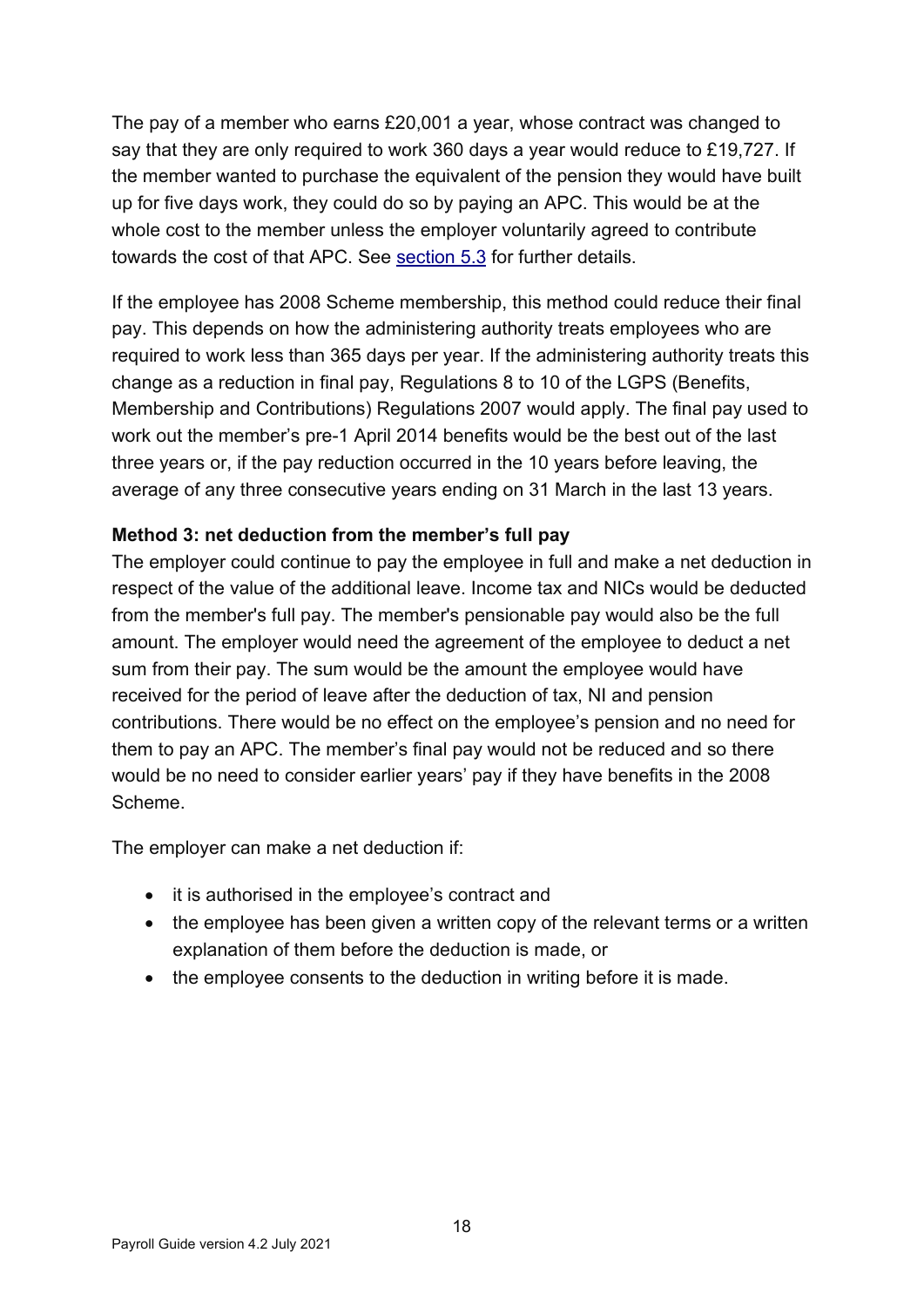# <span id="page-18-0"></span>**4.2 Assumed Pensionable Pay**

In cases of reduced contractual pay or nil pay:

- as a result of sickness or injury
- during relevant child related leave which includes ordinary maternity, paternity or adoption leave, paid shared parental leave, paid parental bereavement leave and any paid additional maternity or adoption leave and
- during reserve forces service leave if the employee, although eligible to be in the Armed Forces Pension Scheme during that period, has elected to remain a member of the LGPS

a member's pension continues to build up as if they were at work receiving their normal pay. The notional pay figure used to represent the member's normal pay is Assumed Pensionable Pay (APP). In the circumstances listed above (and only in these circumstances) the amount added to the CPP should be the APP and not any PP received.

The exception is when the PP received for any given day in that period is greater than the APP. This might occur on a KIT day, SPLIT day or Stringer day. If this happens, PP is added to CPP for that day and APP is added for the other days. Note that the APP figure calculated before the KIT, SPLIT or Stringer day(s) is not recalculated following the KIT, SPLIT or Stringer day(s). The same APP figure continues to apply during the remainder of the relevant period of absence.

# <span id="page-18-1"></span>**APP Calculation**

APP is calculated as an annual rate then applied to the relevant period as a proportion of that rate. The annual rate of APP is calculated as follows for any employee whose pay periodicity is other than monthly (eg weekly, fortnightly, lunar, quarterly, half yearly).

### **Member paid other than monthly**

Calculate the average of the pensionable pay for the 12 complete weeks before the relevant event:

- after removing any pensionable lump sum payments
- including any APP previously credited in and relating to those pay periods
- ignore any reduction in pay due to a trade dispute or authorised absence
- if arrears of pay are paid in the 12-week period, some or all of which relate to an earlier period, the back pay can be treated as a non-regular lump sum payment and removed from the calculation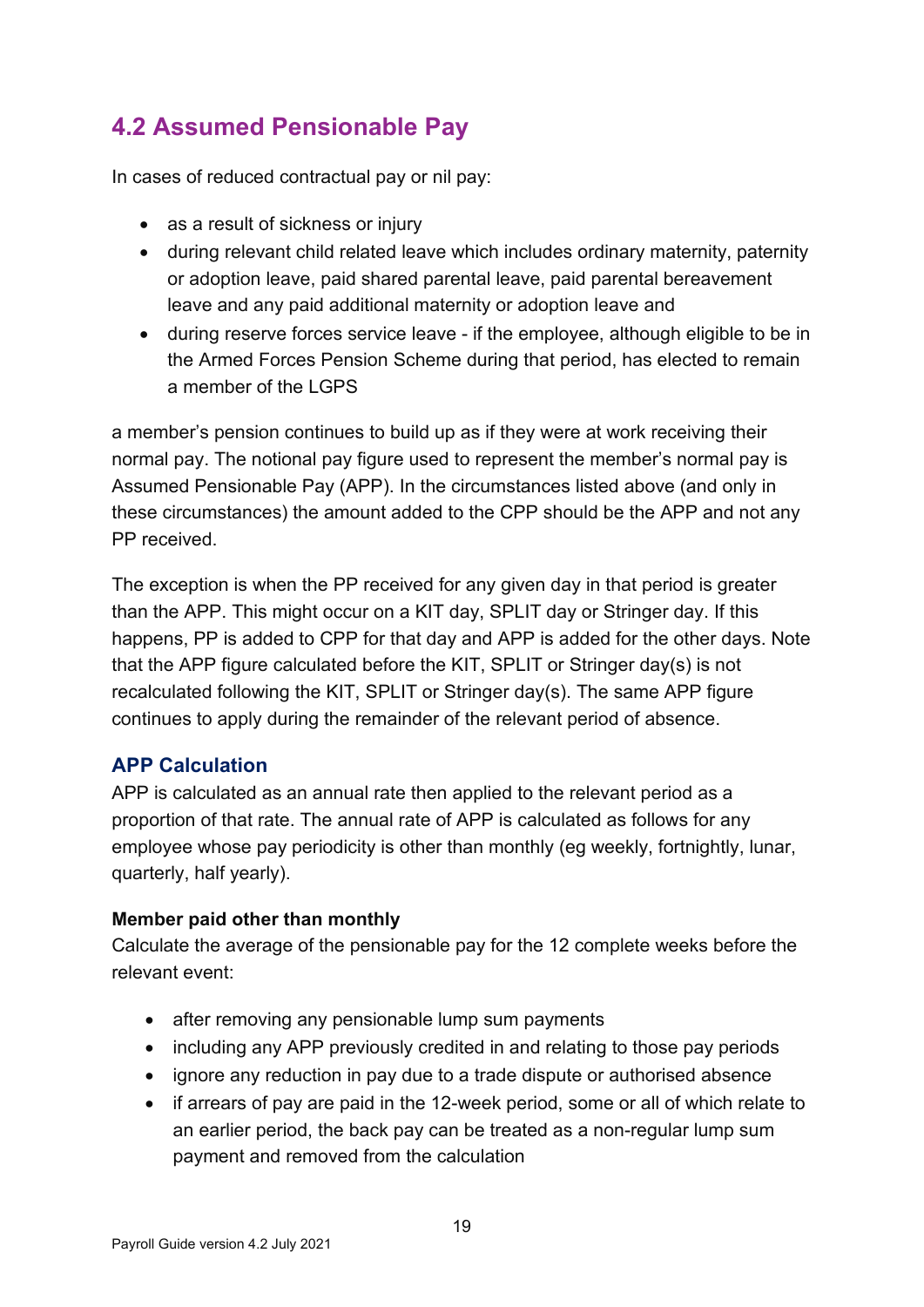Gross up the result to an annual figure and add any regular lump sum payment the member received in the 12 months before the relevant event. A lump sum is 'regular' if the employer determines that there is a reasonable expectation that the payment would be paid on a regular basis.

**Important:** If the average pensionable pay for the 12 weeks before the relevant event is, in the opinion of the employer, materially lower than the level of pensionable pay that member normally receives, then the Scheme employer may substitute a higher figure. In doing so, the employer must have regard to the level of pensionable pay the member received in the last 12 months.

If 12 complete weeks' pay does not exist, use whatever number of complete periods are available.

The relevant event is the date on which:

- the employee first drops to reduced contractual pay or nil pay due to sickness or injury
- the employee commences child related leave (ie ordinary maternity, paternity or adoption leave, paid shared parental leave or paid parental bereavement leave), or
- the date the member commences reserve forces service leave.

APP does **not** accrue during any period of unpaid additional maternity, paternity or adoption leave, unpaid shared parental leave or unpaid parental bereavement leave. These are to be treated as unpaid leave of absence.

#### **Monthly paid**

For a monthly paid employee, three complete pay periods should be used instead of 12 weeks, but the calculation is the same as outlined above (replacing '12 complete weeks' with 'three months').

The LGPS Regulations 2013 do not specify how grossing up to an annual equivalent pay figure should be calculated. For monthly paid employees, the calculation is straightforward - see Examples 7A and 7B below. However, for employees paid other than monthly, there is no standard procedure. For more information, see the section on ['Proportioning'](#page-21-1) below.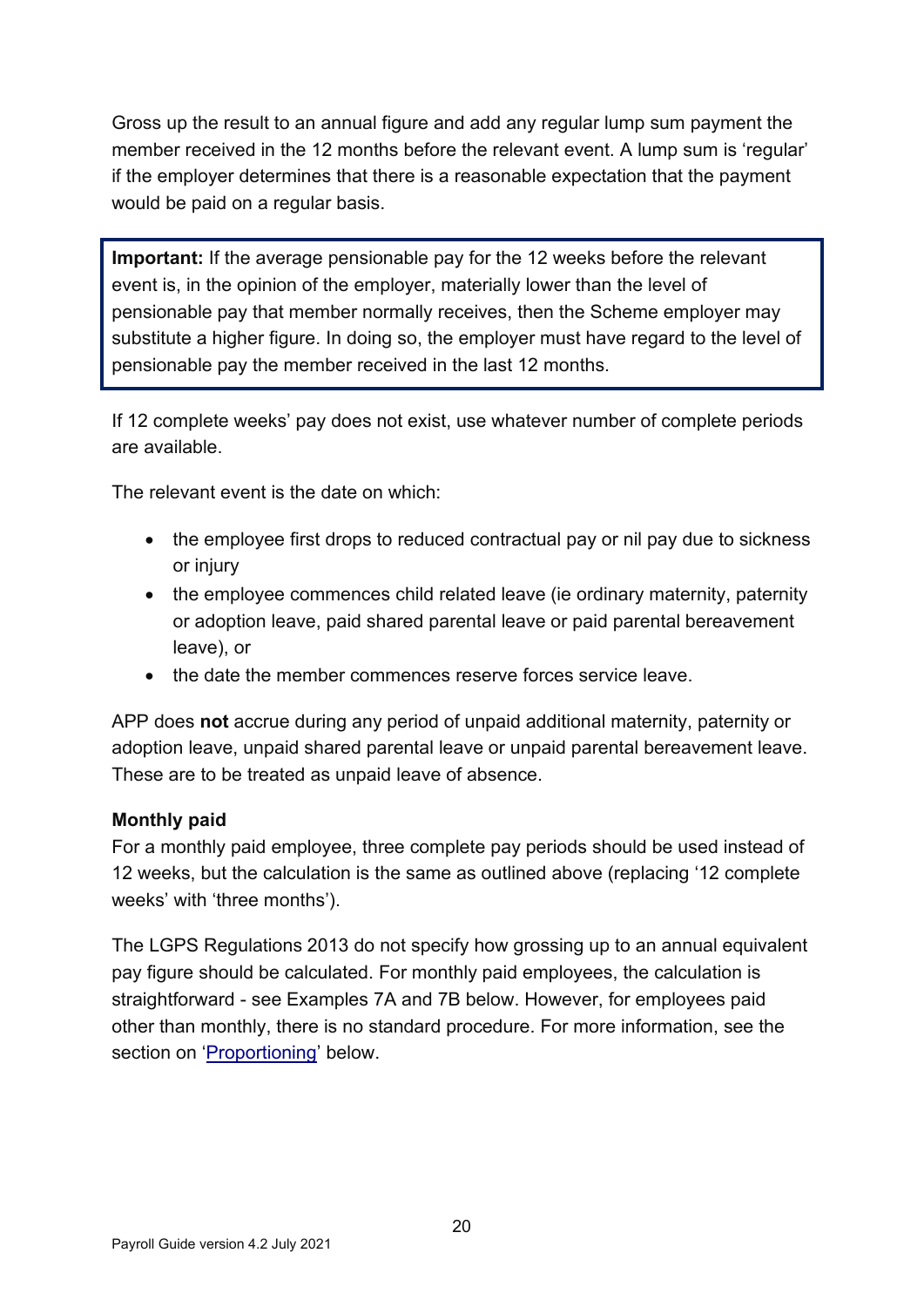#### **Example 7A: Basic APP calculation**

A monthly paid employee has received the following pensionable pay in the three complete months before the relevant event.

Month 1: £1,400 Month 2: £1,500 (including £100 overtime) Month 3: £1,400

The calculation of APP is as follows:

Annual rate of APP =  $(E1,400 + E1,500 + E1,400) \div 3 \times 12$  = £17,200

### <span id="page-20-0"></span>**Lump sums**

The annual rate should be increased if the employee received any regular lump sum payments in the 12 months before the relevant event. A payment is a regular lump sum if the employer determines that there is a reasonable expectation that it would be paid on a regular basis.

#### <span id="page-20-1"></span>**Example 7B: APP and regular lump sums**

The member from example 7A received a regular annual bonus of £1,000 in the period before going on to APP:

Month 1: £1,400 Month 2: £2,500 (including £100 overtime and £1,000 bonus) Month 3: £1,400

Initially, the bonus is excluded in working out the annual rate:

Annual rate =  $(E1,400 + E1,500 + E1,400) \div 3 \times 12$  = £17,200

Then the bonus and any other regular lump sum payments received by the employee in the 12 months before the relevant event must be added. In this example, we assume that there were no other regular lump sum payments.

Annual rate of  $APP = £17,200 + £1,000$  bonus = £18,200

Remember, if the annual rate of APP is lower than the pensionable pay the member normally receives, the employer may substitute a higher figure. They must consider the pensionable pay the member received in the last 12 months when they do this.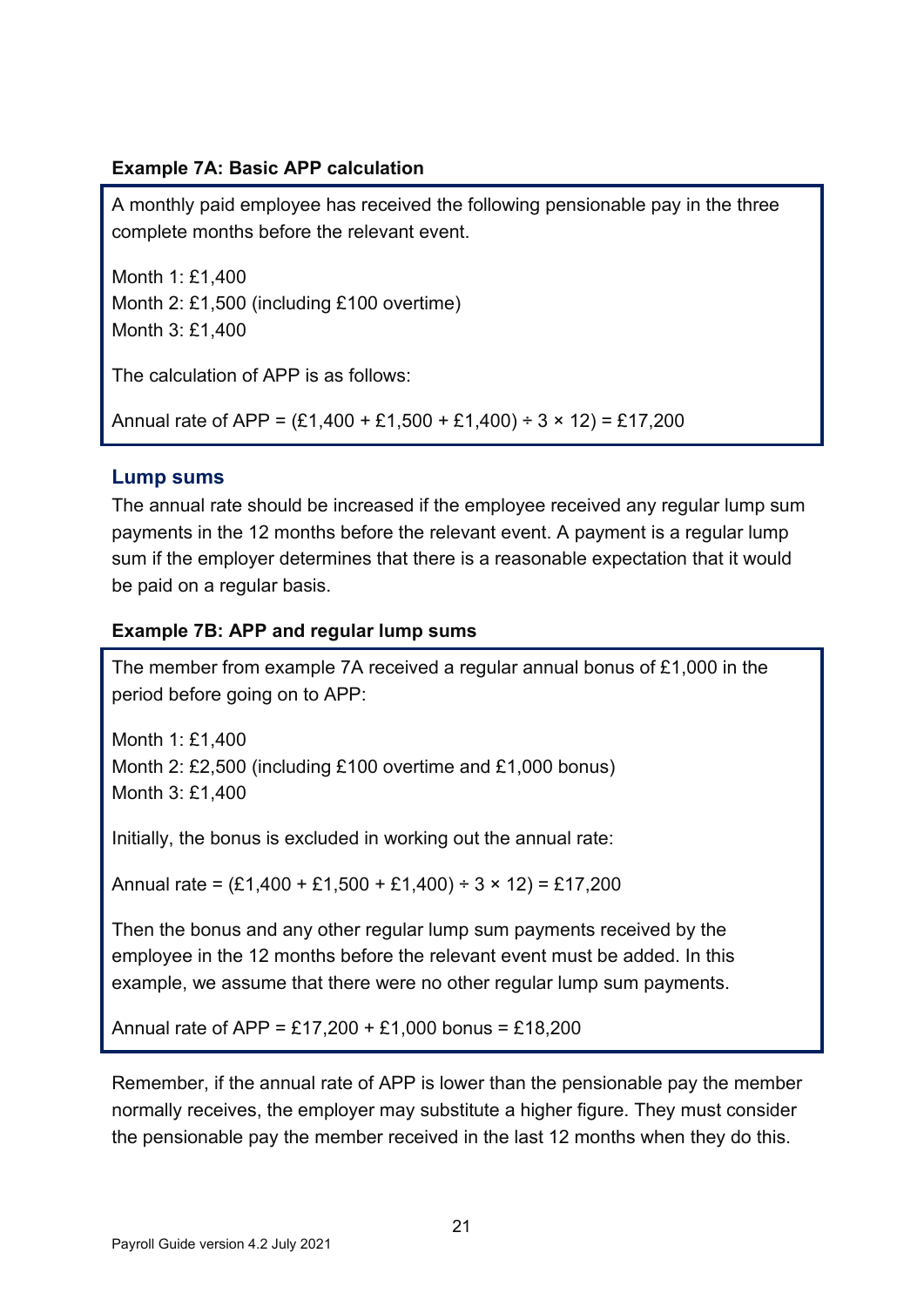#### <span id="page-21-0"></span>**APP and separate employments**

The calculation of APP uses the three complete months or 12 complete weeks pensionable pay the member receives relating to that employment before the relevant event.

If, during the period of three months or 12 weeks, the member ends one employment and is re-employed on a new contract of employment, the calculation of the APP is based on the pensionable pay received in the new employment only. The number of complete weeks or complete months available in that employment should be used.

### <span id="page-21-1"></span>**Proportioning**

When determining the proportion of the annual APP rate to be added to the CPP, the same method used for determining payments for part periods for other reasons should be maintained. Therefore, if it is necessary to calculate one day's APP, use whatever method is normally used to calculate one day's pay from an annual rate. It is important that the method reflects the methodology used to calculate the annualised APP figure. The examples that follow show how to calculate APP, based on a number of different methodologies.

```
A. paid monthly, part month payment based on days in month
APP annual rate = \qquad 3 months' pay \times 12 ÷ 3
APP monthly rate = APP annual rate \div 12
APP daily rate = APP annual rate \div 12 \div number of days in the month
B. Paid monthly, part month payment based on working days in month
APP annual rate = \qquad 3 months' pay \times 12 ÷ 3
APP monthly rate = APP annual rate \div 12
APP daily rate = APP annual rate \div 12 \div number of working days in the
                       month
C. Paid weekly, year treated as 52.143 weeks, part week based on 7 days
APP annual rate = 12 weeks' pay \times 52.143 ÷ 12
APP weekly rate = \angle APP annual rate \div 52.143
APP daily rate = \angle APP annual rate \div 52.143 \div 7
D. Paid weekly, year treated as 53 weeks, part week based on working days
APP annual rate = 12 weeks' pay \times 53 ÷ 12
APP weekly rate = APP annual rate \div 53
APP daily rate = APP annual rate \div 53 \div 5
```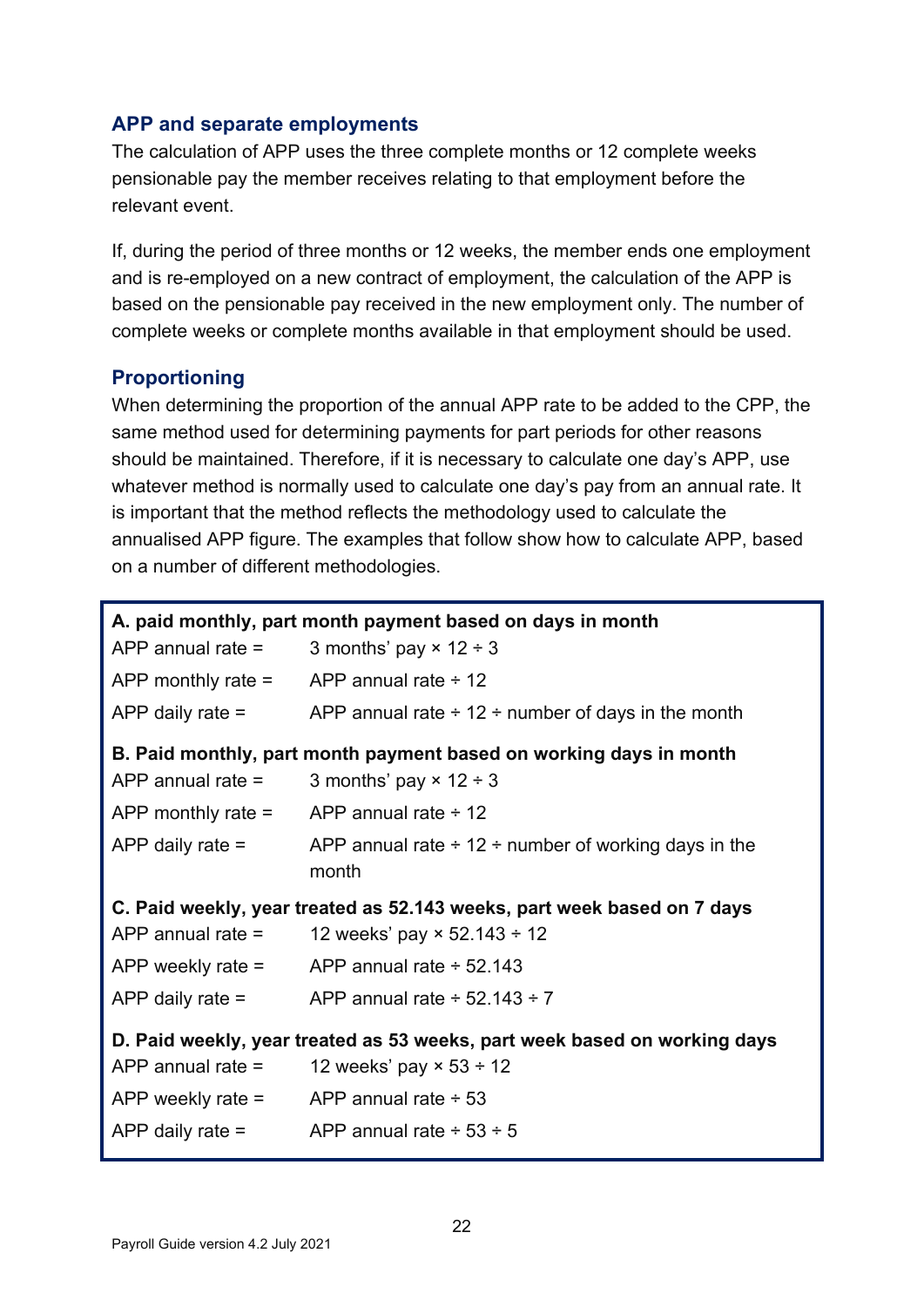The table above sets out four examples of how to convert an annual APP figure into a daily rate. We are aware that other methods of calculating part-month or part-week salary payments exist and therefore the information in the table above should not be considered exhaustive. It is most important that each employer is consistent in its calculation and application of APP to part months or weeks. This calculation must reflect the methodology used to calculate other part-month or part-week salary payments.

Using the formula of  $53 \div 12$  shown in D. above is not recommended. It produces an incorrect outcome when calculating an annualised APP figure for use in calculating the ill health pension enhancement for an employee retiring with a Tier 1 or Tier 2 ill health pension, or in calculating the lump sum death grant for a member who dies in service in a year with 53 weeks (compared to the figure that would have been calculated if the person had retired or died in a year with 52 weeks).

#### **Example 8: APP and cumulative pensionable pay**

| A monthly paid employee is absent due to sickness, drops to reduced pay on<br>15 June and stays on reduced pay until they return to work on 4 September. The<br>employee is in the main section throughout. CPP1 accrues as follows: |                                                         |  |  |
|--------------------------------------------------------------------------------------------------------------------------------------------------------------------------------------------------------------------------------------|---------------------------------------------------------|--|--|
| June:                                                                                                                                                                                                                                | 14 days of pensionable pay plus 16 days at the APP rate |  |  |
| July:                                                                                                                                                                                                                                | <b>APP</b>                                              |  |  |
| August:                                                                                                                                                                                                                              | <b>APP</b>                                              |  |  |
| September:                                                                                                                                                                                                                           | 3 days APP plus 27 days of pensionable pay              |  |  |

Employees on relevant child related leave may return for KIT or SPLIT days. If the pensionable pay they receive is higher than the APP daily rate for those days, then the pensionable pay should be added to the CPP. Relevant child related leave means ordinary maternity, paternity or adoption leave, paid shared parental leave or paid parental bereavement leave and any paid additional maternity or adoption leave.

Employees on leave due to sickness or injury on reduced pay or no pay may take Stringer days. If the pensionable pay they receive is higher than the APP daily rate for those days, then the pensionable pay should be added to the CPP.

The APP applying after the KIT day, SPLIT day or Stringer day will be the same as the APP that applied before. There is no need to recalculate APP simply because the employee has returned to work for a KIT or SPLIT day, or taken a Stringer day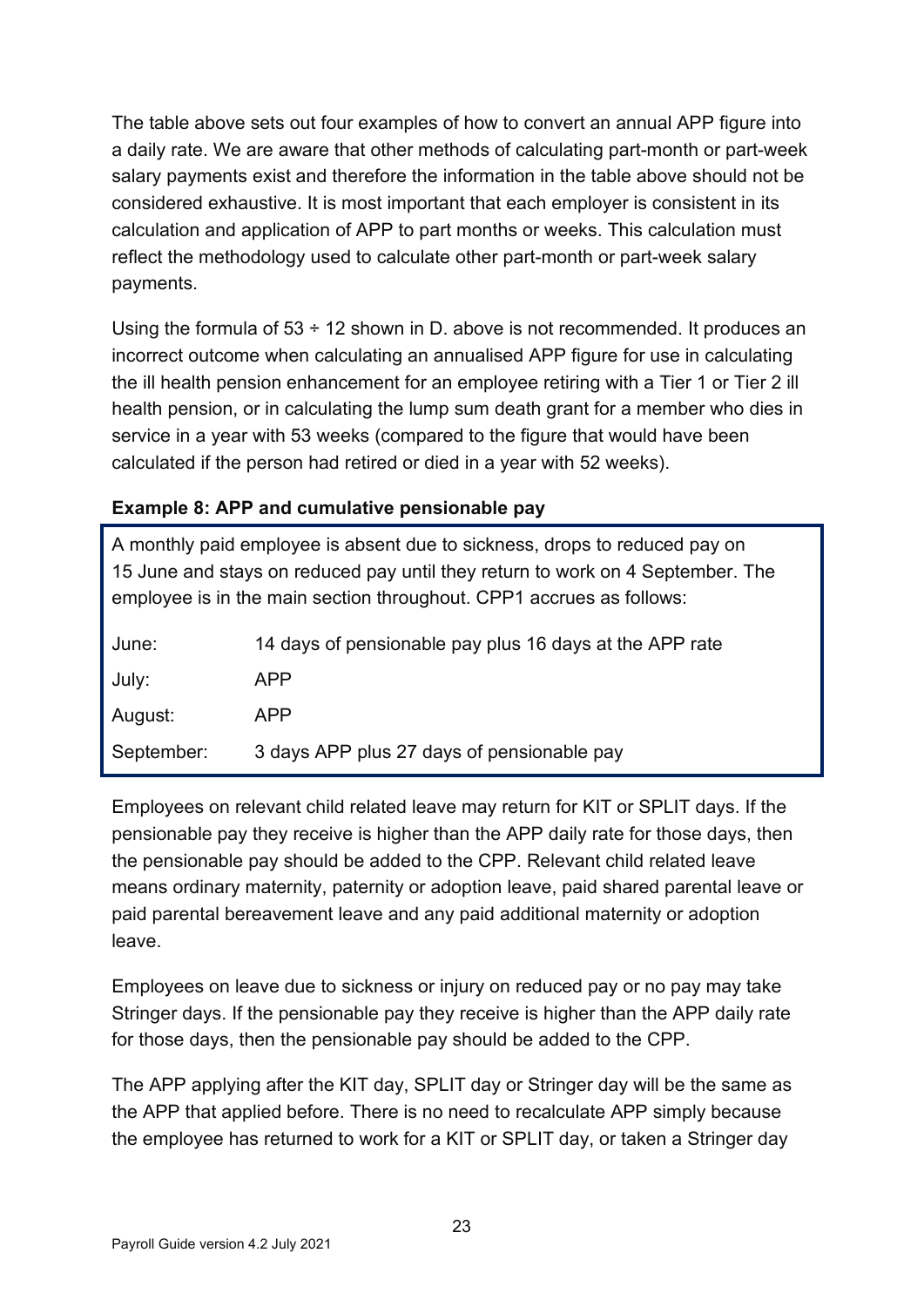(annual leave during sickness absence) during the period of leave. Please see [example 18](#page-32-0) to see how this works for both the CPP and CEC cumulatives.

# <span id="page-23-0"></span>**Adjusting the APP figure**

The annual APP figure is adjusted if the absence continues for a period that crosses two 31 March dates. If an employee is on long term sick leave, APP is adjusted at midnight on the second 31 March following the date APP commenced. The adjustment is the percentage adjustment specified in the Treasury Revaluation order for that (second) Scheme year ending on that 31 March.

If the APP continues for a further year, it will be revalued again at midnight on the third 31 March following the date APP commenced. The adjustment is the percentage adjustment specified in the Treasury Revaluation Order for that (third) Scheme year ending on that 31 March, and so on.

# **Example 9: Adjusting the APP figure**

A monthly paid employee goes on sick leave on reduced pay from 15 June. The annual APP figure of £18,200 is calculated as shown in [example 7B.](#page-20-1) On the following 31 March, the member is still on sick leave. The annual APP figure of £18,200 is not increased on that 31 March and continues to apply from 1 April.

If the employee is still on sick leave on the next 31 March, the annual APP of £18,200 will be adjusted by the annual percentage specified in the HM Treasury Revaluation Order. If this is 2%, then the annual APP figure from the second 1 April following the date the person went on to sick leave on reduced pay will be increased to £18,564.

The member returns to work on the following 4 September. The employee is in the main section throughout. CPP1 accrued as follows:

| June:            | 14 days of pensionable pay plus 16 days at the APP rate<br>(annual rate of £18,200) |
|------------------|-------------------------------------------------------------------------------------|
| July to March:   | APP at the annual rate of £18,200                                                   |
| April to March:  | APP at the annual rate of £18,200                                                   |
| April to August: | APP at the annual rate of £18,564                                                   |
| September:       | 3 days APP (at the annual rate of £18,564) plus 27 days of<br>pensionable pay       |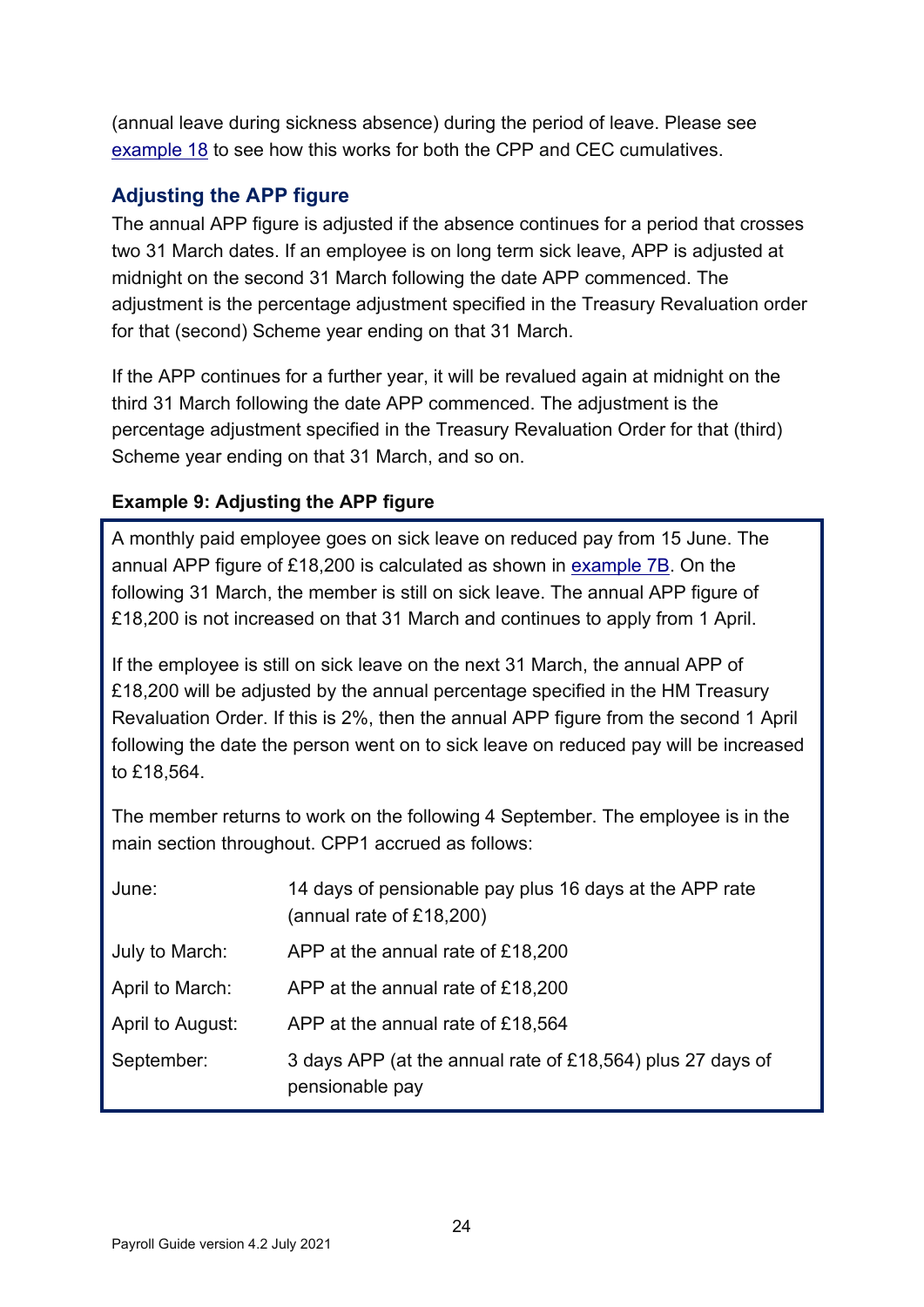# <span id="page-24-0"></span>**The 50/50 rule**

If the member was in the 50/50 section before dropping to nil contractual pay because of sickness or injury, they should be placed in the main section from the beginning of the next pay period, provided they are still on no pay at that time. APP should be added to CPP1 rather than CPP2 as from the beginning of that pay period.

#### **Example 10: The 50/50 rule**

A monthly paid employee drops to reduced contractual pay due to sickness on 15 June then on 15 September they drop to nil pay. They return to work on 1 December. At the date of the relevant event they were in the 50/50 section of the Scheme. The CPP accrued is:

| June:      | 14 days of pensionable pay plus 16 days of APP is added to<br>CPP <sub>2</sub> |
|------------|--------------------------------------------------------------------------------|
| July:      | APP is added to CPP2                                                           |
| August:    | APP is added to CPP2                                                           |
| September: | APP is added to CPP2                                                           |
| October:   | APP is added to CPP1 (next pay period following the drop to nil<br>pay)        |
| November:  | APP added to CPP1                                                              |
| December:  | PP added to CPP1                                                               |

**Important:** The employee remains in the main section unless and until they make another election to join the 50/50 section.

### <span id="page-24-1"></span>**Exceptions to 50/50 rule for short periods of sickness**

The exception to the 50/50 rule above is for short periods of reduction where the employer has a policy of nil pay for the first X days of sickness. In these cases, APP is applied in the pay period of reduction even if this is later than the date of the relevant event. Adjustments do not have to be made in arrears.

The employee does not have to be placed back in the main section if they have elected for the 50/50 section unless the period of unpaid leave due to sickness or injury crosses two pay periods. For example, if an employer has a policy of nil pay for the first three days of sickness then, if the first two days were the last two days of one pay period and the third day was the first day of the following pay period, the regulations require the member to be put into the main section from the beginning of that next pay period.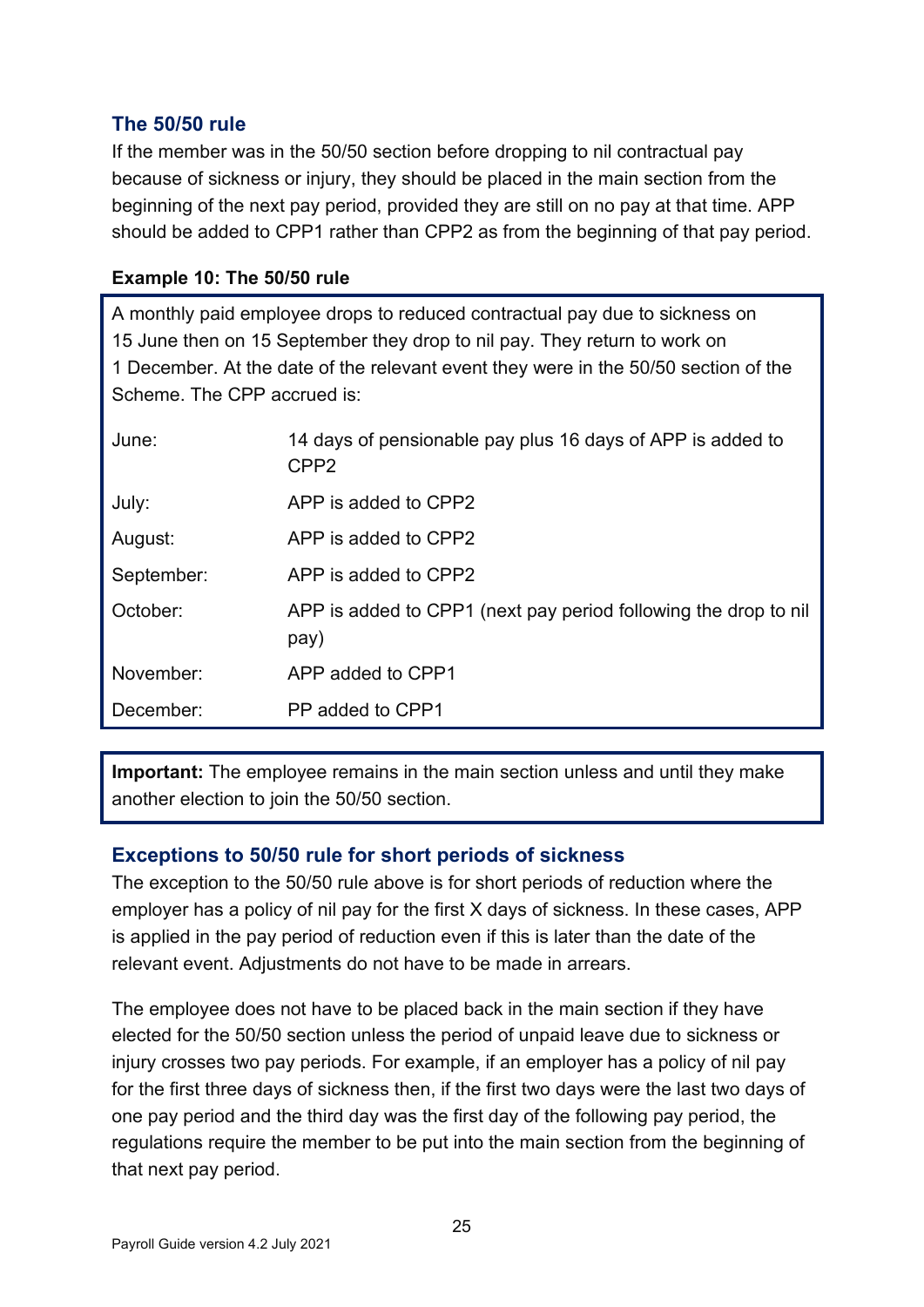#### **Example 11: 50/50 and short periods of sickness**

A monthly paid employee who is in the 50/50 section is off sick for two days in the middle of June and the employer has a policy of nil pay for the first three days of sickness. The adjustment to pay is not done until July when two days' pay is taken from that month's payment.

The CPP accrued is:

| June: | PP is added to CPP2                                                               |
|-------|-----------------------------------------------------------------------------------|
| July: | PP (which has been reduced by two days) plus two days of<br>APP are added to CPP2 |

The APP figure is calculated by reference to the pensionable pay the member received in that employment in the three complete months' preceding the relevant event. The relevant event in this example is the date the member moved to reduced or nil pay due to sickness. Even though the deduction from pay for the two days of sickness absence did not occur until July, APP is calculated on the pensionable pay paid in the period March, April and May. The calculation of APP is not affected by the date the employer notifies payroll about the absence, and whether the deduction is made in the June or July payroll. In either case, the calculation of the APP figure to be added to CPP2 is the same. It is based on the pensionable pay the member received in respect of that employment in March, April and May.

### <span id="page-25-0"></span>**50/50 and child related leave**

A member in the 50/50 section must be moved to the main section of the scheme if they go on to nil pay during a period of ordinary maternity leave, ordinary adoption leave or paternity leave. The employee must be moved back into the main section from the beginning of the next pay period if they are still on nil pay at that time.

### <span id="page-25-1"></span>**End of APP accrual**

APP stops accruing:

- at the end of a member's period of absence on reduced contractual pay or nil pay as a result of sickness or injury
- at the end of relevant child related leave, which includes ordinary maternity, paternity or adoption leave, paid shared parental leave, paid parental bereavement leave and any paid additional maternity or adoption leave, or
- at the end of a period of reserve forces service leave.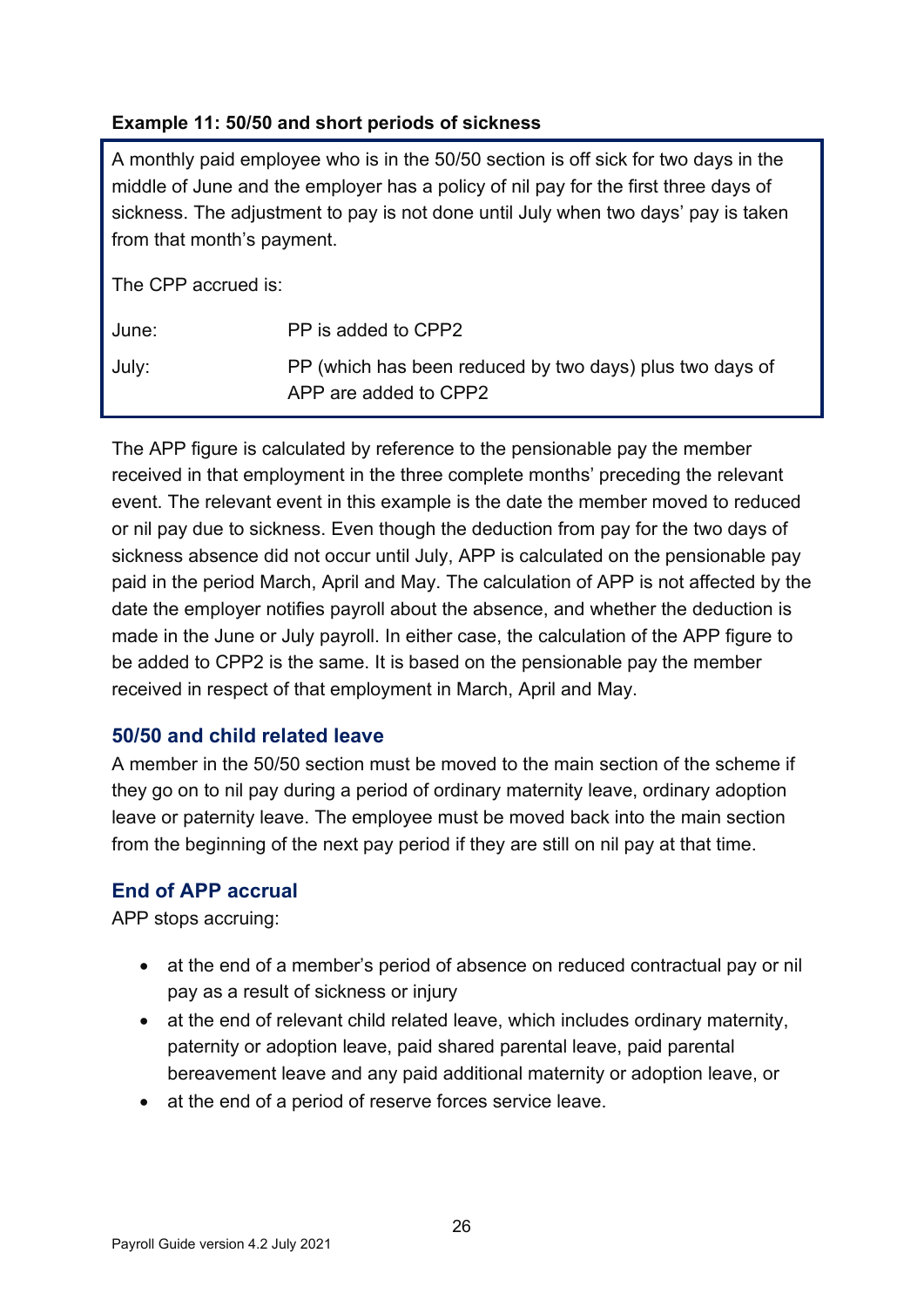# <span id="page-26-0"></span>**APP for ill health retirement or death in service**

APP must be calculated by the employer when:

- the employer terminates an active member's employment on the grounds of permanent ill health with a Tier 1 or Tier 2 ill health pension
- an active member dies in service, or
- a Tier 3 ill health pension is awarded which is subsequently uplifted to a Tier 2 ill health pension.

The APP figure is calculated in the normal way:

- using the average of the pensionable pay for the 12 (weekly) or three (monthly) complete pay periods before the date of termination or death
- the average pensionable pay should include any APP credited in and relating to those pay periods
- plus any regular lump sums paid in the 12 months before the date of retirement or death.

This APP figure is needed to calculate the amount of the enhancement to the benefits due under the LGPS.

There is a further adjustment for members who were working reduced contractual hours in the relevant 12 (weekly) or three (monthly) pay periods. If the Independent Registered Medical Practitioner certifies that the member was working reduced hours wholly or partly because of the condition that caused or contributed to the ill health retirement or death, the hours reduction should be ignored where working out APP. APP should be calculated on the pay the member would have received during the relevant pay periods if they had not been working reduced contractual hours.

**Important:** If the average pensionable pay for the 12 weeks before the date of termination or death is, in the opinion of the employer, materially lower than the level of pensionable pay that member normally receives, then the Scheme employer may substitute a higher figure. In doing so, the employer must have regard to the level of pensionable pay received by the member in the last 12 months.

# <span id="page-26-1"></span>**5. Cumulative contributions**

This section is split into sub-sections which cover cumulative employee contributions (CEC1 and CEC2), cumulative employer contributions (CRC) and cumulative additional contributions (CAC and CARC).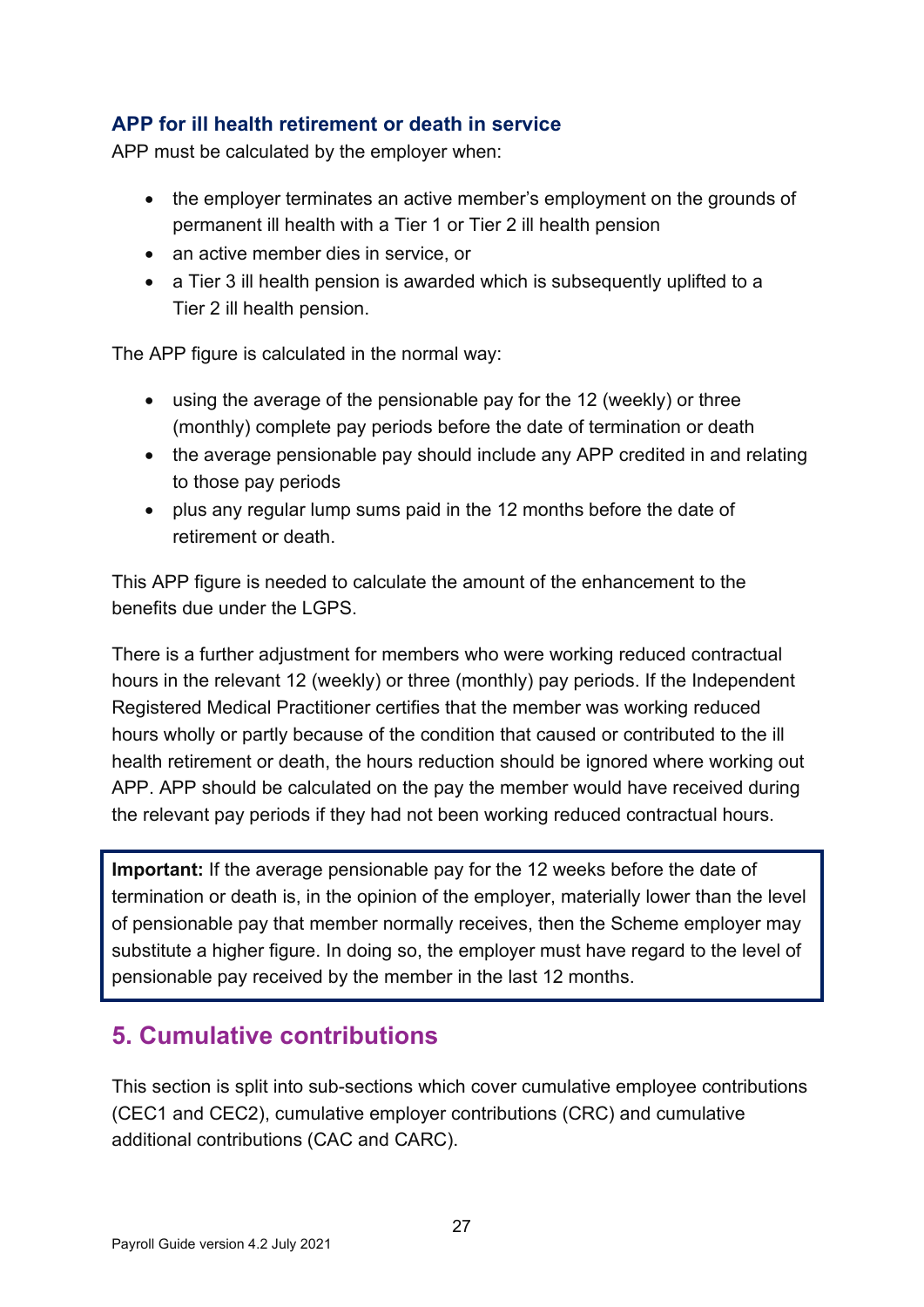# <span id="page-27-0"></span>**5.1 Cumulative employee contributions (CEC1 & CEC2)**

Employee contributions in the 2014 Scheme are banded as they were in the 2008 Scheme. However, there are more bands than in the 2008 Scheme. In the 2014 Scheme the appropriate band is determined by the employee's actual pensionable pay, not their FTE pensionable pay.

#### <span id="page-27-1"></span>**Contribution rates**

The bands of contribution rates for pensionable pay received between 1 April 2021 and 31 March 2022 are shown in Table 1. The employee pays contributions at the appropriate band rate on all pensionable pay received in respect of that job or at half that rate if the employee is in the 50/50 section.

These contribution rates should not be used for any backdated payments that relate to the period before 1 April 2014 – see [section 8.](#page-52-1)

If a person holds more than one employment and these are treated as separate jobs, the pensionable pay from each job is assessed separately when determining the contribution rate for that job. One job could have a rate of 5.8% and the other a rate of 6.5%. If the employer determines that a single employment relationship exists (see [section 2\)](#page-6-0), then the pay from each job should be combined to determine the single contribution rate.

| <b>Band</b>    | Actual pensionable pay for an<br>employment | <b>Main section</b><br>member<br>contribution rate | 50/50 section<br>member<br>contribution rate |
|----------------|---------------------------------------------|----------------------------------------------------|----------------------------------------------|
| 1              | Up to £14,600                               | 5.5%                                               | 2.75%                                        |
| $\overline{2}$ | £14,601 to £22,900                          | 5.8%                                               | 2.90%                                        |
| 3              | £ 22,901 to £ 37,200                        | 6.5%                                               | 3.25%                                        |
| $\overline{4}$ | £ 37,201 to £ 47,100                        | 6.8%                                               | 3.40%                                        |
| 5              | £47,101 to £65,900                          | 8.5%                                               | 4.25%                                        |
| 6              | £ 65,901 to £ 93,400                        | 9.9%                                               | 4.95%                                        |
| $\overline{7}$ | £93,401 to £110,000                         | 10.5%                                              | 5.25%                                        |
| 8              | £110,001 to £165,000                        | 11.4%                                              | 5.70%                                        |
| 9              | £ 165,001 or more                           | 12.5%                                              | 6.25%                                        |

#### **Table 2: member contribution rates 2021/22**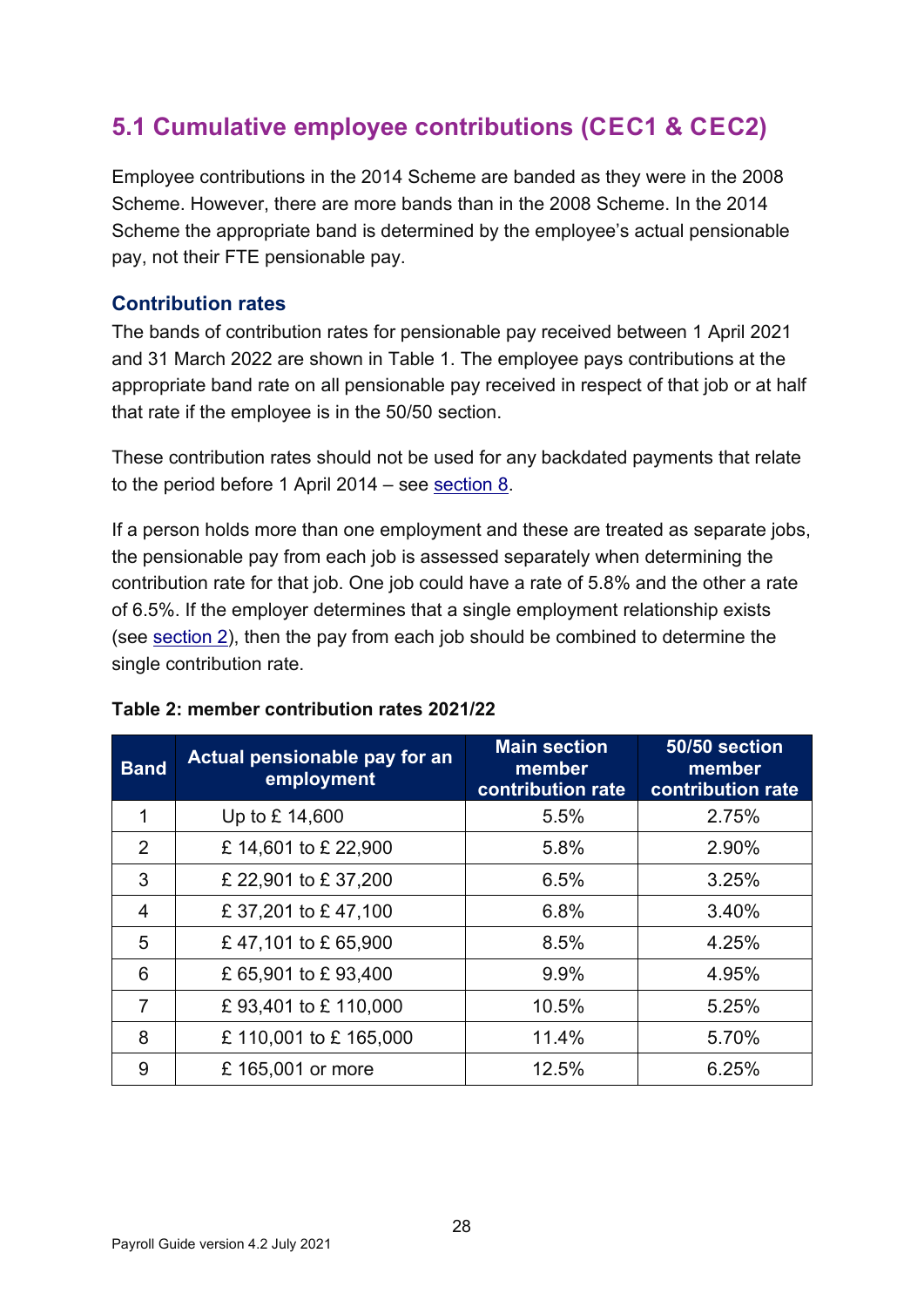### **Example 12: Contribution band**

An employee commences employment and is placed in band 2 by the employer. The employee will pay 5.8% (or 2.9% if in the 50/50 section) on all pensionable pay received. The band will only change in the Scheme year if the employer notifies payroll of a new appropriate band or the payroll automatically moves the employee to a different band in accordance with the employer's policy.

These bands and rates may change from time to time, so they should not be hardcoded into payroll systems. Systems should have the ability to change both the rates, the pay figures in the bands, and the number of bands as required by Scheme regulations.

### <span id="page-28-0"></span>**Appropriate contribution bands**

Employers will need to determine the correct band for the employee and notify payroll accordingly when:

- a new employee starts their employment
- an employee opts into the LGPS
- an employee's contract is extended from less than three months to more than three months

unless the contribution rate is allocated automatically on the payroll system.

For part time workers, workers on 'zero hours' contracts and workers on variable hours contracts, etc. the employer will have to make an assumption about the pensionable pay the person will receive in the Scheme year. Employees will remain in that band unless the employer notifies payroll that the band should be changed or agrees an automated process with the payroll provider.

Employers are required by the regulations to reassess the appropriate band and rate each April, in the pay period in which 1 April falls. Employers may also review the appropriate rate 'where there is a change in employment, or a material change which affects the member's pensionable pay in the course of a financial year'.

Any reductions in pensionable pay due to sickness, child related leave, reserve forces service leave or other absence from work are to be disregarded when assessing or reviewing the appropriate band and contribution rate.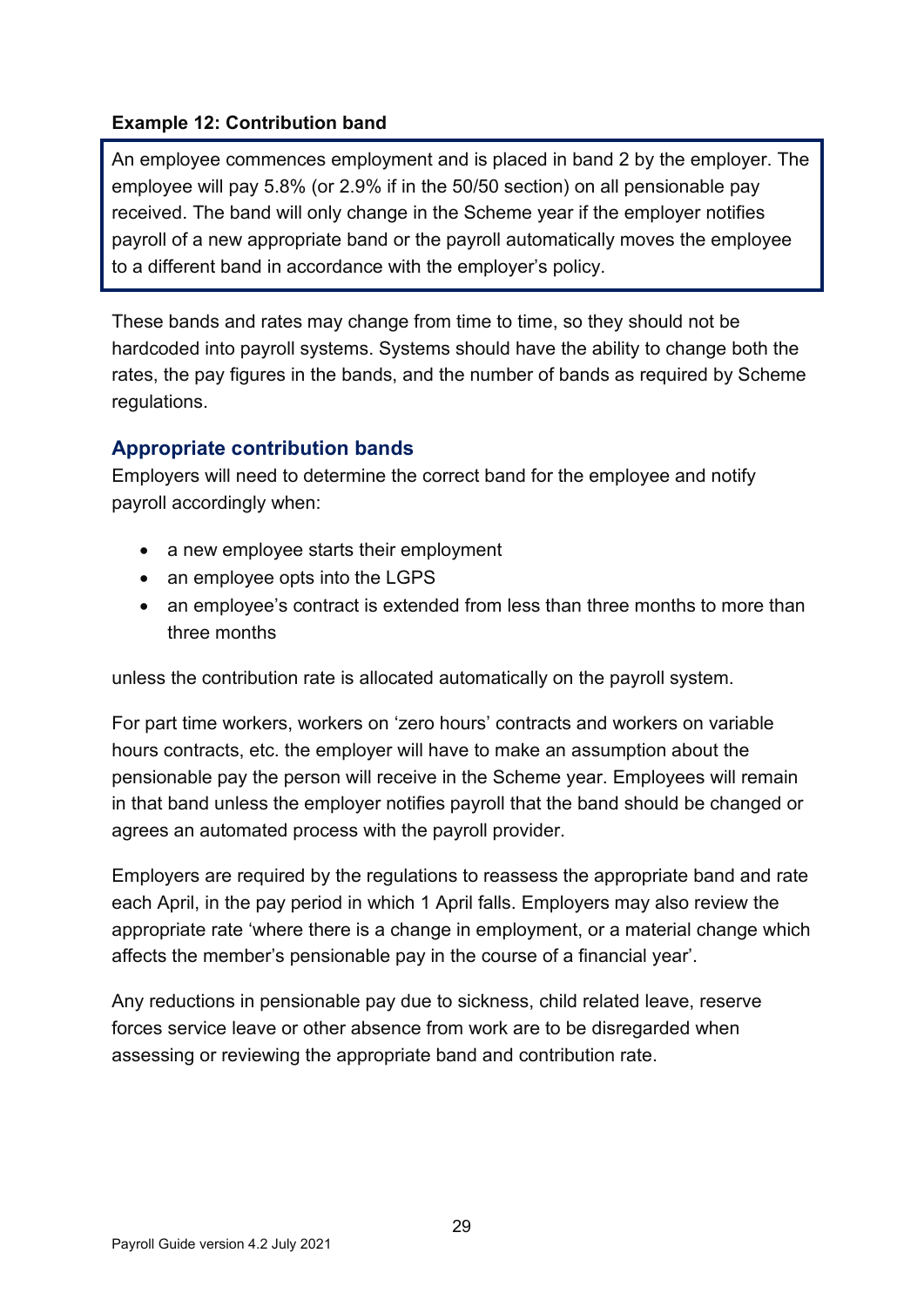#### **Example 13: Contribution rate for part time workers**

An employee commences part time employment at an FTE rate of £35,000 per year but is contracted to work 17.5 hours per week. The full-time hours for that job are 35. The appropriate band on commencement would normally be band 2 as the employee's actual pay will be £17,500 in the Scheme year.

#### **Example 14: Contribution rate and additional hours**

At the end of the Scheme year, it is clear that the employee from Example 13 is regularly working additional hours which brought their actual pensionable pay in the year up to £24,000. The employer may decide to place the employee in band 3 in the next Scheme year if they expect the employee to continue to work those additional hours.

#### **Example 15: Contribution rate and changes in working hours**

The same employee agrees to go full time part way through the second Scheme year and is issued with a new contract. At that point the employer could determine that the appropriate band is band 3 as the actual pensionable pay will be £35,000 from that point on.

#### <span id="page-29-0"></span>**50/50 section contributions**

When an employee is in the 50/50 section, the employee contributions are calculated using the same bands as above. However, the rate for each band is halved.

Membership of the 50/50 section does not affect the appropriate band as the amount of pensionable pay does not change. When in the 50/50 section, employee contributions should be added to the CEC2 cumulative and not the CEC1 cumulative.

**Important:** Employer contributions are payable at the full employer rate and not 50% of the employer rate when a member is in the 50/50 section.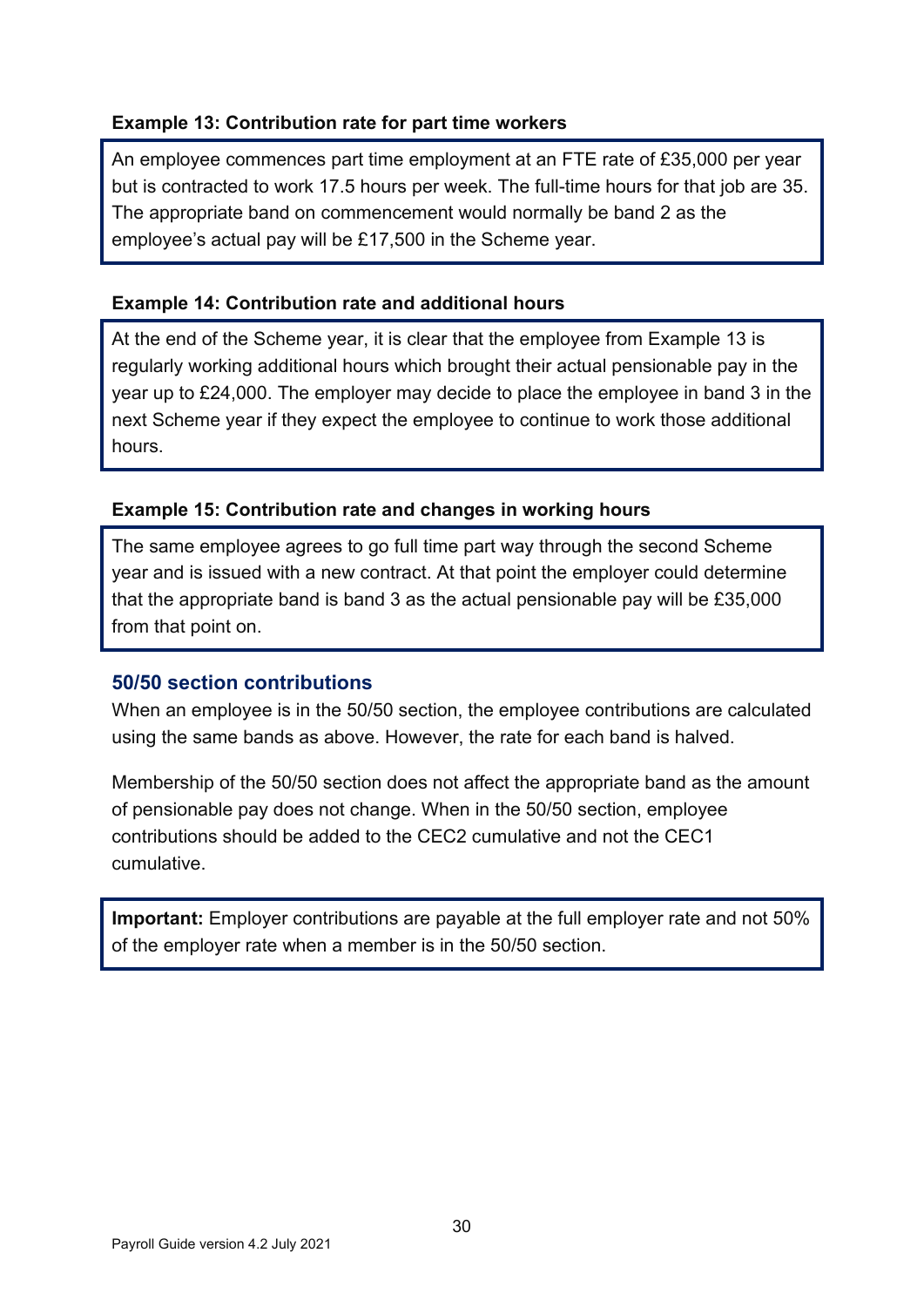#### **Example 16: 50/50 section contributions**

The employee in Example 15 opts for the 50/50 section in July and submits the election form after the July payroll has been closed. The contributions in July and August are:

| July:   | PP in period $\times$ 6.5% added to CEC1.<br>PP in period added to CPP1                 |
|---------|-----------------------------------------------------------------------------------------|
| August: | PP in period $\times$ 3.25% (6.5% $\div$ 2) added to CEC2<br>PP in period added to CPP2 |

Movements between the two sections of the Scheme will take effect from the next available pay period. Payrolls should not have to split contributions between CEC1 and CEC2, or split PP between CPP1 and CPP2 in the same pay period.

### <span id="page-30-0"></span>**Contributions during periods of reduced or nil pay**

If an employee has a reduction in pay, they will continue to pay contributions on the amount of pensionable pay (PP) received, if any, and **not** on any amount of APP being added to the CPP.

The only exception to this is an employee on reserve forces service leave. In this case the employee pays contributions on APP and not on any pensionable pay received from the Scheme employer. However, the employee contributions on the APP figure are not deducted via the employer's payroll but, instead, they are usually deducted by the MoD from the reservist's pay. The contributions are then paid over to the LGPS administering authority by the MoD. If the contributions were not deducted from the reservist's pay by the MoD, the member would have to pay the contributions direct to the Fund and claim the tax relief from HMRC via selfassessment.

### <span id="page-30-1"></span>**Sickness absence and the 50/50 section**

If the employee is in the 50/50 section and goes on to no pay due to sickness or injury, the employee must be moved back into the main section from the beginning of the next pay period if they are still on nil pay at that time. This would even be the case where an employer has a policy of nil pay for the first three days of sickness, and the first two days of sickness fall at the end of one pay period and the third day is the first day of the following pay period. In this situation, the employee must be put into the main section from the beginning of the next pay period.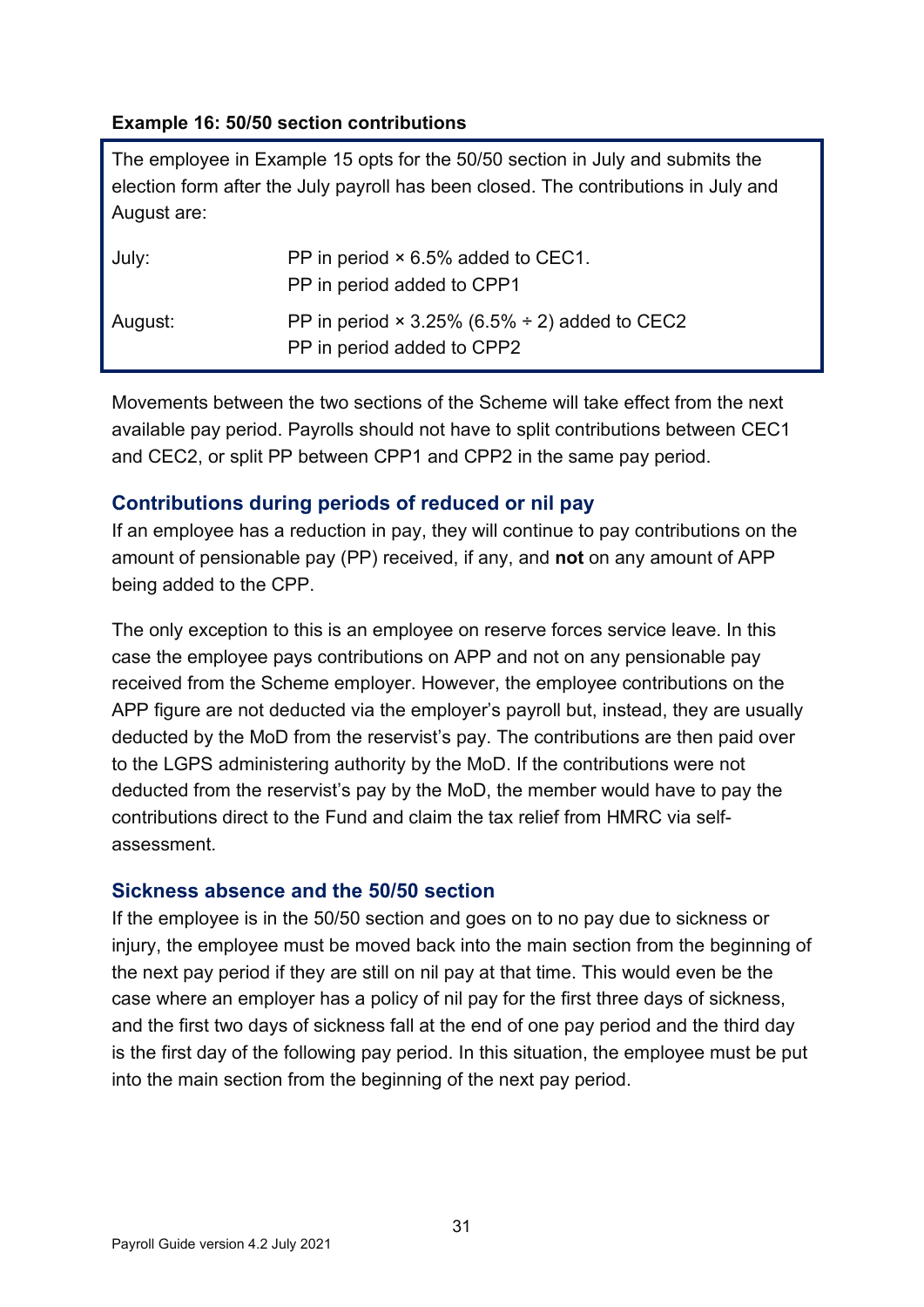# **Example 17: contributions during sick leave**

An employee drops to reduced contractual pay on 15 June due to sickness and on 15 September they drop to nil pay. They return to work on full pay on 1 December. At the date of the relevant event they were in the 50/50 section of the Scheme and were in contribution band 4. The employee contributions calculated, and CEC accrued are as follows:

| June:      | $PP \times 3.4\%$ added to CEC2                                                     |
|------------|-------------------------------------------------------------------------------------|
| July:      | $PP \times 3.4\%$ added to CEC2                                                     |
| August:    | $PP \times 3.4\%$ added to CEC2                                                     |
| September: | PP (ie reduced pay paid for the first 14 days of September) ×<br>3.4% added to CEC2 |
| October:   | pay period after drop to nil pay<br>$PP \times 6.8\%$ (= £nil) added to CEC1        |
| November:  | $PP \times 6.8\%$ (= £nil) added to CEC1                                            |
| December:  | $PP \times 6.8\%$ added to CEC1                                                     |

Although pensionable pay dropped to half from 15 June and to no pay from 15 September, the reductions in pensionable pay are ignored when determining the relevant contribution band. The employee remains in band 4 (6.8%), equating to 3.4% whilst in the 50/50 section.

The person was in receipt of PP from 15 June to 14 September, but the PP received during this period is not added into CPP2. Instead, APP accrues during the period of sick leave on reduced contractual pay and no pay and is added into CPP2 for the period 15 June to 30 September and into CPP1 for the period 1 October to 30 November.

### <span id="page-31-0"></span>**Child related leave and the 50/50 section**

A member in the 50/50 section must be moved to the main section of the Scheme if they go on to nil pay during a period of ordinary maternity leave, ordinary adoption leave or paternity leave. The employee must be moved into the main section from the beginning of the next pay period if they are still on nil pay at that time.

# <span id="page-31-1"></span>**KIT and SPLIT days**

When on child-related leave, the employee may return for KIT or SPLIT days. Employee contributions should be taken on the pay received for a KIT or SPLIT day at the rate appropriate for that pay period. If the pay is more than APP, then actual pay received should be included in PP.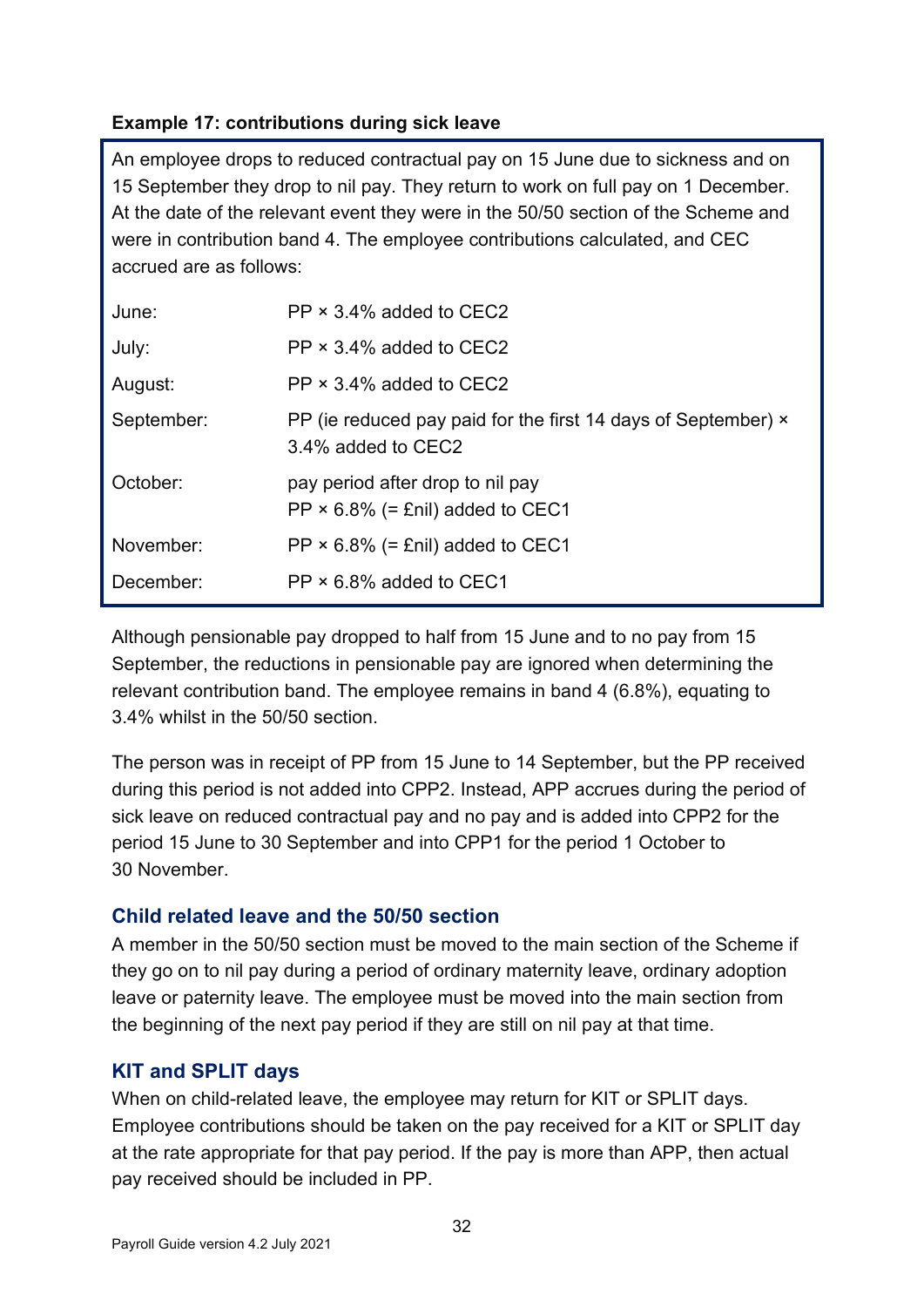#### <span id="page-32-0"></span>**Example 18: KIT and SPLIT days**

- A monthly paid employee goes on to maternity leave from 16 June 2020.
- The ordinary maternity leave and paid additional maternity leave run out after 39 weeks on 15 March 2021
- She returns to employment on full pay from 1 May 2021
- She is in the main section of the Scheme and is paying a contribution rate of 6.8%
- She returns for a KIT day in November
- PP accrued on that KIT day was more than APP
- PP is added into CPP1, not APP for that day.

The calculations for CEC1 and CPP1 are:

#### **Table 3: Member pensionable pay and contributions during maternity leave**

| <b>Month</b> | CEC1                          | CPP1                                                |
|--------------|-------------------------------|-----------------------------------------------------|
| June         | PP x 6.8%                     | 15 days of PP plus 15 days of APP                   |
| Jul          | PP x 6.8%                     | <b>APP</b>                                          |
| Aug          | PP x 6.8%                     | <b>APP</b>                                          |
| Sep          | PP x 6.8%                     | <b>APP</b>                                          |
| Oct          | PP x 6.8%                     | <b>APP</b>                                          |
| Nov          | PP x 6.8% (KIT day at<br>6.8% | One month less one day of APP plus PP on<br>KIT day |
| Dec          | PP x 6.8%                     | <b>APP</b>                                          |
| Jan          | PP x 6.8%                     | <b>APP</b>                                          |
| Feb          | PP x 6.8%                     | <b>APP</b>                                          |
| Mar          | 15 days PP x 6.8%             | 15 days APP                                         |
| Apr          | <b>Nil</b>                    | Nil                                                 |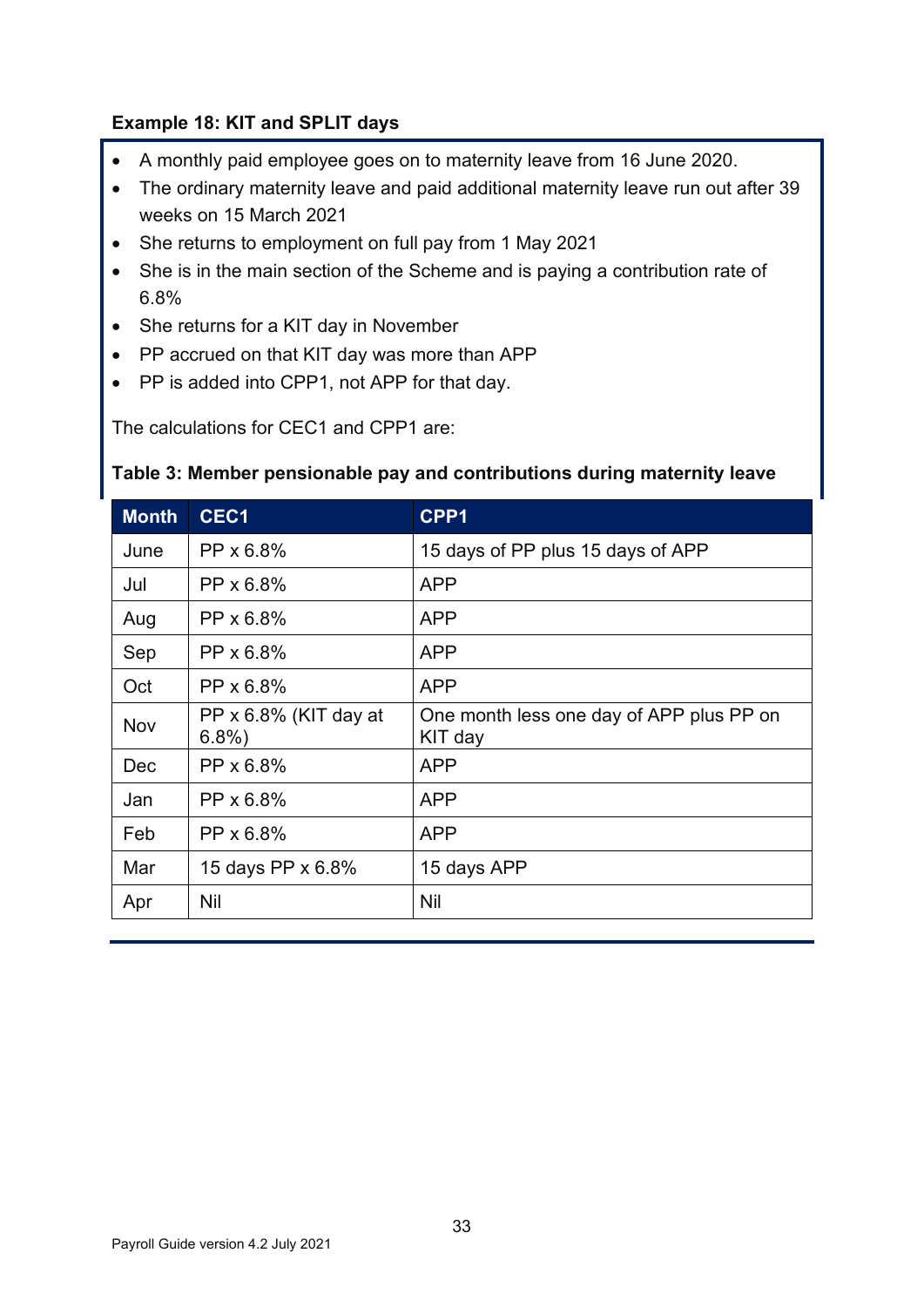### **Example 19: Pay and contributions during maternity leave**

Based on the member in example 18 and assuming:

- an unreduced monthly pay figure of £2,976 (£684.89 per week)
- conditions of service providing 6 weeks at 9/10ths pay,
- followed by 12 weeks at half pay plus SMP of £148.68 per week,
- followed by SMP of £148.68 per week for 21 weeks
- APP monthly rate of £2,976 (£684.89 per week ie £2,976 x 12/52.143)

the amounts allocated to CEC1 and CPP1 cumulatives would be as shown in the following table.

| <b>Month</b> | CEC1                                                                                                                                                                                                 | CPP1                                                                                                   |
|--------------|------------------------------------------------------------------------------------------------------------------------------------------------------------------------------------------------------|--------------------------------------------------------------------------------------------------------|
| June         | $(15 \div 30 \times \text{\pounds}2,976) +$<br>$(2.2 \text{ weeks} \times \text{\pounds}684.89 \times 9 \div 10)$<br>$\times$ 6.8% = £193.40                                                         | $(15 \div 30 \times \text{\pounds}2,976) +$<br>$(15 \div 30 \times \text{\pounds}2,976)$<br>$= £2,976$ |
| July         | $(3.8 \text{ weeks} \times \text{\pounds}684.89 \times 9 \div 10) +$<br>$(0.8 \text{ weeks} \times \text{\pounds}684.89 \times 0.5) +$<br>$(0.8 \text{ weeks} \times £148.68)$<br>$× 6.8\% = 186.00$ | £2,976                                                                                                 |
| Aug          | $(4.2 \text{ weeks} \times \text{\pounds}684.89 \times 0.5) +$<br>$(4.2 \text{ weeks} \times £148.68)$<br>$\times$ 6.8% = £140.26                                                                    | £2,976                                                                                                 |
| Sept         | $(4.4 \text{ weeks} \times £684.89 \times 0.5) +$<br>$(4.4$ weeks $\times$ £148.68)<br>$× 6.8% = £146.94$                                                                                            | £2,976                                                                                                 |
| Oct          | $(2.6 \text{ weeks} \times \text{\pounds}684.89 \times 0.5) +$<br>$(2.6$ weeks $\times$ £148.68) +<br>(2 weeks × £148.68)<br>$\times$ 6.8% = £107.05                                                 | £2,976                                                                                                 |
| Nov          | $(3.8 \text{ weeks} \times \text{\textsterling}148.68) +$<br>KIT day £99.20<br>$× 6.8% = £45.16$                                                                                                     | £2,876.80 + £99.20 KIT<br>$day = £2,976$                                                               |
| Dec          | $(4.6 \text{ weeks} \times £148.68)$<br>$× 6.8% = £46.51$                                                                                                                                            | £2,976                                                                                                 |
| Jan          | $(4.4 \text{ weeks} \times £148.68)$<br>$× 6.8% = £44.49$                                                                                                                                            | £2,976                                                                                                 |
| Feb          | $(4$ weeks $\times$ £148.68)<br>$\times$ 6.8% = £40.44                                                                                                                                               | £2,976                                                                                                 |
| March        | (2 weeks × £148.68)<br>$× 6.8\% = £20.22$                                                                                                                                                            | $(15 \div 31 \times \text{\pounds}2,976) =$<br>£1,440                                                  |
| April        | Nil                                                                                                                                                                                                  | Nil                                                                                                    |

#### **Table 4: Example pay and contributions during maternity leave**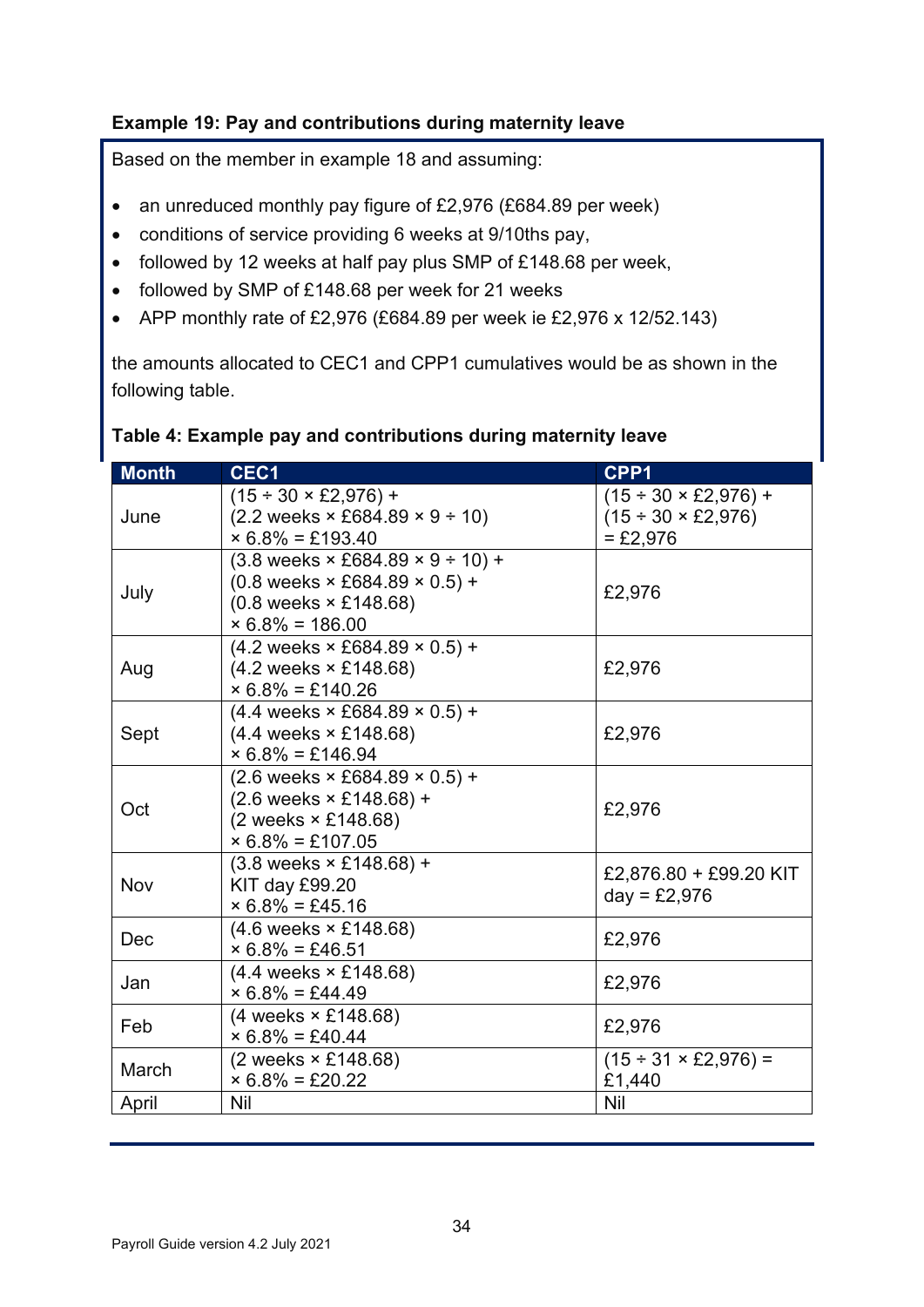Example 19 shows one way to calculate pay during maternity leave. It is not the only one as we are aware that the methodology adopted to pay SMP varies across employers.

# <span id="page-34-0"></span>**5.2 Cumulative employer contributions (CRC)**

Employer contributions are not split between the two sections of the Scheme and are based on:

- the actual pensionable pay received by the employee in the pay period or part pay period when APP does not apply and
- the APP figure for the pay period or part pay period when APP applies.

CRC = (CPP1 + CPP2) × employer contribution rate.

During reserve forces service leave, the Scheme employer does not directly pay employer contributions on the APP and so there is no employer contribution to deduct via the payroll. Instead, the employer contributions on the APP figure are remitted by the Ministry of Defence direct to the LGPS administering authority.

The employer contribution rate is a single rate for all employees of that employer and will be subject to change. The rate may change annually but it will almost certainly change after each valuation of the Pension Fund. Employer contribution rates should not be hardcoded into payroll systems. Employers will be responsible for notifying payroll of the employer contribution rate and any changes to it.

If the employee is in the 50/50 section, the employer rate is still paid in full (not at half rate).

# <span id="page-34-1"></span>**5.3 Cumulative additional contributions (CAC, CARC) – per job**

# <span id="page-34-2"></span>**Additional Pension Contributions (APC)**

Additional Pension Contributions can be made by the employee, the employer or both. The cost of an APC can be:

- met in full by the employee,
- met in full by the employer, or
- split between employee and employer in any proportion agreed between the employee and the employer.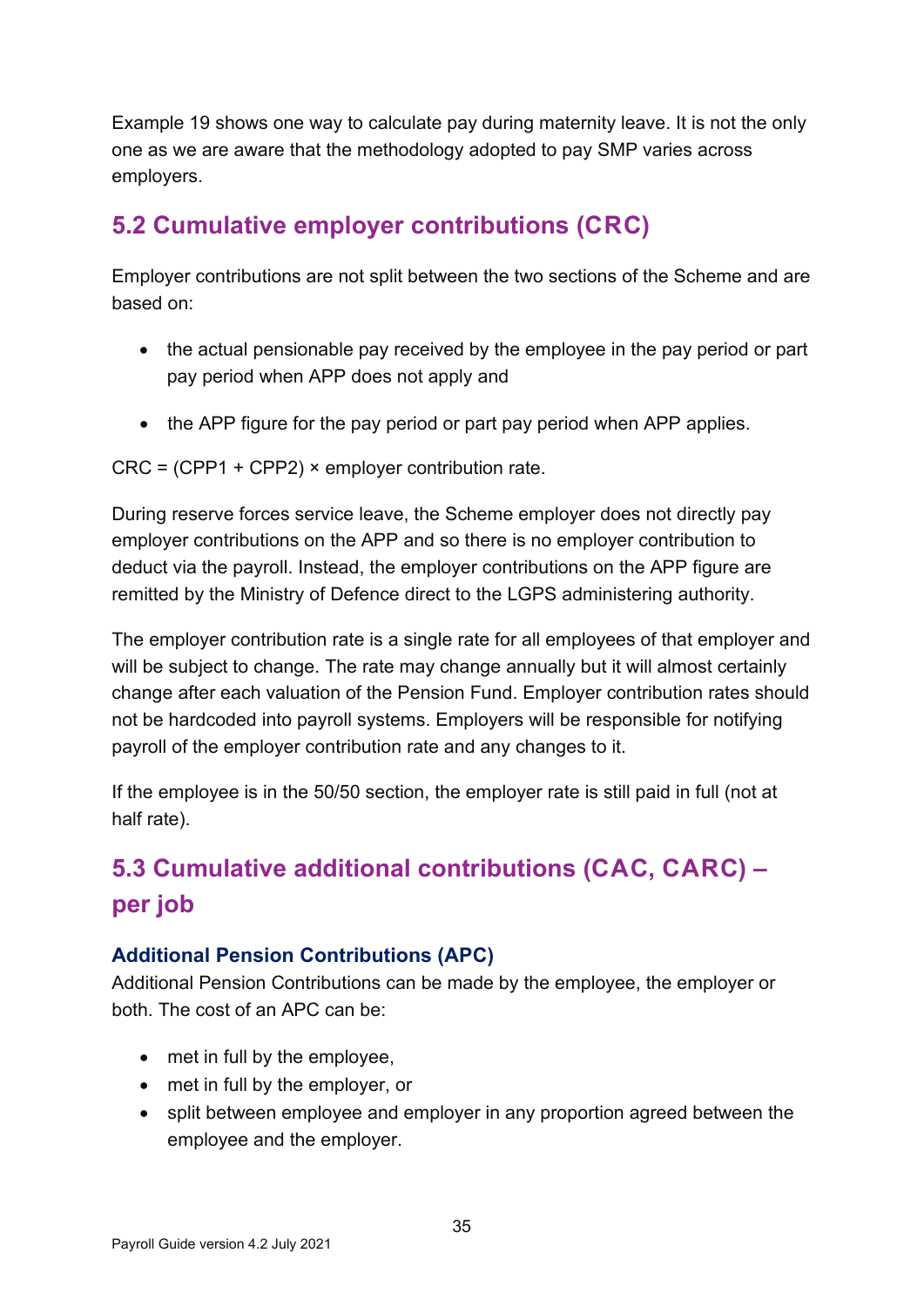Where an employer and employee both contribute, this is known as a Shared Cost APC (SCAPC). APC and SCAPC contributions may be one off or regular and will always be cash amounts not percentages of pay. If the contributions are regular, the employer will notify payroll of the employee amount and the employer amount (if any) to be deducted per pay period, and the number of payments in the APC contract. If the employee has more than one pensionable employment, the notification must also specify the employment to which the APC contract is to be attached.

### **Example 20: One off APC payment**

Payroll is notified that an employee has elected to pay a one off APC of £500. This amount should be deducted in the pay period following notification and £500 added to the EAPC CAC cumulative for that job for that Scheme year.

#### **Example 21: Regular APC payments**

Payroll is notified that an employee has elected to pay an APC of £50 per month for the next 60 pay periods. This deduction should commence in the pay period following notification and £50 added each month in the Scheme year to the EAPC CAC cumulative for that job.

Employers may agree to share the cost of APC contracts either on a one off or regular basis. Except for SCAPC contracts taken out to cover the pension 'lost' during a period of unpaid leave of absence, the employer share can vary across employees but the combined amount in respect of any individual employee will be consistent throughout the contract.

Where a SCAPC contract is taken out to cover the pension 'lost' during a period of unpaid leave of absence, the cost is shared 1/3rd employee, 2/3rds employer. This applies for any individual period of absence up to 36 months. The cost of purchasing 'lost' pension for a period of absence beyond 36 months will be at full cost to the employee, unless the employer chooses to contribute towards the cost.

### **Example 22: One off SCAPC payment**

Payroll is notified that the employer has agreed to share equally with the employee a one off APC of £500. The employee's £250 should be deducted in the pay period following notification with £250 added to the EAPC CAC and £250 added to the RAPC CARC cumulatives for that job.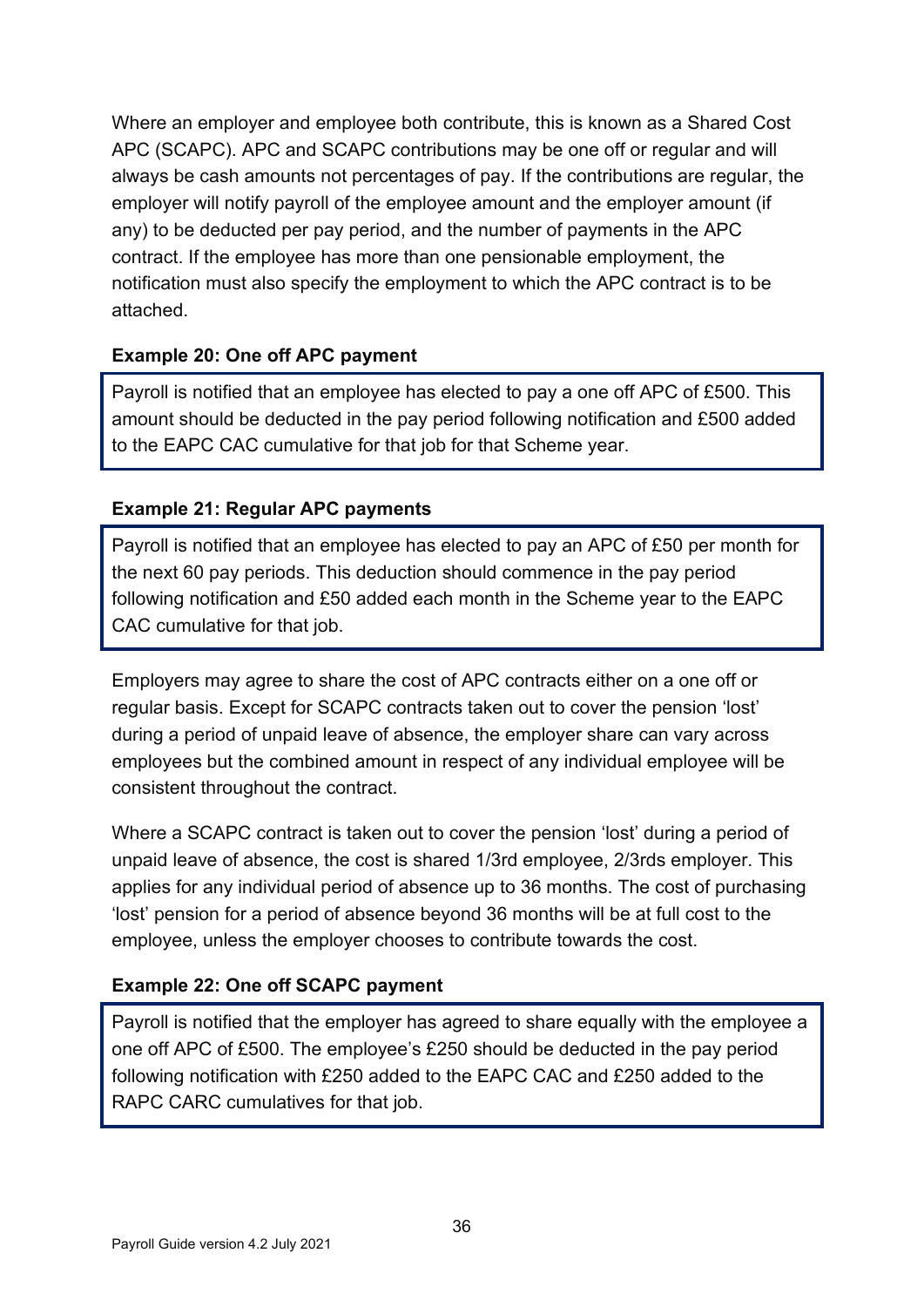### **Example 23: Regular SCAPC payments**

Payroll is notified that an employer has agreed to share equally with the employee the cost of purchasing an amount of additional pension. The arrangement is due to last for 60 months and the cost, based on factors in force at the time the contract commenced, is £50 per month. The employee's deduction of £25 should commence in the pay period following notification and £25 added each month in the Scheme year to each of the EAPC CAC and RAPC CARC cumulatives for that job.

Note that:

- The actuarial factors which determine the cost of purchasing additional pension are subject to review. If the factors change and a member has an ongoing contract to purchase additional pension, then both the employee and employer contributions change from the effective date of the new factors, unless the member elects to end the contract.
- During any period of sickness or injury on reduced contractual pay, any preexisting APC / SCAPC contracts remain payable, unless the member elects to end the contract. The payments need to be added to the EAPC CAC and, as appropriate, the RAPC CARC cumulative for that job. If the employee is in receipt of no pay, the employee contributions to an APC / SCAPC are deemed to have been paid, but the deemed contributions are not to be added into the EAPC CAC cumulative for that job. The employer contributions to an APC / SCAPC should always be collected and added into the RAPC CARC cumulative for that job.
- During any period of relevant child related leave (ordinary maternity, paternity or adoption leave, paid parental bereavement leave or paid shared parental leave and paid additional maternity or adoption leave) any pre-existing APC / SCAPC contracts remain payable, unless the member elects to end the contract. The payments need to be added to the EAPC CAC and, as appropriate, the RAPC CARC cumulative for that job.

If the employee is in receipt of no pay, the employer contributions to a SCAPC remain payable and should be added to the RAPC CARC cumulative for that job. The employee payments due to an APC or SCAPC which could not be collected roll over as a debt to be recovered from pay on return to work (when they will be added into the EAPC CAC cumulative for that job). If the member does not return to work, the individual can make a direct payment to the LGPS administering authority or the administering authority could make a deduction from their pension benefits when they are paid.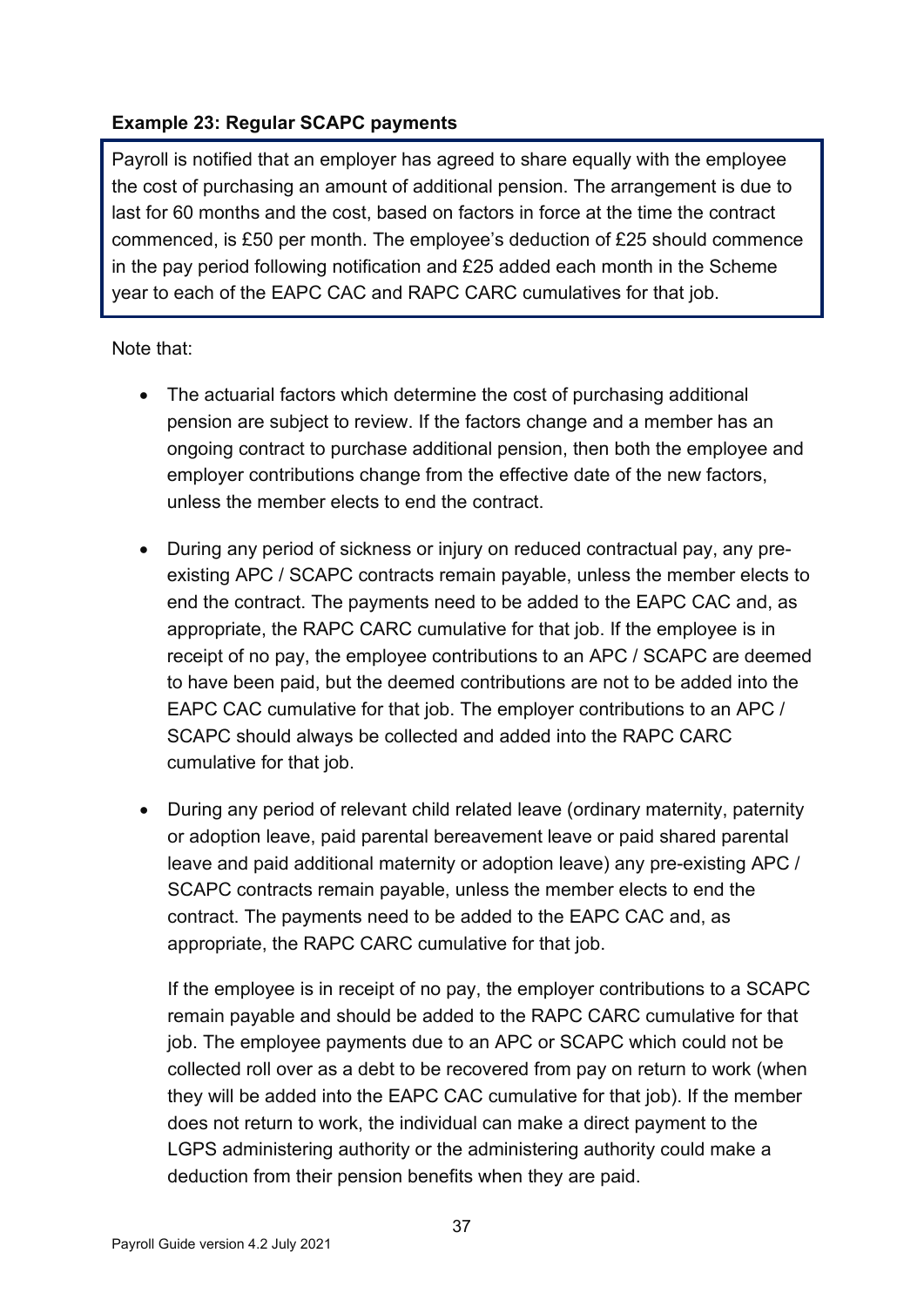• During any other period of child related leave (ie during unpaid additional maternity, paternity or adoption leave, unpaid parental bereavement leave or unpaid shared parental leave) any pre-existing APC / SCAPC contracts remain payable unless the member elects to end the contract. Although the employee is in receipt of no pay, the employer contributions to a SCAPC remain payable and should be added to the RAPC CARC cumulative for that job.

The employee payments that were due to an APC or SCAPC which could not be collected roll over as a debt to be recovered from pay on return to work, when they will be added in to the EAPC CAC cumulative for that job. If the member does not return to work, the individual can make a direct payment to the LGPS administering authority or the administering authority could make a deduction from their pension benefits when they are paid.

• During any period of absence due to a trade dispute or a period of unpaid unauthorised absence any pre-existing APC / SCAPC contracts remain payable (unless the member elects to end the contract). Although the employee is in receipt of no pay for the period of the trade dispute, the employer contributions to a SCAPC remain payable and should be added to the RAPC CARC cumulative for that job.

The employee payments that were due to an APC or SCAPC should be deducted and added to the relevant EAPC CAC cumulative for that job if there is enough pay in the period from which to deduct the payment. Otherwise, the employee payment that was due to an APC or SCAPC will roll over as a debt to be recovered from pay on return to work (when they will be added into the EAPC CAC cumulative for that job). If the member does not return to work, the individual can make a direct payment to the LGPS administering authority or the administering authority could make a deduction from their pension benefits when they are paid.

• During any period of reserve forces service leave, any pre-existing APC / SCAPC contracts remain payable unless the member elects to end the contract. But these are not paid via payroll. The employer sends the relevant details to the reservist to pass on to MoD in order to get them to deduct the relevant APC contributions from MoD reservist pay and for MoD to pay these over to the LGPS administering authority. The employer must continue to pay employer contributions to a SCAPC.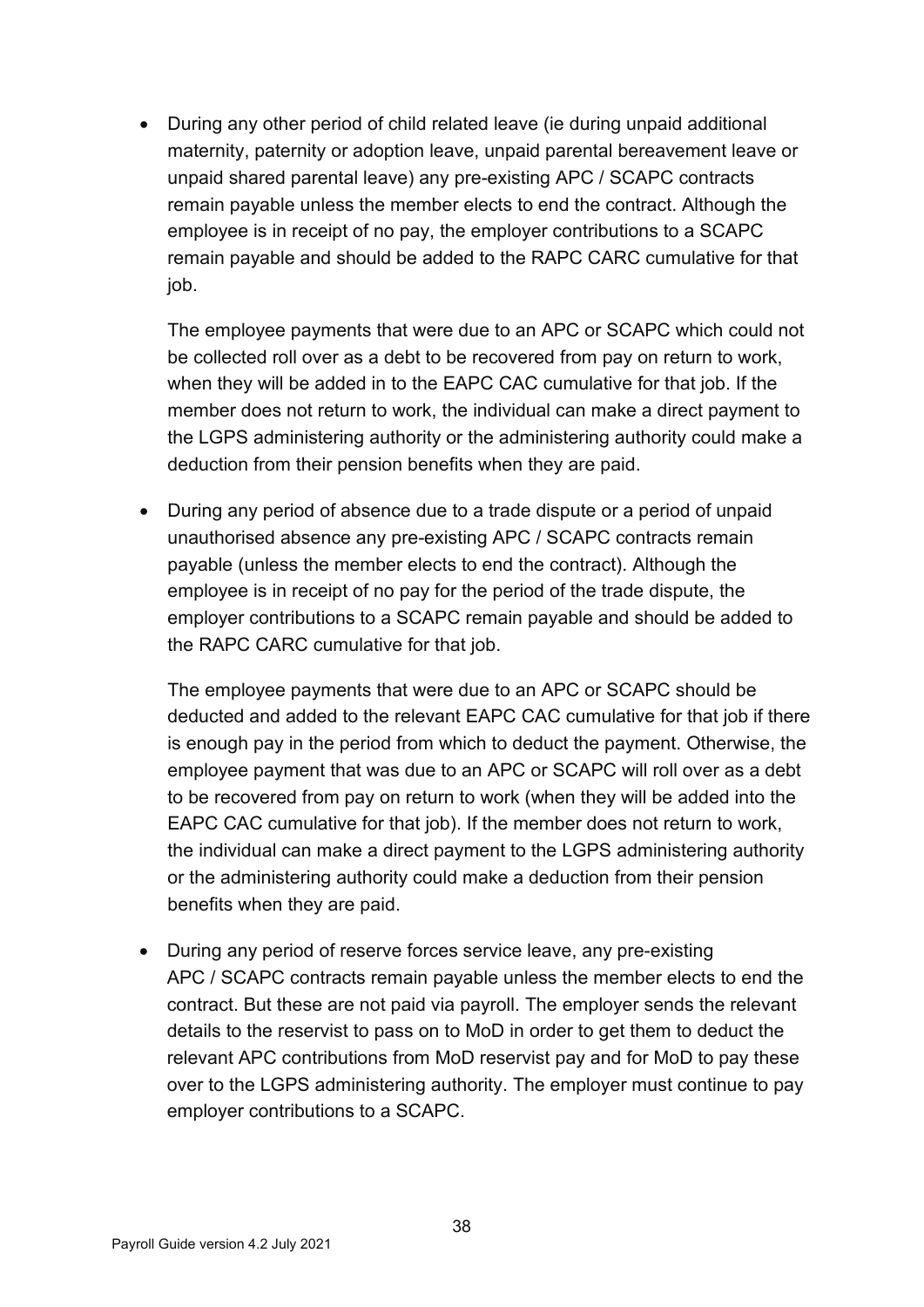• During any other period of authorised leave of absence, any pre-existing APC / SCAPC contracts remain payable, unless the member elects to end the contract. Although the employee may be in receipt of no pay, the employer contributions to a SCAPC remain payable and should be added to the RAPC CARC cumulative for that job. Any of the employee payments that were due to an APC or SCAPC which could not be collected roll over as a debt to be recovered from pay on return to work (when they will be added into the EAPC CAC cumulative for that job). If the member does not return to work, the individual can make a direct payment to the LGPS administering authority or the administering authority could make a deduction from their pension benefits when they are paid.

#### <span id="page-38-0"></span>**Additional Voluntary Contributions**

Additional Voluntary Contributions (AVC) can be made by the employee or, in the case of a Shared Cost AVC (SCAVC), by both the employer and employee. Such contributions will be either a cash amount or a percentage of pensionable pay. The employer will notify the payroll of the employee amount or percentage to be deducted per pay period and, in the case of a SCAVC, the employer amount or percentage to be paid per pay period.

The split between an employee's and employer's additional contributions for a SCAVC can be any ratio as agreed but not 100% cost to the employer.

**Important:** There is no upper limit on the amount of pensionable pay a member can contribute to an AVC arrangement.

#### **Example 24: Paying a fixed cash amount of AVCs**

Payroll is notified that an employee has elected to pay an ongoing life assurance AVC of £100 per month. This amount should first be deducted in the pay period after notification. £100 should be added to the EAVC CAC cumulative each month in the Scheme year for that job.

#### **Example 25: AVCs as a percentage of pensionable pay**

Payroll is notified that an employee has elected to pay an ongoing non-life assurance AVC of 5% of pay per month. This deduction should start in the pay period following notification and the amount of AVC collected each month added to the EAVC CAC cumulative in the Scheme year for that job.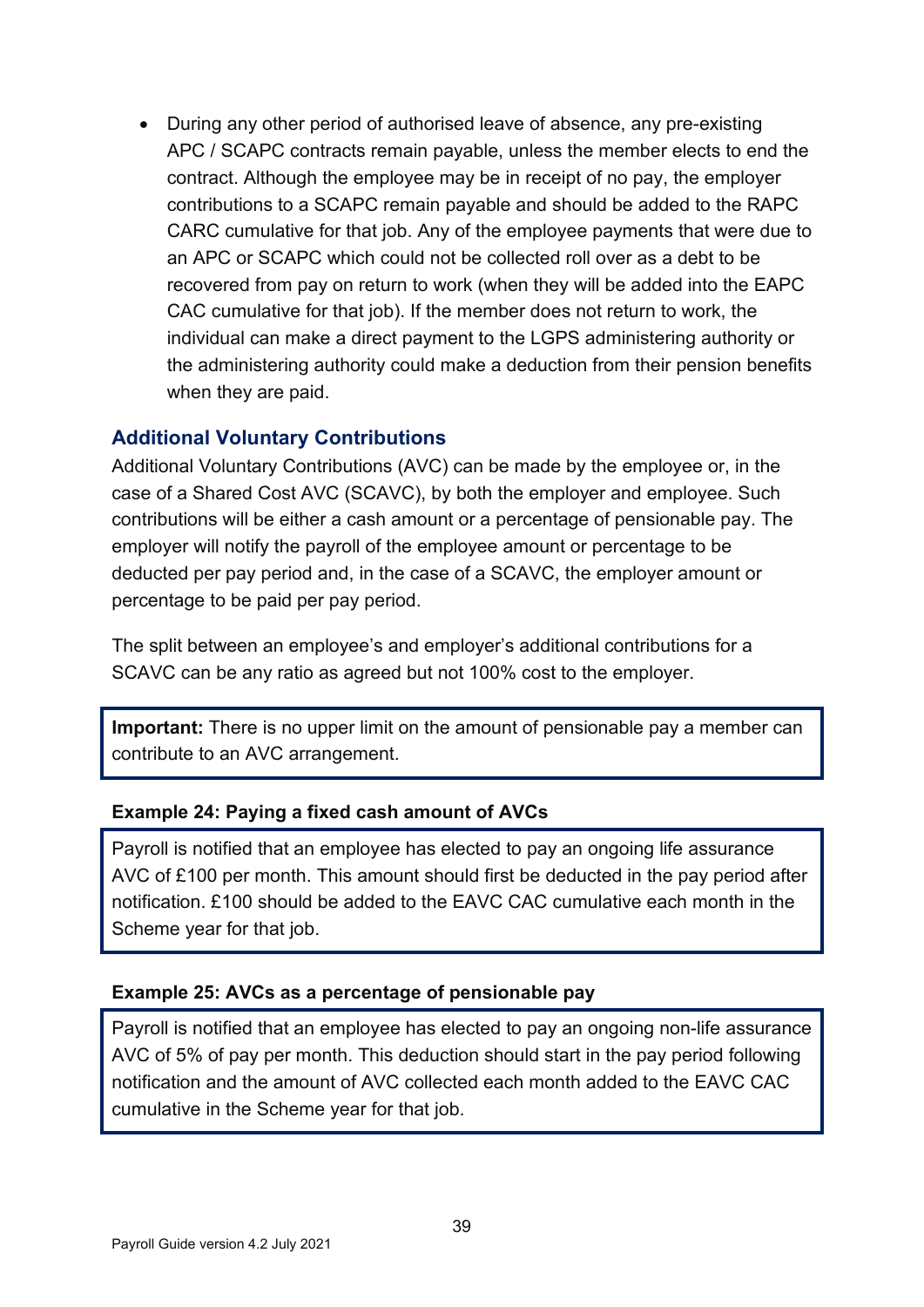Employers may agree to share the cost of an AVC contract. This share can vary across employees but the proportion for any individual employee will not vary.

# **Example 26: Paying a fixed cash amount of SCAVCs**

Payroll is notified that the employer has agreed to a Shared Cost non-life assurance AVC with an employee, with the employee contributing £60 per month and the employer contributing £40 per month.

The AVC deduction should start in the pay period following notification. The employee's £60 per month deduction should be added to the EAVC CAC and the employer's £40 per month contribution added to the RAVC CARC cumulatives each month in the Scheme year for that job.

### **Example 27: SCAVCs as a percentage of pensionable pay**

Payroll is notified that the employer has agreed to a Shared Cost non-life assurance AVC with an employee, with the employee contributing 3% of pay per month and the employer contributing 2% of pay per month. The AVC deduction should commence in the pay period following notification with the employee's 3% contribution added to the EAVC CAC and the employer's 2% contribution added to the RAVC CARC cumulatives each month in the Scheme year for that job.

Note that:

• During any period of sickness on reduced contractual pay or no pay, any preexisting AVC / SCAVC contracts entered into after 31 March 2014 remain payable only whilst there is enough pay to cover them (unless the member, or the employer in the case of a SCAVC, elects to end the contract). The payments need to be added to the EAVC CAC and, as appropriate, RAVC CARC cumulatives for that job.

No AVC / SCAVC contributions are payable whilst the employee is on no pay and nothing is to be added to the EAVC CAC or, as appropriate, RAVC CARC cumulatives for that job when the employee is on no pay.

The employer element of an SCAVC in respect of pension sacrifice is not payable in full where the employee is on reduced or no pay. During the half pay period, the employer contribution is half and during the no pay period the employer makes no contribution. This is the line taken by Northumberland CC who were the first authority we were aware of to introduce a salary sacrifice AVC arrangement.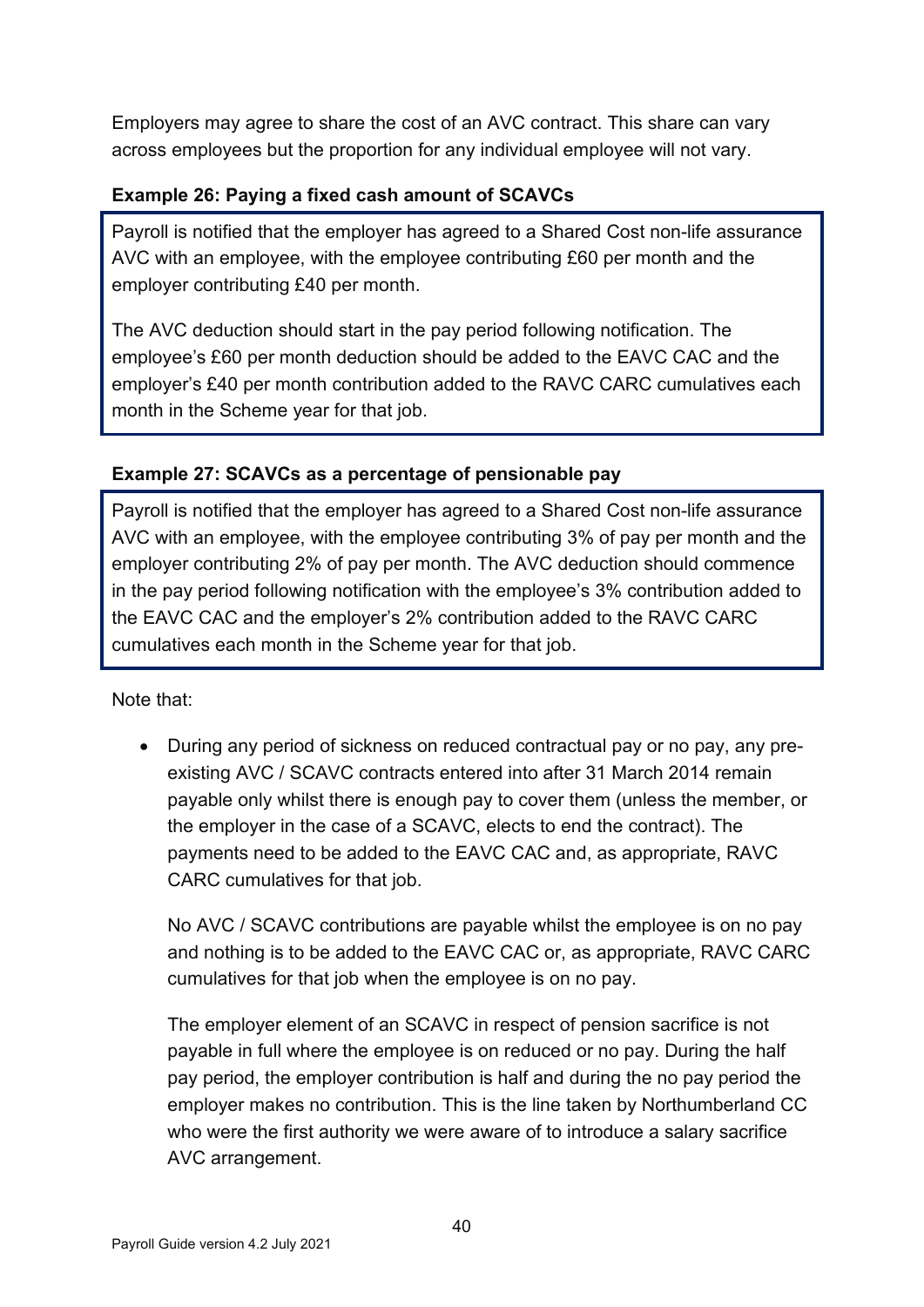• During any period of relevant child related leave (ordinary maternity, paternity or adoption leave, paid parental bereavement leave or paid shared parental leave and paid additional maternity or adoption leave) any pre-existing AVC / SCAVC contracts remain payable when there is enough pay to cover them, unless the member, or the employer in the case of a SCAVC, elects to end the contract.

The payments made need to be added to the EAVC CAC and, as appropriate, RAVC CARC cumulatives for that job. The employer element of SCAVC in respect of pension sacrifice must continue to be paid in full on APP or, for any days during the relevant child related leave period where pay received is greater than APP, on the pay received and added to the RAVC CARC cumulative for that job.

- During unpaid additional maternity, paternity or adoption leave, unpaid shared parental leave or unpaid parental bereavement leave the member may elect to continue with any pre-existing AVC / SCAVC contract. If the member does so, the employer must meet cost of the employer element of any SCAVC. However, in reality this is not an option on the payroll as there is no pay from which to collect AVCs / SCAVC.
- During any period of absence due to a trade dispute the member may elect to continue with any pre-existing AVC / SCAVC contracts. If the member does so, the employer must meet the cost of the employer element of any SCAVC. The employer contributions to a SCAVC should be added to the RAVC CARC cumulative for that job and the employee contributions to the AVC or SCAVC should be added to the EAVC CAC cumulative for that job.
- During any period of reserve forces service leave any pre-existing AVCs / SCAVC contracts entered into after 31 March 2014 remain payable unless the member, or the employer in the case of a SCAVC, elects to end the contract. Employer contributions to an SCAVC are collected via payroll. Other contributions are not collected via payroll. The employer sends the relevant details to the reservist to pass on to the Ministry of Defence (MoD) in order to get them to arrange the relevant AVC deductions from the reservist's pay and for MoD to pay these over to the AVC provider.
- During any other period of authorised leave of absence the member may elect to continue with any pre-existing AVC / SCAVC contracts entered into after 31 March 2014 and, if the member does so, the employer must meet cost of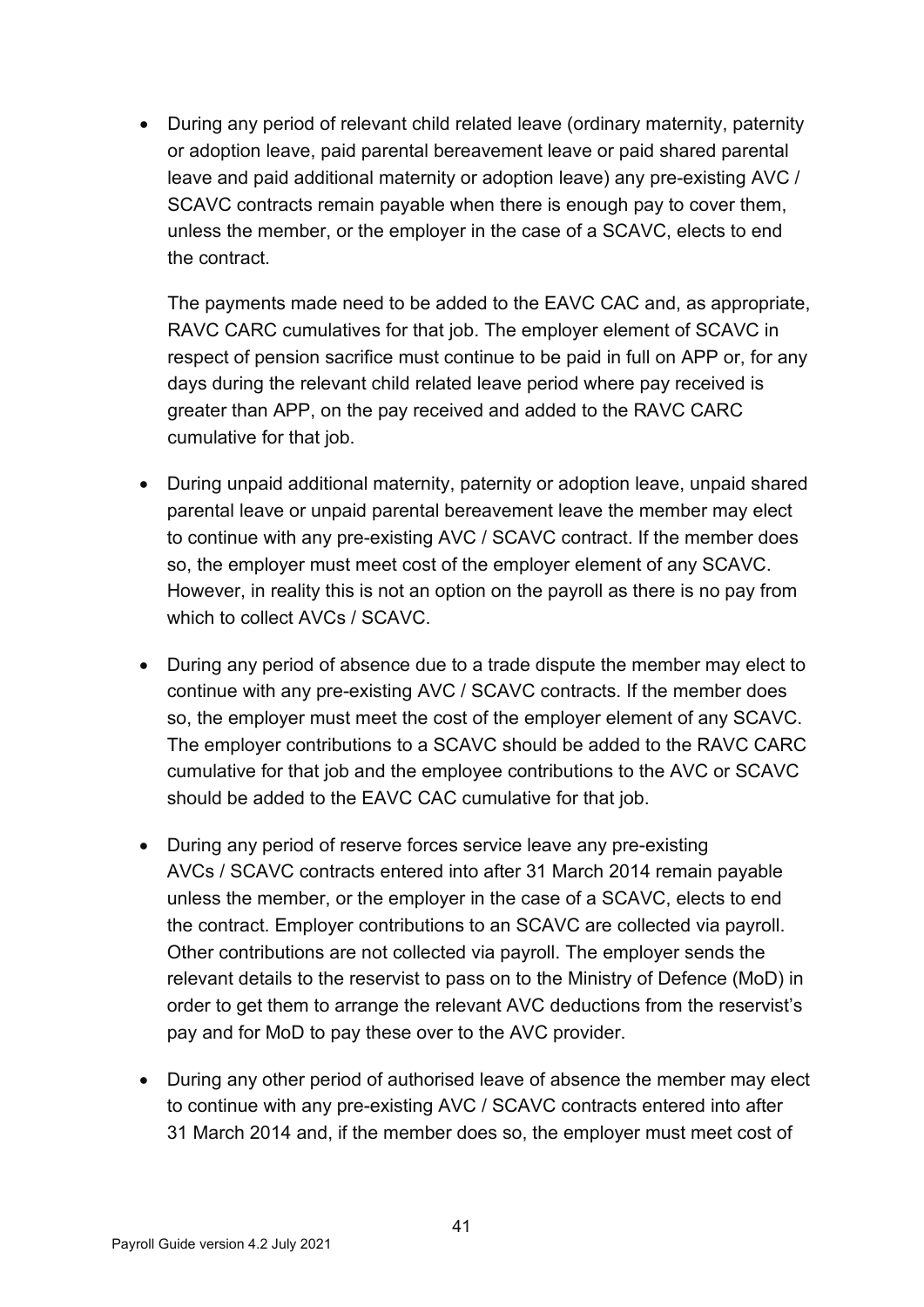the employer element of any SCAVC. However, in reality this is not an option on the payroll as there is no pay from which to collect AVCs / SCAVCs.

#### **Life assurance AVCs and unpaid periods**

If the member is paying AVCs for additional life assurance cover, they will have to make arrangements to continue to pay the life assurance AVCs during any period when there is not enough pay to cover them if they wish to ensure their AVC life assurance cover does not lapse.

See [section 6.4](#page-47-0) for AVC / SCAVC contracts entered into before 1 April 2014.

# <span id="page-41-0"></span>**6. 2008 Scheme data**

This section deals with the data requirements for Scheme members who have pre 2014 benefits. It contains information on final pay, part time hours, breaks in membership and existing additional pension contracts.

# <span id="page-41-1"></span>**6.1 Final pay**

Employers will still be responsible for calculating and providing to the LGPS administering authority:

- Final pay (2008 Scheme definition) at each 31 March, on ceasing membership of the Scheme (opting out, or termination of pensionable employment, or attaining age 75) and on flexible retirement, for use in calculating pre 2014 benefits, and
- Final pay at Normal Pension Age (NPA) (2008 Scheme definition normally age 65) or at the date of cessation of active membership, if earlier, to enable the LGPS administering authority to calculate the underpin on the post 31 March 2014 benefits for those members to whom the underpin calculation applies.

The underpin has to be calculated for a member who:

a) was an active member on 31 March 2012,

or

b) was an active member of another public service pension scheme on 31 March 2012 and transferred their pension benefits from that public service pension scheme into the LGPS (where the transfer bought final salary benefits, ie membership in the 2008 Scheme)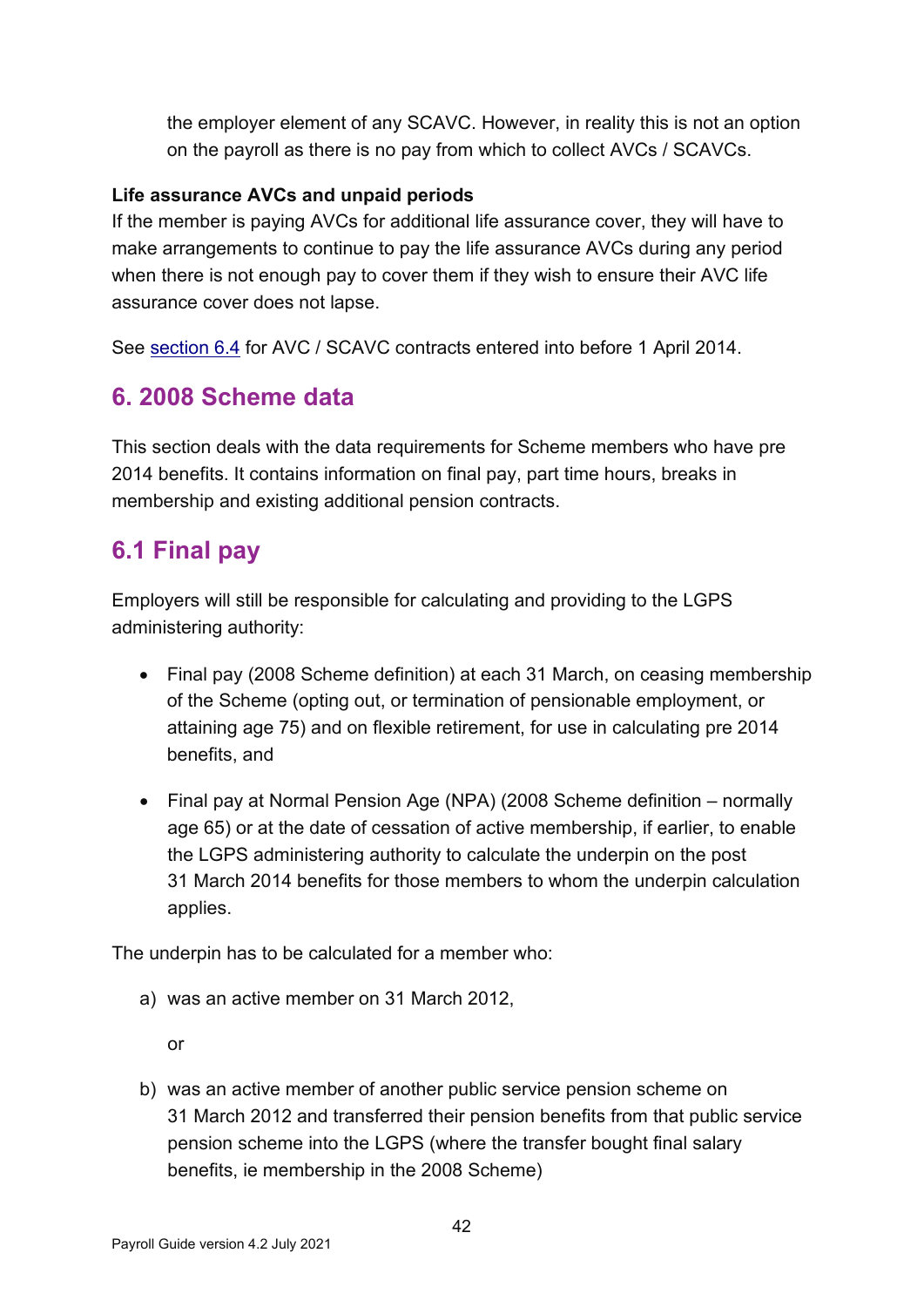and

- was within ten years of their NPA on 1 April 2012,
- has not (after 31 March 2012) had a continuous break of more than five vears in membership of a public service pension scheme,
- has not already drawn any benefits from the 2014 Scheme in relation to the employment (eg on flexible retirement), and
- has either ceased to be an active member before NPA (2008 Scheme definition) or is still an active member at NPA (2008 Scheme definition).

The final pay figure (2008 Scheme definition) for the underpin is the pay due for, normally, the 12 months preceding the date of cessation or NPA in the 2008 Scheme, whichever is the earlier. The underpin is calculated at the 2008 Scheme NPA for those who continue as an active member after that date.

For the purposes of (a) and (b) above, if the employee elects to cover the whole of the amount of any pension 'lost' during a period of absence due to a trade dispute, authorised unpaid leave of absence or unpaid additional maternity, paternity or adoption leave, unpaid parental bereavement leave or unpaid shared parental leave by the payment of contributions under an Additional Pension Contribution (APC) contract or Shared Cost APC contract, in calculating the final pay for the employee, the employee must be treated as having received the pay they would otherwise have received but for the absence.

If, however, the employee does not make such an election, or has a period of unauthorised unpaid leave of absence, the final pay (if the absence falls in the final pay period – usually the last 12 months) will be the pay received during that final pay period divided by the number of paid days in that period multiplied by 365.

If a Scheme member is subject to a reduction or restriction in pay, regulations 8 and 10 of the LGPS (Benefits, Membership and Contributions) Regulations 2007 continue to apply for the purposes of the final pay calculation for (a) and (b) above regardless of whether the reduction or restriction in pay occurs before, on or after 1 April 2014.

# <span id="page-42-0"></span>**Retention of payroll data**

Scheme employers must provide the relevant administering authority with the information they require to calculate the value of each member's LGPS pension entitlement correctly. Employers' data retention schedules for payroll and HR data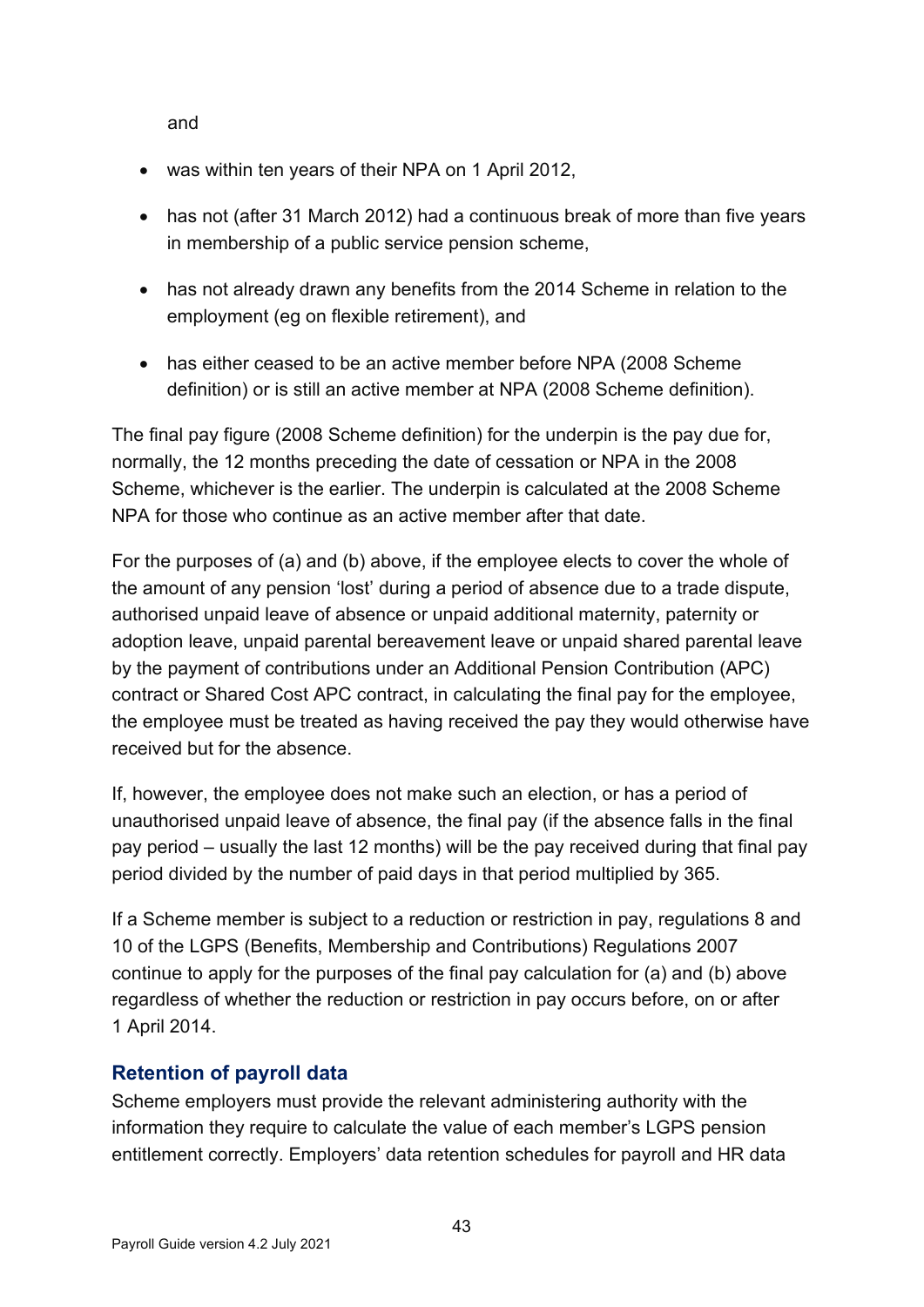should take into account that there are circumstances when they will need to supply historical information to ensure that this requirement can be met.

Employers must also make payroll providers aware of their retention schedules so that they are able to retain access to the information needed.

#### **Pensionable pay data**

When a Scheme member with pre 2014 membership ends active membership, the employer must calculate their 'final pay' in accordance with the Scheme regulations. The regulations state that:

- the final pay period is the year ending with the last day of membership; however, one of the two immediately preceding years can be used if higher.
- if a member is subject to a reduction or restriction in pay in the ten-year period before leaving the Scheme, they can choose to have their final pay calculated as the best consecutive three years' pay in the last 13 years.

The reduction or restriction of pay in the second bullet point above can be for a variety of reasons including, but not limited to, where the member chooses to be employed with the same employer at a lower grade (or with less responsibility) or as result of a job evaluation exercise.

Employers should be aware that in order to calculate final pay accurately under the Scheme regulations, complete pensionable salary data for the 13 years before the member's scheme membership ended will be needed.

#### **Hours data**

Employees who joined the LGPS before 1 April 2014 have membership in the final salary scheme. The employee's working hours are used in the calculation of benefits built up in the final salary scheme and member queries concerning working hours can be received many years after any change in working pattern took effect.

#### **Other data**

Employers are responsible for deciding whether deferred members can be paid their benefits early on ill health grounds. A deferred member is an employee who has left the Scheme but not yet taken payment of their pension benefits.

If a former employee applies for their deferred benefits to be put into payment early on ill health grounds, the employer is required to obtain an opinion from an Independent Registered Medical Practitioner before making a decision. The regulations require that the former employee is assessed in relation to their ability to do the job that they were doing immediately before they left the Scheme. It is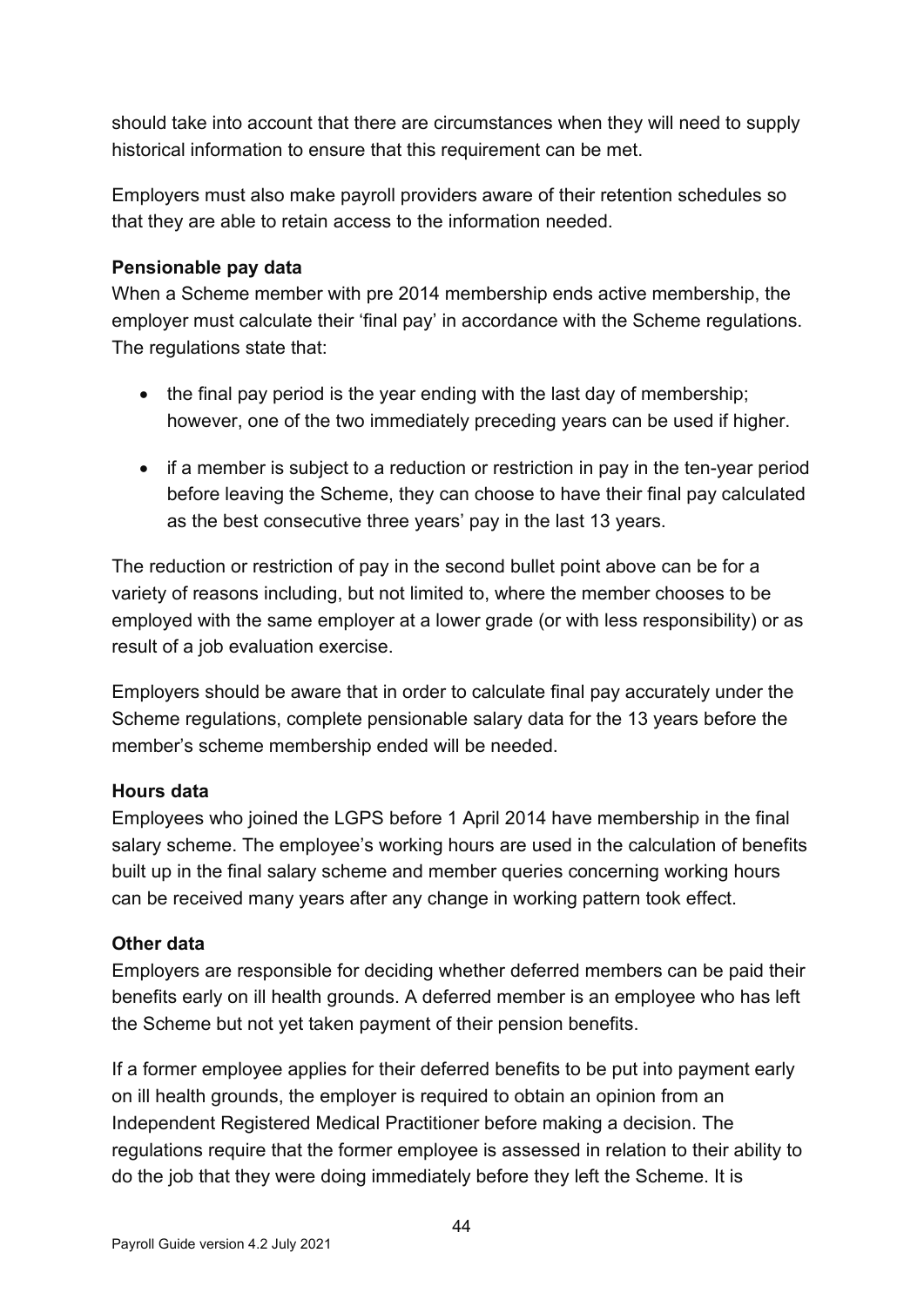therefore important to keep records of former employees' duties and responsibilities, usually in the form of job descriptions.

**Important:** Provision of data to the administering authority remains the responsibility of the employer. It is important that employers put processes in place to retain access to historical payroll information when they change payroll provider so that they can continue to fulfil their responsibilities as a Scheme employer fully.

# <span id="page-44-0"></span>**6.2 Changes in contractual hours, weeks or days per year**

For part time employees with LGPS membership before 1 April 2014, employers will still be required to notify LGPS administering authorities of changes in contractual working hours (or the average hours for the Scheme year for employees who have no contractual hours) of:

- members to whom the underpin calculation applies (see [section 6.1\)](#page-41-1) where the change occurs before NPA (2008 Scheme definition – normally age 65) so that the underpin calculation can be accurately performed
- members who have an added years contract, because the added years contract has to be adjusted when contractual hours change, and
- members covered by regulation 20(13) of the LGPS (Benefits, Membership and Contributions) Regulations 2007 (minimum ill health enhancement for those who were active members before 1 April 2008, were aged 45 or over at that time, have been in continuous membership since then, and have not already received any benefits in respect of that membership). A change in contractual hours can affect the level of the minimum ill health enhancement.

Changes in contractual hours will also need to be taken into account in assessing the level of contributions payable under an ongoing Additional Survivor Benefit Contribution (ASBC) contract.

For employees with LGPS membership before 1 April 2014, employers will still be required to notify LGPS administering authorities of any changes in contractual weeks / contractual days per year (if the administering authority prorates the membership of employees whose contractual weeks / contractual days per year are less than 52 per annum / 365 per year) but only for:

• members to whom the underpin calculation applies and where the change occurs before NPA (2008 Scheme definition – normally age 65) so that the underpin calculation can be accurately performed,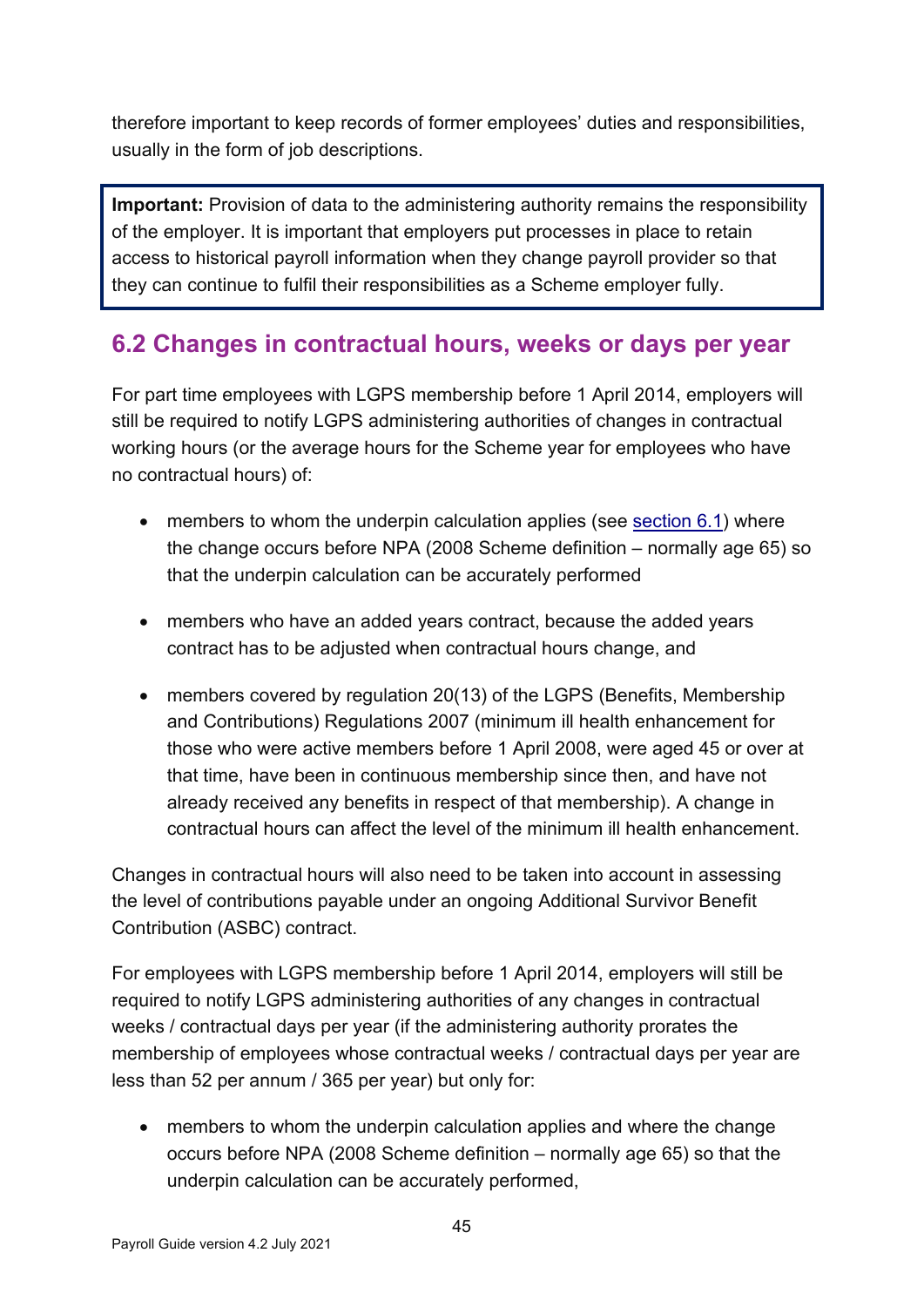- members who have an added years contract, and
- members covered by regulation 20(13) of the LGPS (Benefits, Membership and Contributions) Regulations 2007 (minimum ill health enhancement for those who were active members before 1 April 2008, were aged 45 or over at that time, have been in continuous membership since then, and have not already received any benefits in respect of that membership). A change in contractual weeks can affect the level of the minimum ill health enhancement.

Changes in contractual weeks / days will also need to be taken into account in assessing the level of contributions payable under an Additional Survivor Benefit Contribution (ASBC) contract (if the LGPS administering authority prorates the membership of employees whose contractual weeks / days per year are less than 52 per annum / 365 days per year).

For all employees covered by either of the paragraphs above, employers will need to provide, at each 31 March, the relevant changes that have occurred during the Scheme year. This information is required by the LGPS administering authority to calculate the member's benefits for the purposes of the Annual Benefits Statement and the annual allowance. At the date of leaving employers will need to provide details of the changes that have occurred during the Scheme year in which the date of leaving falls.

**Important:** The underpin was introduced to protect the pensions of older members when the LGPS changed from a final salary to a career average scheme in 2014. The Court of Appeal found that younger members of other public service pension schemes have been discriminated against, because similar protections do not apply to them. The Government has accepted that this outcome will apply to all public sector pension schemes.

The Government is working on proposals to remove the discrimination from all public sector pension schemes. In the LGPS, employers will need to provide administering authorities with working hours information for Scheme members who are not currently protected by the underpin.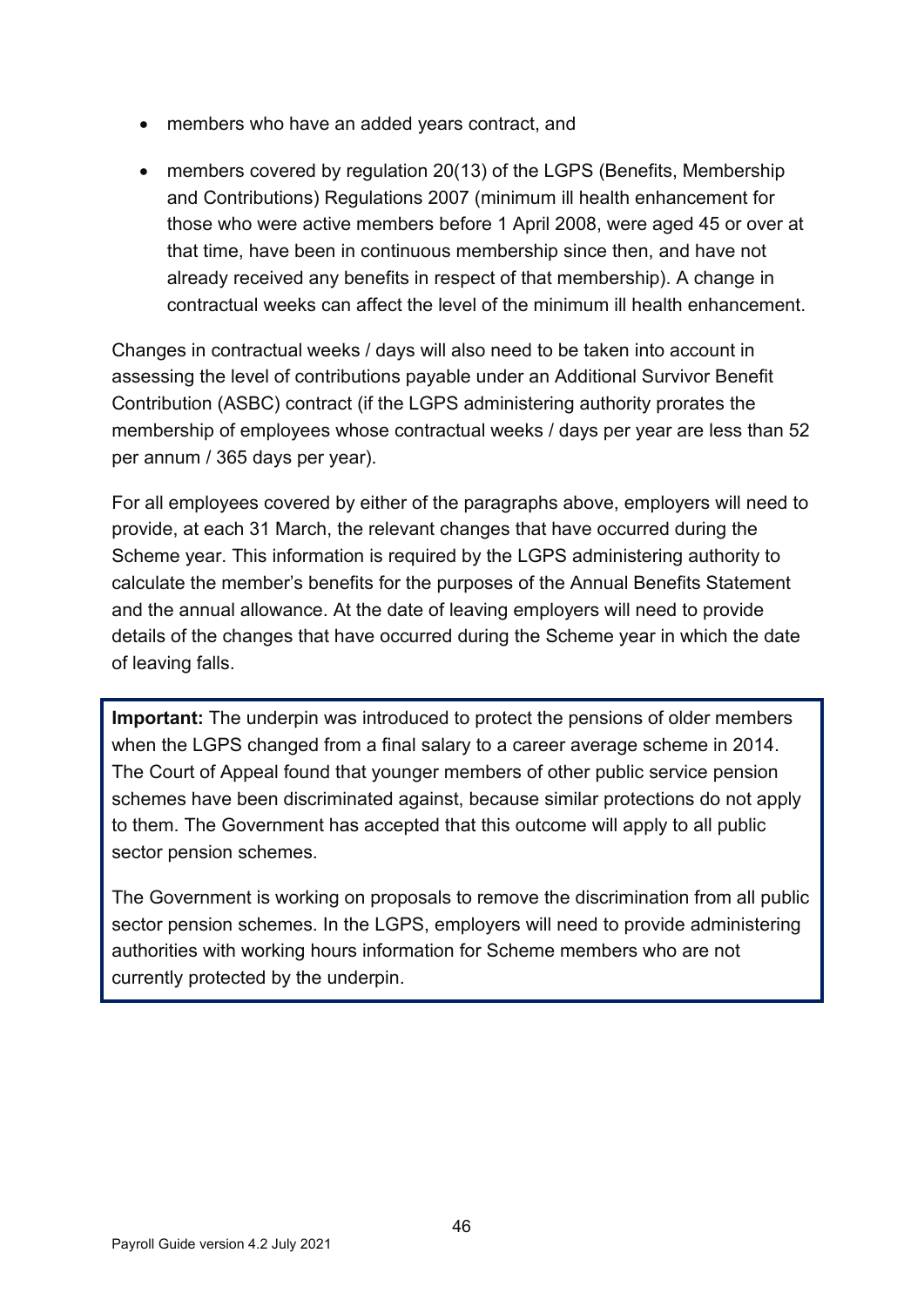# <span id="page-46-0"></span>**6.3 Breaks in membership**

Employers will still be responsible for providing details to the LGPS administering authority of breaks in 'membership' that occur before Normal Pension Age (2008 Scheme definition – normally age 65) due to:

- a trade dispute, or
- authorised unpaid leave of absence, or
- unpaid additional maternity or adoption leave or unpaid shared parental leave,

but only for those members:

- to whom the underpin calculation applies, or
- to whom the 85-year rule applies

and who have not taken out an Additional Pension Contribution (APC) contract to cover the whole of the pension that would have accrued during the trade dispute period, or taken out an APC or Shared Cost APC contract to cover the whole of the pension that would have accrued during the period of unpaid leave of absence (with compulsory employer contributions to a Shared Cost APC being limited to cover a maximum period of 36 months) or period of unpaid additional maternity or adoption leave or unpaid shared parental leave.

In addition, employers will need to provide details to the administering authority of breaks in membership due to:

• unauthorised unpaid absence

for those members:

- to whom the underpin calculation applies, or
- to whom the 85-year rule applies, or
- who have not yet met the two-year vesting period.

Unauthorised unpaid absences will always constitute a break as there is no facility to pay an APC specifically to cover the pension that would have accrued during such a period of absence.

Notification of service breaks is required so that the LGPS administering authority can determine:

• whether the final salary benefit underpin for members subject to the underpin exceeds their post 31 March 2014 career average pension, and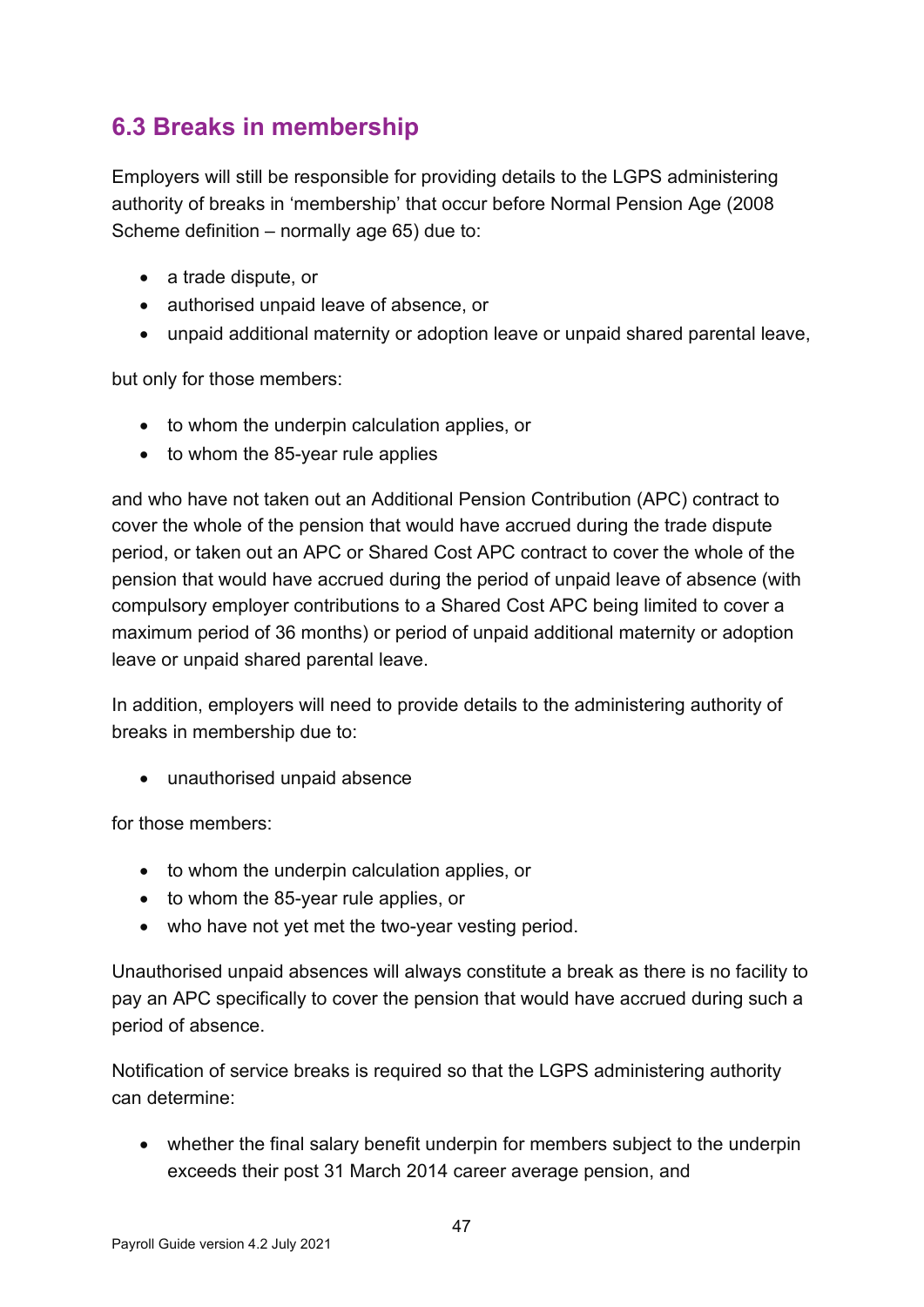- when the member meets the 85-year rule (as a break can potentially put back to a later date the date when the 85-year rule is met) and
- when the member meets the two-vear vesting period.

**Important:** The underpin was introduced to protect the pensions of older members when the LGPS changed from a final salary to a career average scheme in 2014. The Court of Appeal found that younger members of other public service pension schemes have been discriminated against, because similar protections do not apply to them. The Government has accepted that this outcome will apply to all public sector schemes.

The Government is working on proposals to remove the discrimination from all public sector pension schemes. In the LGPS, it is likely that employers will need to provide administering authorities with service break information for Scheme members who are not currently protected by the underpin.

# <span id="page-47-0"></span>**6.4 Existing additional pension contracts**

Existing Additional Voluntary Contribution (AVC), Shared Cost Additional Voluntary Contribution (SCAVC), additional regular contribution (ARC), Preston part-time buyback, added years, and Additional Survivor Benefit Contributions (ASBC) contracts in force immediately before 1 April 2014 continued.

If a member paying additional contributions under such contracts moves to the 50/50 section of the Scheme, the additional contributions under such contracts remain payable in full and are not reduced to half rate.

### <span id="page-47-1"></span>**Additional Voluntary Contributions**

Contributions made by an employee to an AVC or, in the case of a Shared Cost AVC (SCAVC), by both the employer and employee, continue to be payable in respect of a contract taken out before 1 April 2014, unless the employee, or the employer in the case of a SCAVC, elects to end the contract. Such contributions will be either a cash amount or a percentage of pensionable pay, payable per pay period.

Employee contributions to AVC contracts entered into before 1 April 2014 are no longer limited to 50% of the employee's pensionable pay. From 14 May 2018, the maximum contribution is 100% of pensionable pay (based on the 2014 Scheme definition of pensionable pay) irrespective of whether the AVC contract was entered into before or after 1 April 2014.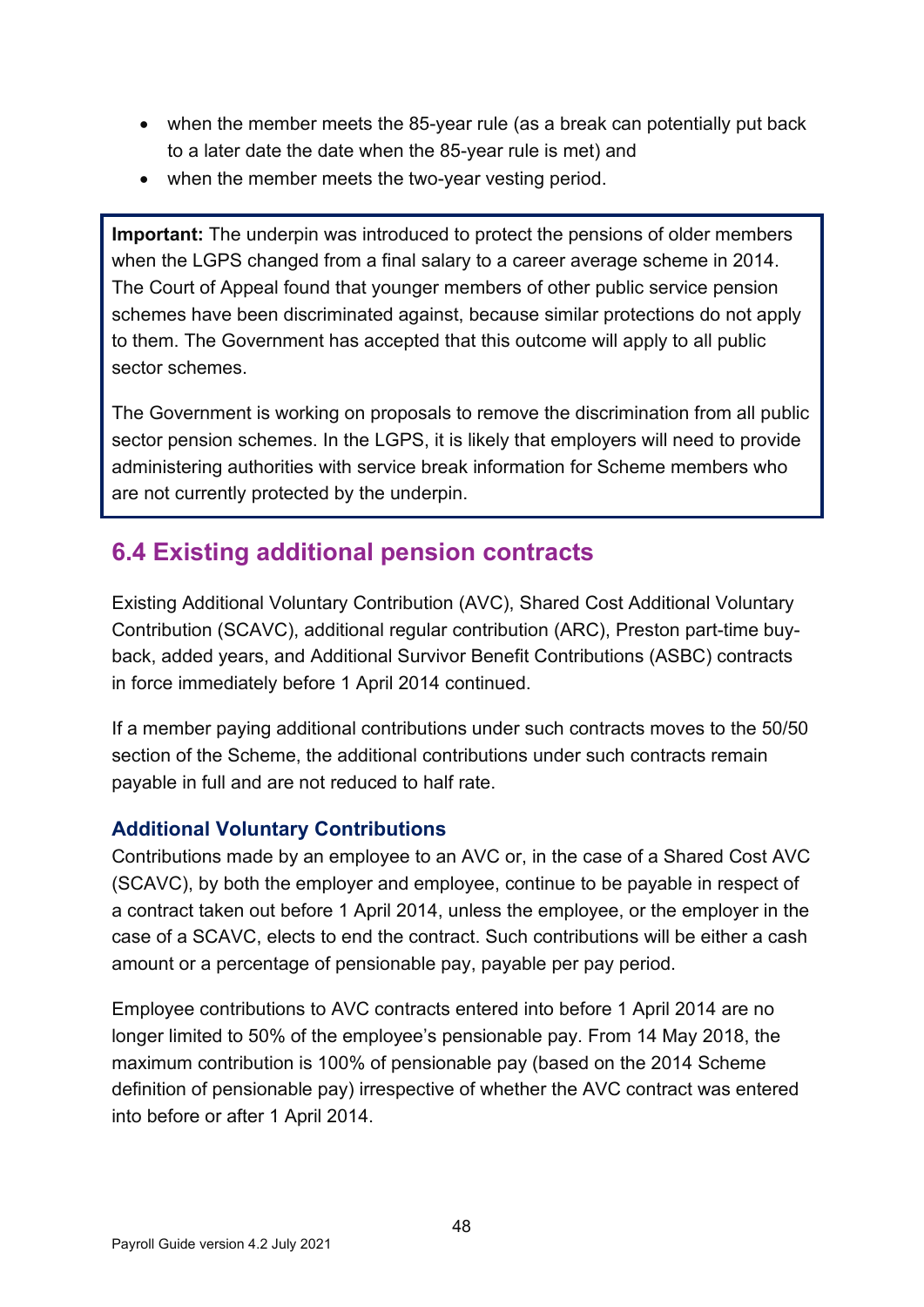During any period of:

- sickness on reduced contractual pay or no pay
- relevant child related leave (ordinary maternity, adoption or paternity leave, paid parental bereavement leave or paid shared parental leave, paid additional maternity or adoption leave), unpaid additional maternity, paternity or adoption leave or unpaid shared parental leave
- reserve forces service leave
- absence due to a trade dispute
- jury service on reduced or no pay
- any other period of authorised leave of absence, or
- any period of unpaid unauthorised absence

the employee can continue with any pre-existing AVC / SCAVC contract entered into before 1 April 2014, or can elect to end the contract. If the member continues with the contract, and is paying AVCs for additional life assurance cover, they will have to make arrangements to continue to pay the life assurance AVCs during any period when there is not enough pay to cover them if they wish to ensure their AVC life assurance cover does not lapse.

### <span id="page-48-0"></span>**Additional regular contributions (ARCs)**

Contributions under existing ARC contracts entered into before 1 April 2014 continue to be payable, but the member can elect to end the contract. Payments under these contracts are flat sums payable per pay period, not percentages of pensionable pay.

During any period of:

- relevant child related leave (ordinary maternity, adoption or paternity leave, paid parental bereavement leave or paid shared parental leave, plus paid additional maternity or adoption leave), plus unpaid additional maternity, paternity or adoption leave or unpaid shared parental leave
- reserve forces service leave where the reserve forces pay is equal to or greater than the pay that would have been paid had the member continued to be employed by the Scheme employer
- absence due to sickness on full, reduced or nil pay
- absence due to a trade dispute
- jury service on reduced or no pay
- any other period of authorised leave of absence, or
- any period of unpaid unauthorised absence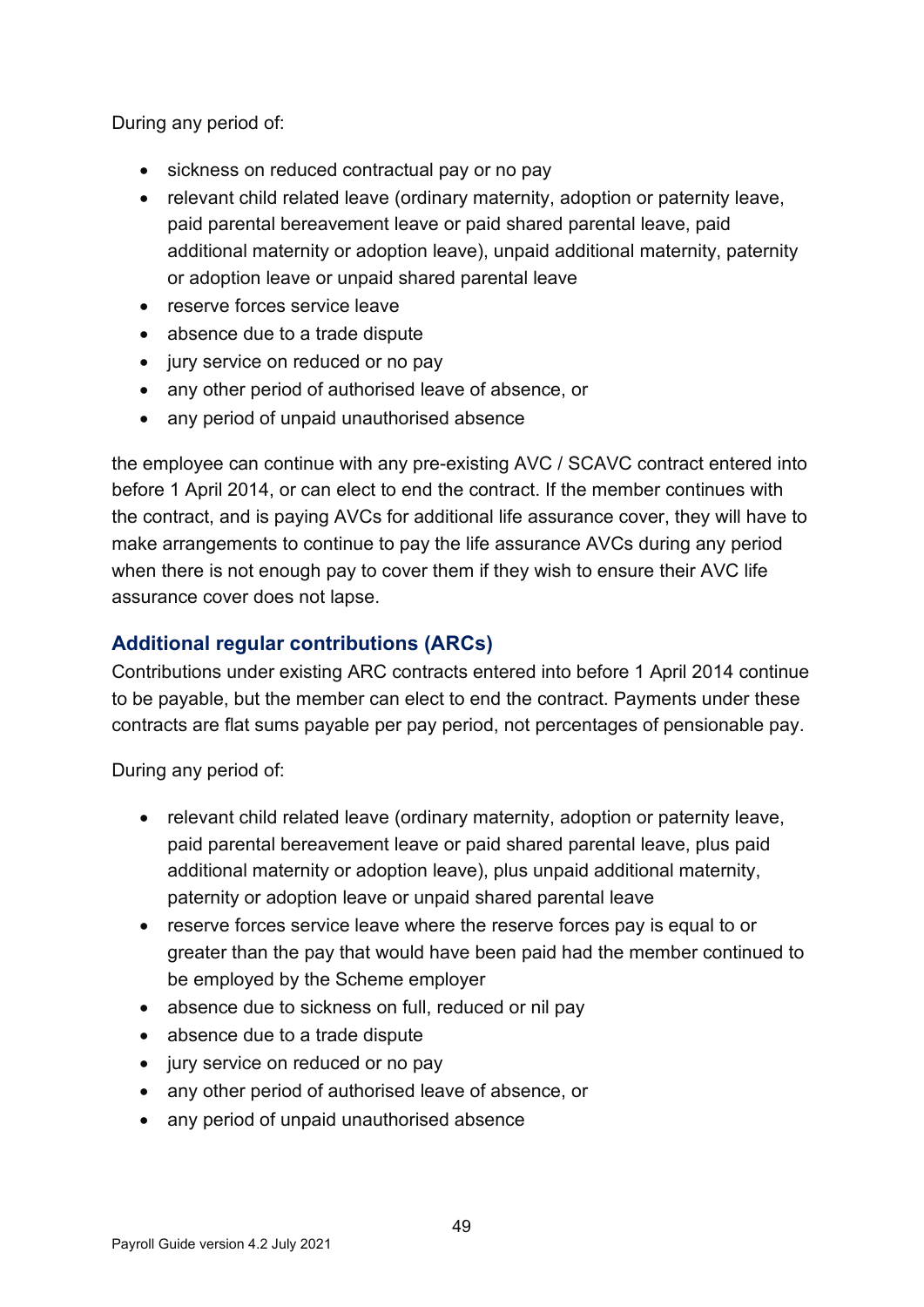the employee must continue to pay contributions under any pre-existing ARC contract entered into before 1 April 2014, unless the employee elects to end the contract. Where necessary, these contributions can be collected from pay when the member returns to work.

During any period of reserve forces service leave where the reserve forces pay is less than the pay that would have been paid had the member continued to be employed by the Scheme employer, the employee is not required to pay contributions under the ARC contract. The contributions are deemed to have been paid.

No new ARC contracts can be taken out after 31 March 2014, but the member can take out an Additional Pension Contributions (APC) contract.

### <span id="page-49-0"></span>**Added years contracts**

Existing contracts entered into by members who elected before 1 April 2008 to purchase added years of membership continue in force, unless the member elects to end the contract. Payments under these contracts are expressed as a percentage of the member's pensionable pay (2008 Scheme definition of pensionable pay). The contributions should only be deducted on the 2008 Scheme definition of pensionable pay. This excludes any pay that is pensionable in the 2014 Scheme, but which was not pensionable in the 2008 Scheme, such as non-contractual overtime.

During any period of:

- relevant child related leave (ordinary maternity, adoption or paternity leave, paid parental bereavement leave or paid shared parental leave, paid additional maternity or adoption leave), unpaid additional maternity, paternity or adoption leave or unpaid shared parental leave
- reserve forces service leave where the reserve forces pay is equal to or greater than the pay that would have been paid had the member continued to be employed by the Scheme employer
- absence due to a trade dispute
- jury service on reduced or no pay
- any other period of authorised leave of absence, or
- any period of unpaid unauthorised absence

the employee must continue to pay contributions under any pre-existing added years contract entered into before 1 April 2008, unless the employee elects to end the contract.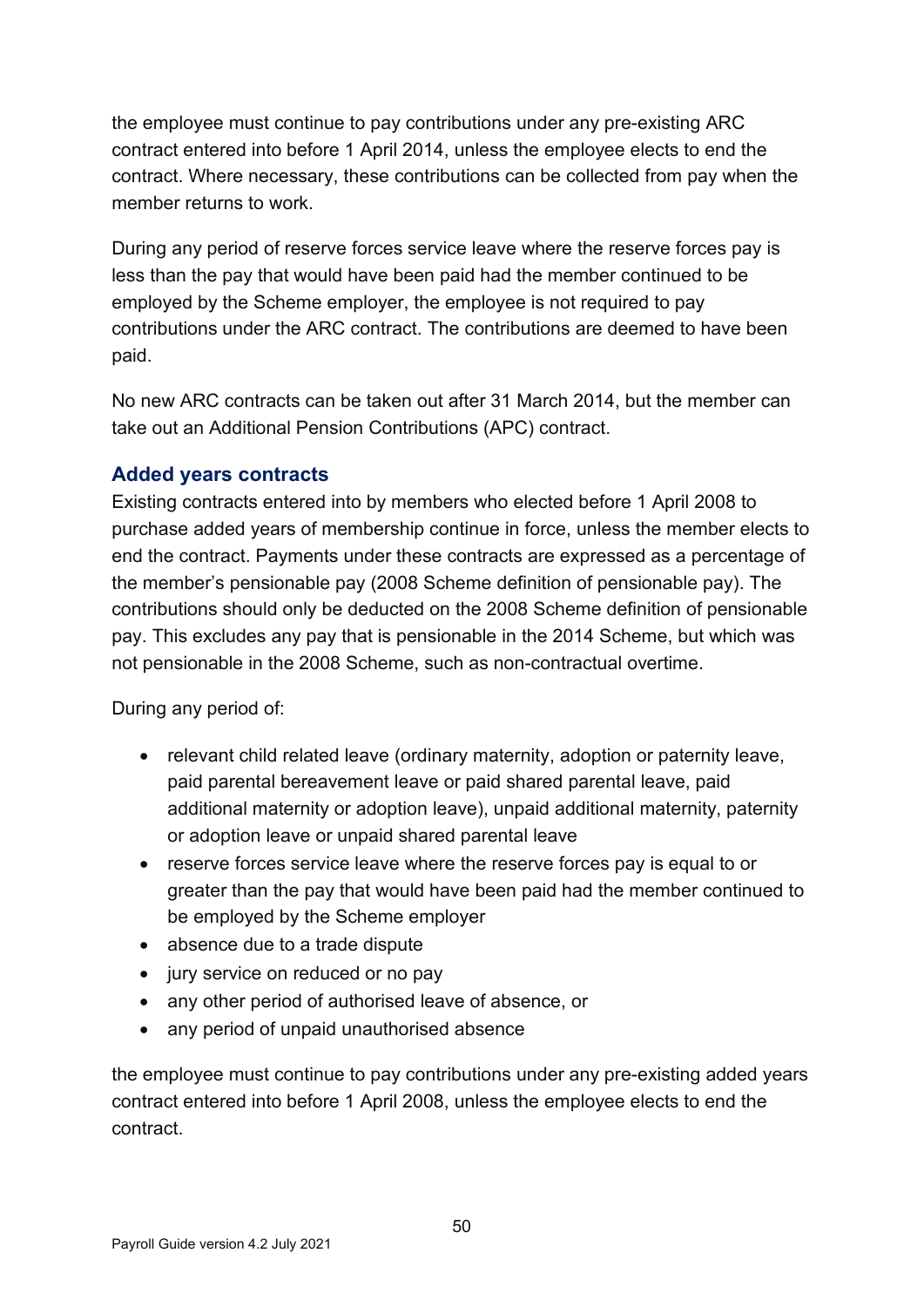During any period of absence due to sickness on full or reduced pay the member will continue to pay the contributions under the added years contract on the pay received. They do not pay contributions under the added years contract during a period of sick leave on no pay.

During any period of reserve forces service leave where the reserve forces pay is less than the pay that would have been paid had the member continued to be employed by the Scheme employer, the employee is not required to pay contributions under the added years contract. The contributions are deemed to have been paid.

# <span id="page-50-0"></span>**Preston part-time buy-back contracts**

Any existing (Preston) part-time buy-back contracts continue to be payable and, where any new cases are conceded by the employer, the Scheme member can enter into a new contract to buy-back the part-time membership. Payments under these contracts are flat sums payable per pay period (not percentages of pensionable pay).

During any period of:

- sickness on reduced contractual pay or no pay
- relevant child related leave (ordinary maternity, adoption or paternity leave, paid parental bereavement leave or paid shared parental leave, paid additional maternity or adoption leave), unpaid additional maternity, paternity or adoption leave or unpaid shared parental leave
- reserve forces service leave
- absence due to a trade dispute
- jury service on reduced or no pay
- any other period of authorised leave of absence, or
- any period of unpaid unauthorised absence

the employee must continue to pay contributions under any Preston part-time buyback contract.

# <span id="page-50-1"></span>**Additional Survivor Benefit Contributions (ASBCs) for cohabitee survivor's pension**

Any existing ASBC contracts continue to be paid, unless the employee elects to end the contract. Members who have not entered into an ASBC contract for all or part of their pre 6 April 1988 membership to count for a cohabitee survivor's pension were not able to enter into a contract to achieve this after 31 March 2014.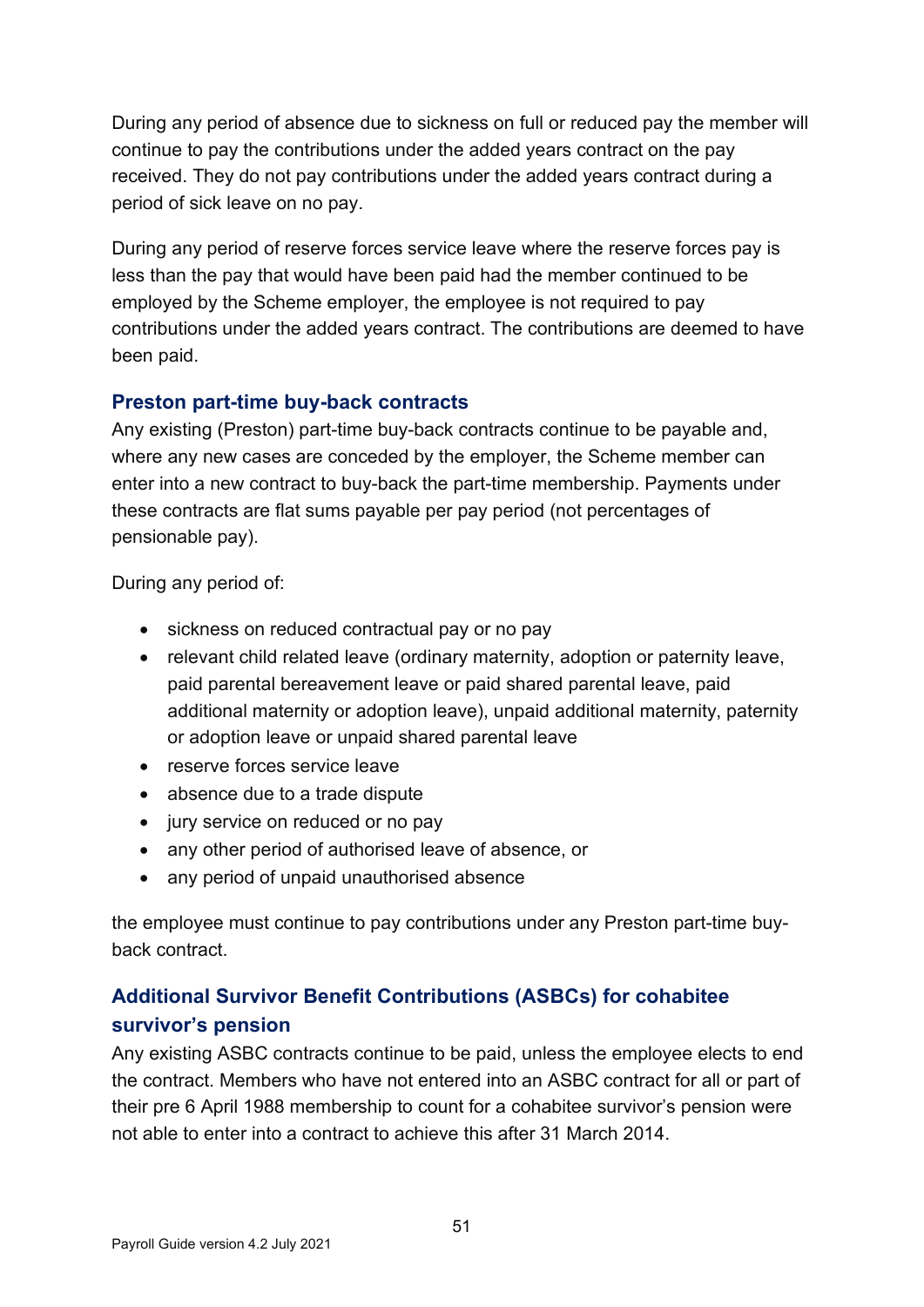Payments under existing ASBC contracts at 31 March 2014 are expressed as a percentage of the member's full time equivalent pensionable pay (2008 Scheme definition of pensionable pay).

The contributions should only be deducted on the 2008 Scheme definition of pensionable pay. This excludes any pay that is pensionable in the 2014 Scheme, but which was not pensionable in the 2008 Scheme – such as non-contractual overtime.

During any period of:

- relevant child related leave (ordinary maternity, adoption or paternity leave, paid parental bereavement leave or paid shared parental leave, paid additional maternity or adoption leave), unpaid additional maternity, paternity or adoption leave or unpaid shared parental leave
- reserve forces service leave where the reserve forces pay is equal to or greater than the pay that would have been paid had the member continued to be employed by the Scheme employer
- absence due to a trade dispute
- jury service on reduced or no pay
- any other period of authorised leave of absence, or
- any period of unpaid unauthorised absence

the employee must continue to pay contributions under any pre-existing ASBC contract entered into before 1 April 2014 (unless the employee elects to end the contract).

During any period of absence due to sickness or injury on full or reduced pay the member will continue to pay the contributions under the ASBC contract on the pay received. They do not pay contributions under the ASBC contract during a period of sick leave on no pay.

During any period of reserve forces service leave where the reserve forces pay is less than the pay that would have been paid had the member continued to be employed by the Scheme employer, the employee is not required to pay contributions under the ASBC contract. The contributions are deemed to have been paid.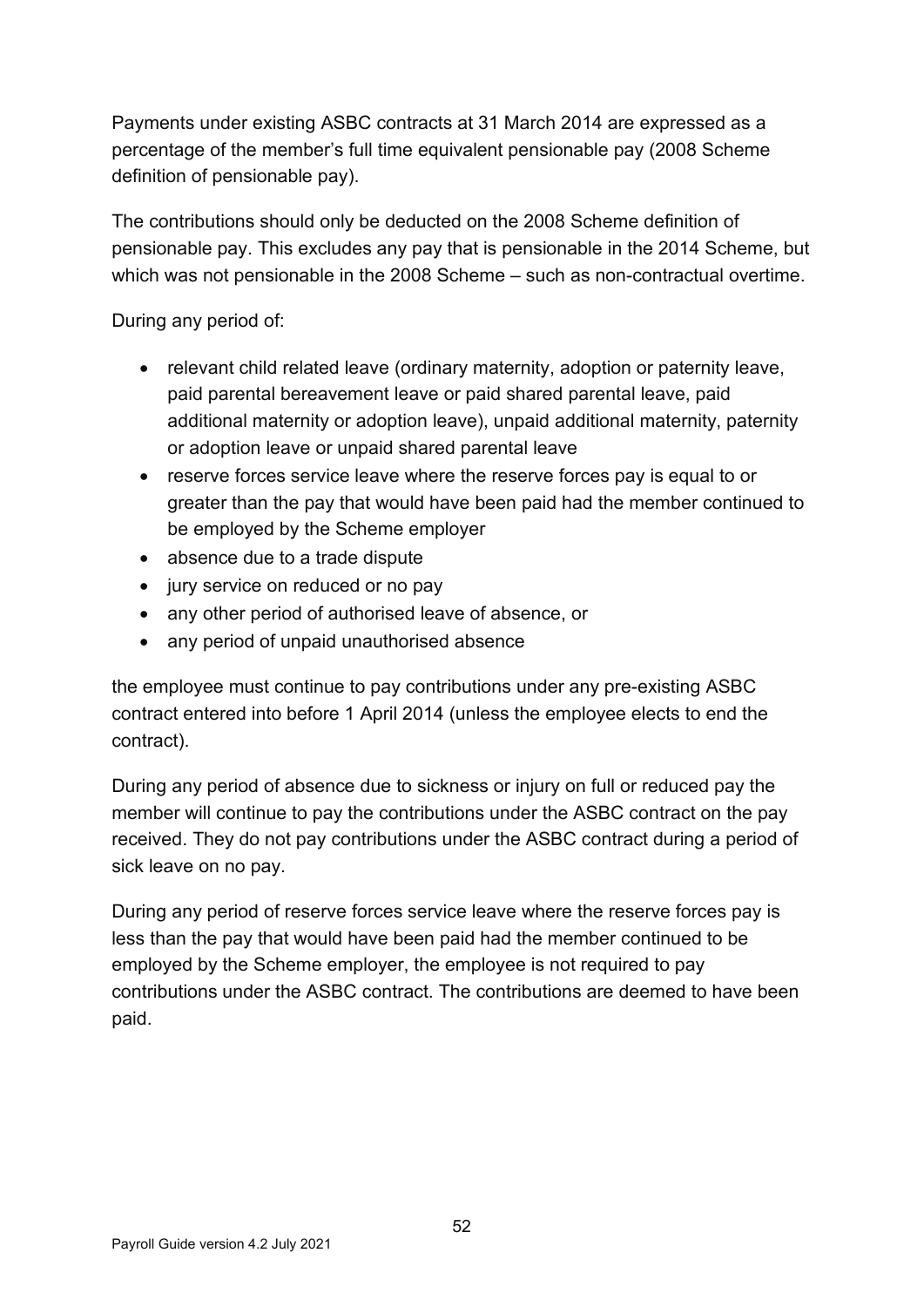# <span id="page-52-0"></span>**7. Payments in respect of a period before 1 April 2014**

Where a payment is made after 31 March 2014 that relates to a period before 1 April 2014 the employee contribution rate under the 2008 Scheme should be applied to that pay. It is acceptable for the employer contribution rate applicable at the time of payment to be applied to pre and post 2014 pensionable pay.

The pensionable pay for the pre 2014 element should be based on the 2008 Scheme definition of pensionable pay (eg excluding non-contractual overtime) and not the 2014 Scheme definition of pensionable pay (which would include non-contractual overtime).

**Important:** Any pensionable pay received after 31 March 2014 which relates to a period before 1 April 2014 should not be included in CPP1 or CPP2.

# <span id="page-52-1"></span>**8. Monthly payover of contributions**

Employers participating in the Scheme are required to pay over to the appropriate LGPS administering authority all contributions paid by employees. This includes basic contributions and employee contributions to an APC or SCAPC.

The amount must be paid over as shown below:

a) If the employee is enrolled (or re-enrolled) into the LGPS under the provisions of the Pensions Act 2008, the employee contributions deducted from pay in the first three months have to be paid over:

- where the payment is by means of an electronic communication, by no later than 22 days from the end of the month falling three months from the date the employee became a member of the Scheme, or
- if payment is made by any other means, by no later than 19 days from the end of the month falling three months from the date the employee became a member of the Scheme

#### **or**

b) In any other case (eg where the employee is contractually enrolled into the LGPS, or for contributions deducted from pay more than three months after being enrolled or re-enrolled under the provisions of the Pensions Act 2008), the employee contributions deducted from pay have to be paid over: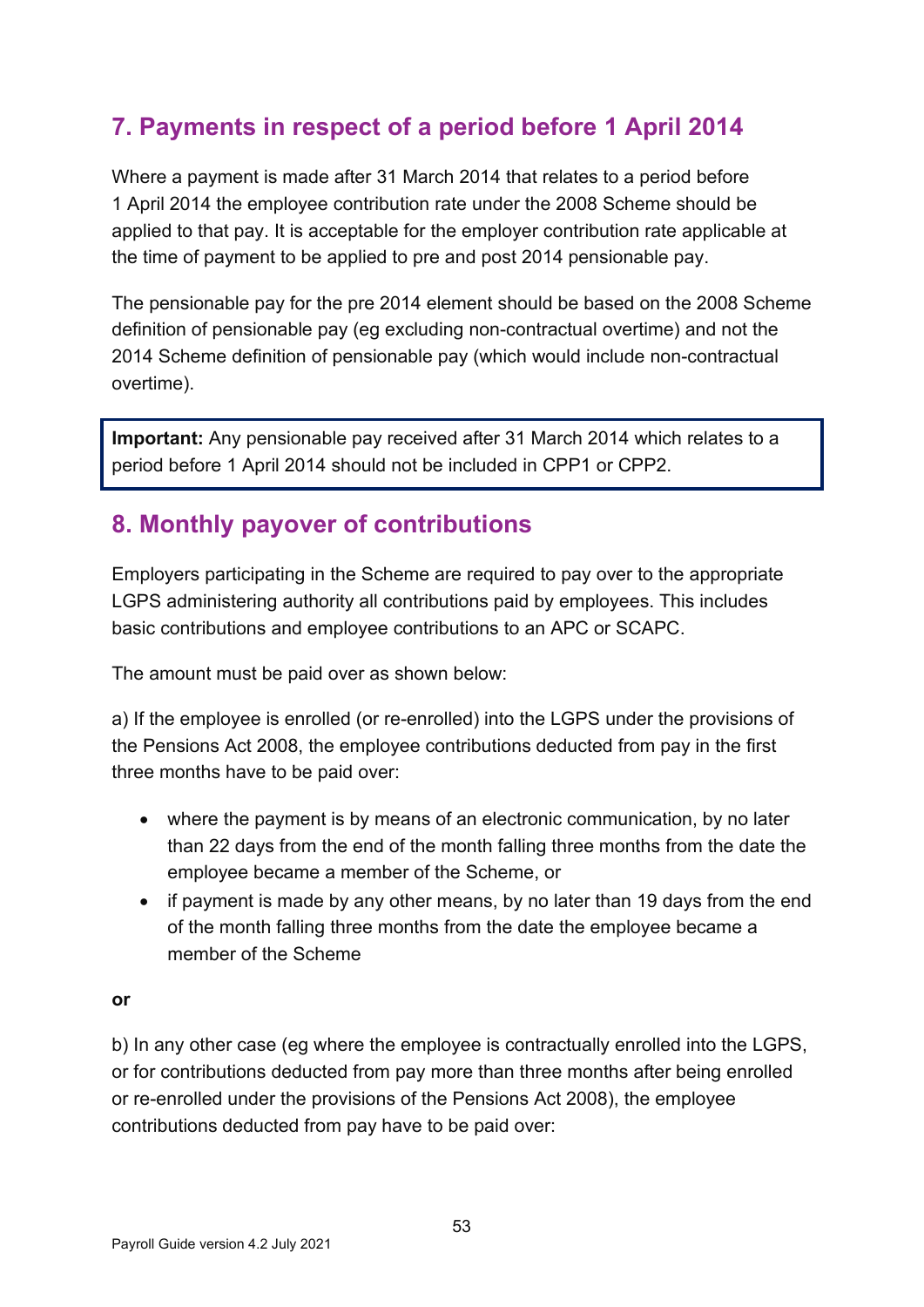- where the payment is by means of an electronic communication, by no later than 22 days after the end of the month in which the contributions were deducted from pay, or
- in any other case, by no later than 19 days after the end of the month in which the contributions were deducted from pay

#### **or**

c) any such earlier time as the LGPS administering authority may stipulate.

The payment must be accompanied by a statement, in such form as the appropriate LGPS administering authority specifies, showing:

- a) CPP1 the total pensionable pay received by members in the main section of the Scheme during the period covered by the statement. This includes the Assumed Pensionable Pay members were treated as having received during that period
- b) CEC1 the total employee contributions deducted from the pensionable pay referred to in (a)
- c) CPP2 the total pensionable pay received by members in the 50/50 section of the Scheme during the period covered by the statement. This includes the Assumed Pensionable Pay members were treated as having received during that period
- d) CEC2 the total employee contributions deducted from the pensionable pay referred to in (c)
- e) CRC the total employer contributions in respect of the pensionable pay referred to in (a) and (c)
- f) EAPC CAC the total Additional Pension Contributions paid by members during the period covered by the statement, and
- g) RAPC CARC the total Additional Pension Contributions paid by the employer during the period covered by the statement.

Employers participating in the Scheme are required to pay over to the appropriate LGPS administering authority all contributions paid by employers. This includes both basic contributions and the employer contributions to a SCAPC.

The employer contributions must be paid over to the appropriate LGPS administering authority on or before such dates falling at intervals of not more than 12 months as the LGPS administering authority may specify. It is common practice for the employer contributions to be paid over to the appropriate LGPS administering authority at the same time as the employee contributions.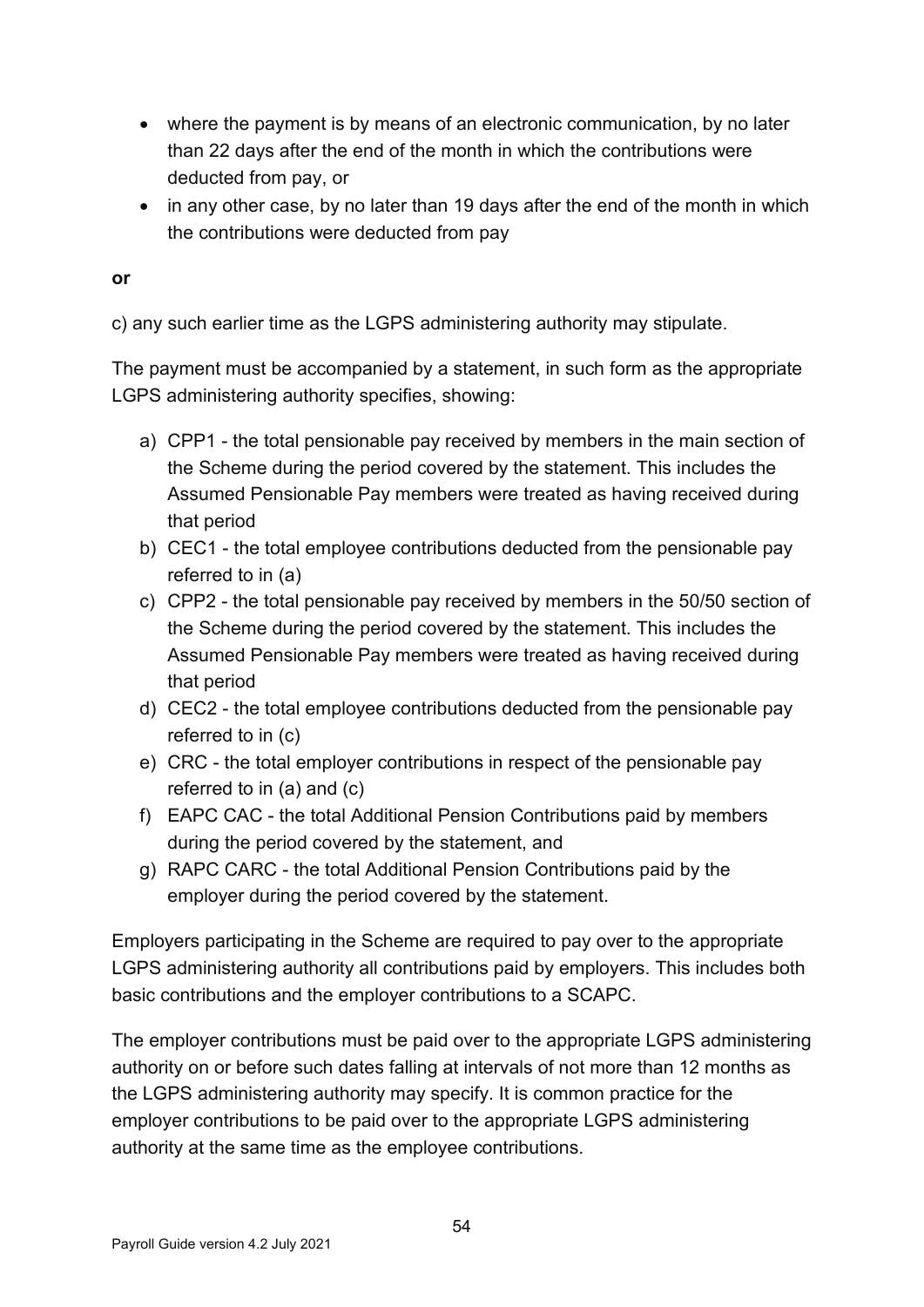It should be noted that:

- 1. employee and employer pension contributions and AVCs / SCAVCs collected on pay paid after 31 March 2014 which was due in respect of a period before 1 April 2014 (see [section 7\)](#page-52-0), and
- 2. contributions for added years, Preston part-time buy-back, ARCs and ASBCs (see [section 6.4\)](#page-47-0)

must also be paid over to the AVC provider or LGPS administering authority within the timescales mentioned above.

The payments in respect of (1.) must be accompanied by a statement, in such form as the appropriate LGPS administering authority specifies, showing:

- a) the name, pay and contribution band of each employee from whose pay such employee pension contributions or contributions to an AVC or SCAVC have been deducted,
- b) which of those employees have paid AVCs or SCAVCs,
- c) the amounts of pension contributions deducted from each employee per pay band and the period covered by the deductions, and
- d) the amount of employee contributions to an AVC or SCAVC, per employee, and the period covered by the deductions.

The payments in respect of (2.) should be accompanied by a statement, in such form as the appropriate LGPS administering authority specifies.

There are other payments that employers may have to pay to the Pension Fund (but these are unlikely to impact on payroll) – see section 18 of the 'HR guide' which you can find on the ['Employer guides and documents'](https://www.lgpsregs.org/employer-resources/guidesetc.php) page of [www.lgpsregs.org.](http://www.lgpsregs.org/)

# <span id="page-54-0"></span>**9. End of year template report**

Within three months of each Scheme year end, each Scheme employer must send to the appropriate LGPS administering authority a statement showing, for each separate employment of all employees who have been active members during the Scheme year: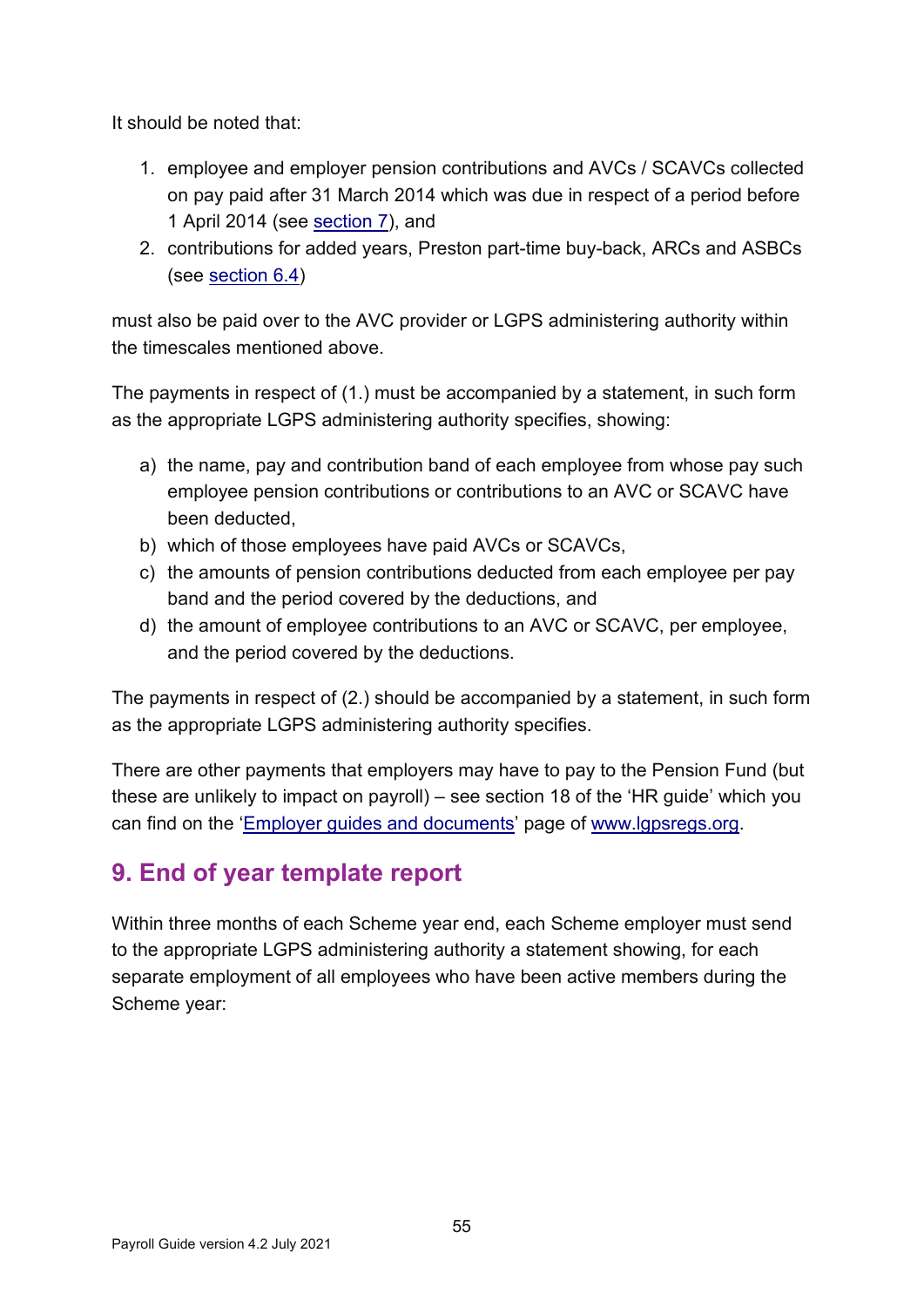#### **Table 5: End of year data**

| Information for each employment                                                                                     | <b>Format</b>                |
|---------------------------------------------------------------------------------------------------------------------|------------------------------|
| Scheme year ending                                                                                                  | Date                         |
| Surname                                                                                                             | Alphanumeric                 |
| Forename (or initials)                                                                                              | Alphanumeric                 |
| Gender                                                                                                              | Alphanumeric (M or F)        |
| Date of birth                                                                                                       | Date                         |
| National insurance number                                                                                           | Alphanumeric (No TN numbers) |
| Unique ID for the employment                                                                                        | Alphanumeric                 |
| Date became an active member of the Scheme<br>in the employment if this was during the Scheme<br>year <sup>3</sup>  | Date                         |
| Date ceased active membership of the Scheme<br>in the employment if this was during the Scheme<br>year <sup>3</sup> | Date                         |

- the date of the beginning of the Scheme year, or
- the date the employee became an active member of the Scheme in the employment during the Scheme year, if later plus
- the date of the end of the Scheme year, or
- the date the employee ceased to be an active member of the Scheme in the employment during the Scheme year, if earlier

However, at a practical level, the LGPC Secretariat thinks that administering authorities will only require the two items listed in the table above to be provided, ie date joined the Scheme in that employment if this was during the Scheme year (including those who joined the Scheme on 1 April) and the date ceased active membership in that employment if that was during the Scheme year (including those who ceased on 31 March). The reason administering authorities will require the date joined the Scheme in the employment if this was during the Scheme year (including those who joined the Scheme on 1 April) and the date ceased active membership in the employment if that was during the Scheme year (including those who ceased on 31 March) is to ensure records are correct and up to date and to identify where notification of new joiners or leavers has not been received. We do not think funds require dates for every Scheme member if they have been in the Scheme for the whole Scheme year (ie 1 April to 31 March).

<span id="page-55-0"></span> $3$  Regulation 80(4)(a) of the LGPS Regulations 2013 states that the employer must provide the 'dates of active membership' for the Scheme year. A strict interpretation of that regulation would mean that the employer would have to provide the dates of active membership during the Scheme year being: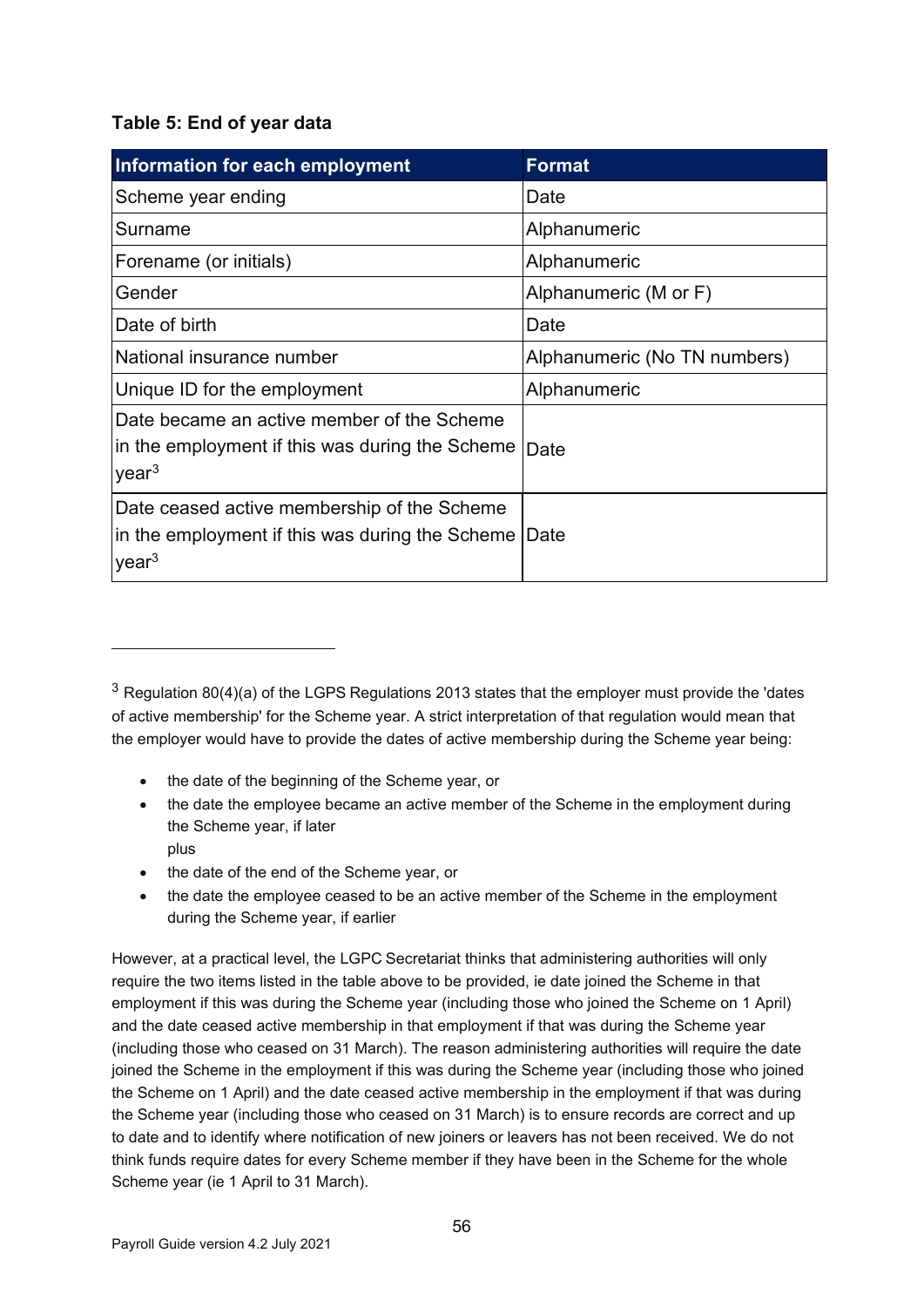| Information for each employment                                                                                                                                                                                                                                                                                                                                                                                                                                                                        | <b>Format</b>              |  |
|--------------------------------------------------------------------------------------------------------------------------------------------------------------------------------------------------------------------------------------------------------------------------------------------------------------------------------------------------------------------------------------------------------------------------------------------------------------------------------------------------------|----------------------------|--|
| CPP1: Cumulative pensionable pay received in<br>the employment during the Scheme year whilst<br>in the main section. This includes:<br>the Assumed Pensionable Pay the<br>member was treated as receiving during<br>the Scheme year<br>the value of emoluments specified in the<br>contract of employment as being<br>pensionable emoluments including the<br>value of salary sacrificed for childcare<br>vouchers and pension contribution salary<br>sacrifice via a Shared cost AVC<br>arrangement.  | Number to 2 decimal places |  |
| CEC1: Cumulative employee contributions (if<br>any) deducted from pensionable pay in previous<br>field                                                                                                                                                                                                                                                                                                                                                                                                 | Number to 2 decimal places |  |
| CPP2: Cumulative pensionable pay received in<br>the employment during the Scheme year whilst<br>in the 50/50 section. This includes:<br>the Assumed Pensionable Pay the<br>member was treated as receiving during<br>the Scheme year<br>the value of emoluments specified in the<br>contract of employment as being<br>pensionable emoluments including the<br>value of salary sacrificed for childcare<br>vouchers and pension contribution salary<br>sacrifice via a Shared cost AVC<br>arrangement. | Number to 2 decimal places |  |
| CEC2: Cumulative employee contributions (if<br>any) deducted from pensionable pay in previous<br>field                                                                                                                                                                                                                                                                                                                                                                                                 | Number to 2 decimal places |  |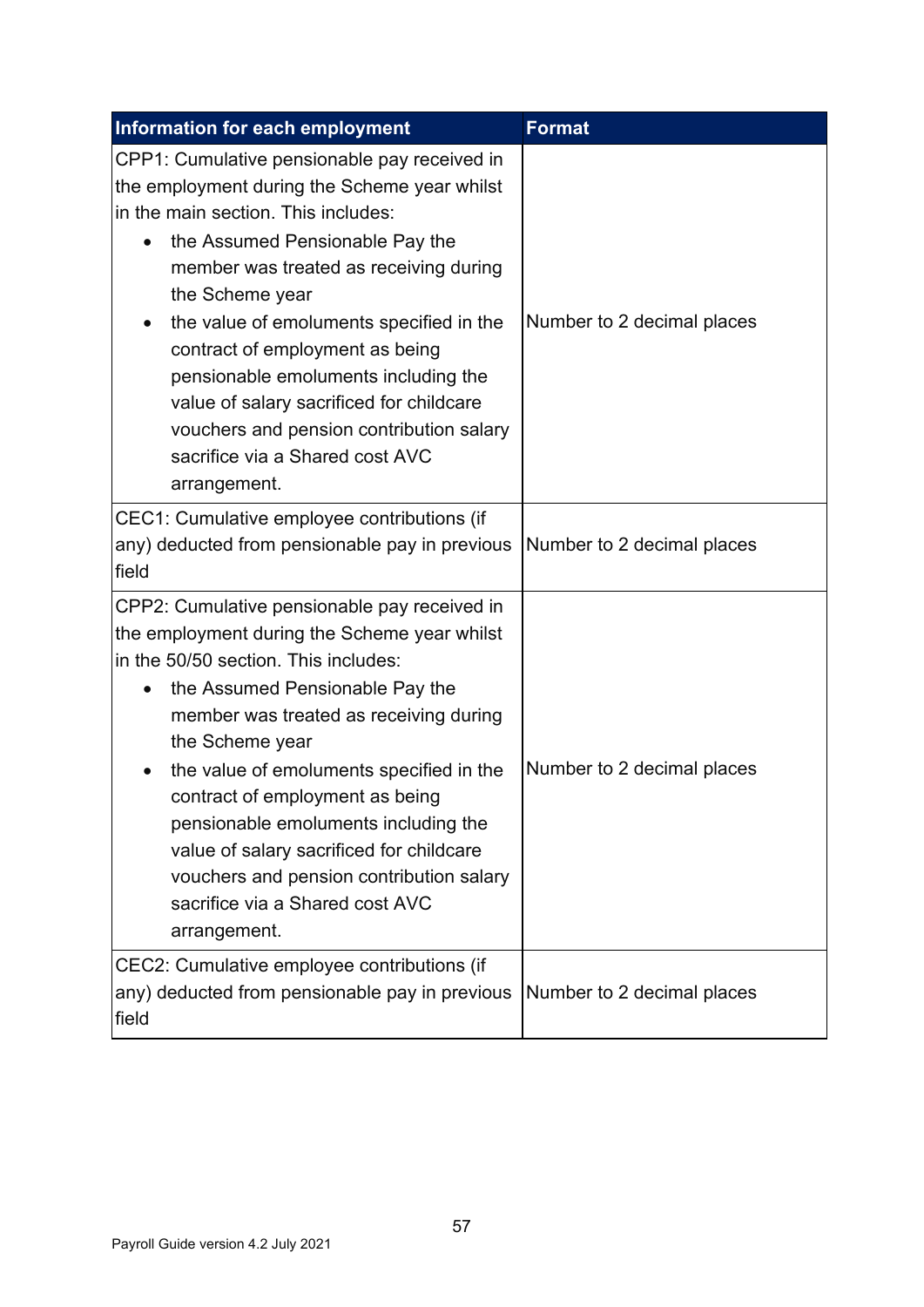| Information for each employment                                                                                                                                                                                                                                                                                                                                                                                                                                                                  | <b>Format</b>              |
|--------------------------------------------------------------------------------------------------------------------------------------------------------------------------------------------------------------------------------------------------------------------------------------------------------------------------------------------------------------------------------------------------------------------------------------------------------------------------------------------------|----------------------------|
| Section of the Scheme the employee was a<br>member of in the employment at the end of the<br>Scheme year, or at the date of cessation of<br>active membership in the employment if this was<br>before the end of the Scheme year. <sup>4</sup>                                                                                                                                                                                                                                                   | Alphanumeric               |
| <b>CRC: Cumulative employer contributions</b><br>deducted from pensionable pay in respect of the<br>employment. This includes:<br>the Assumed Pensionable Pay the<br>member was treated as receiving during<br>the Scheme year<br>the value of emoluments specified in the<br>contract of employment as being<br>pensionable emoluments including the<br>value of salary sacrificed for childcare<br>vouchers and pension contribution salary<br>sacrifice via a Shared cost AVC<br>arrangement. | Number to 2 decimal places |
| <b>EAPC CAC: Cumulative Additional Pension</b><br>Contributions (APCs), if any, paid in respect of<br>the employment by the employee                                                                                                                                                                                                                                                                                                                                                             | Number to 2 decimal places |
| <b>RAPC CARC: Cumulative Additional Pension</b><br>Contributions (APCs), if any, paid in respect of<br>the employment by the employer                                                                                                                                                                                                                                                                                                                                                            | Number to 2 decimal places |
| <b>EAVC CAC: Cumulative Additional Voluntary</b><br>Contributions (AVCs), if any, paid in respect of<br>the employment by the employee                                                                                                                                                                                                                                                                                                                                                           | Number to 2 decimal places |
| <b>RAVC CARC: Cumulative Additional Voluntary</b><br>Contributions (AVCs), if any, paid in respect of<br>the employment by the employer                                                                                                                                                                                                                                                                                                                                                          | Number to 2 decimal places |

<span id="page-57-0"></span><sup>&</sup>lt;sup>4</sup> The LGPC Secretariat believes that this information should be provided to the LGPS administering authority as it is required to ensure the member's pension record is correct and up to date and because the information may be needed to produce projections for Annual Benefit Statements.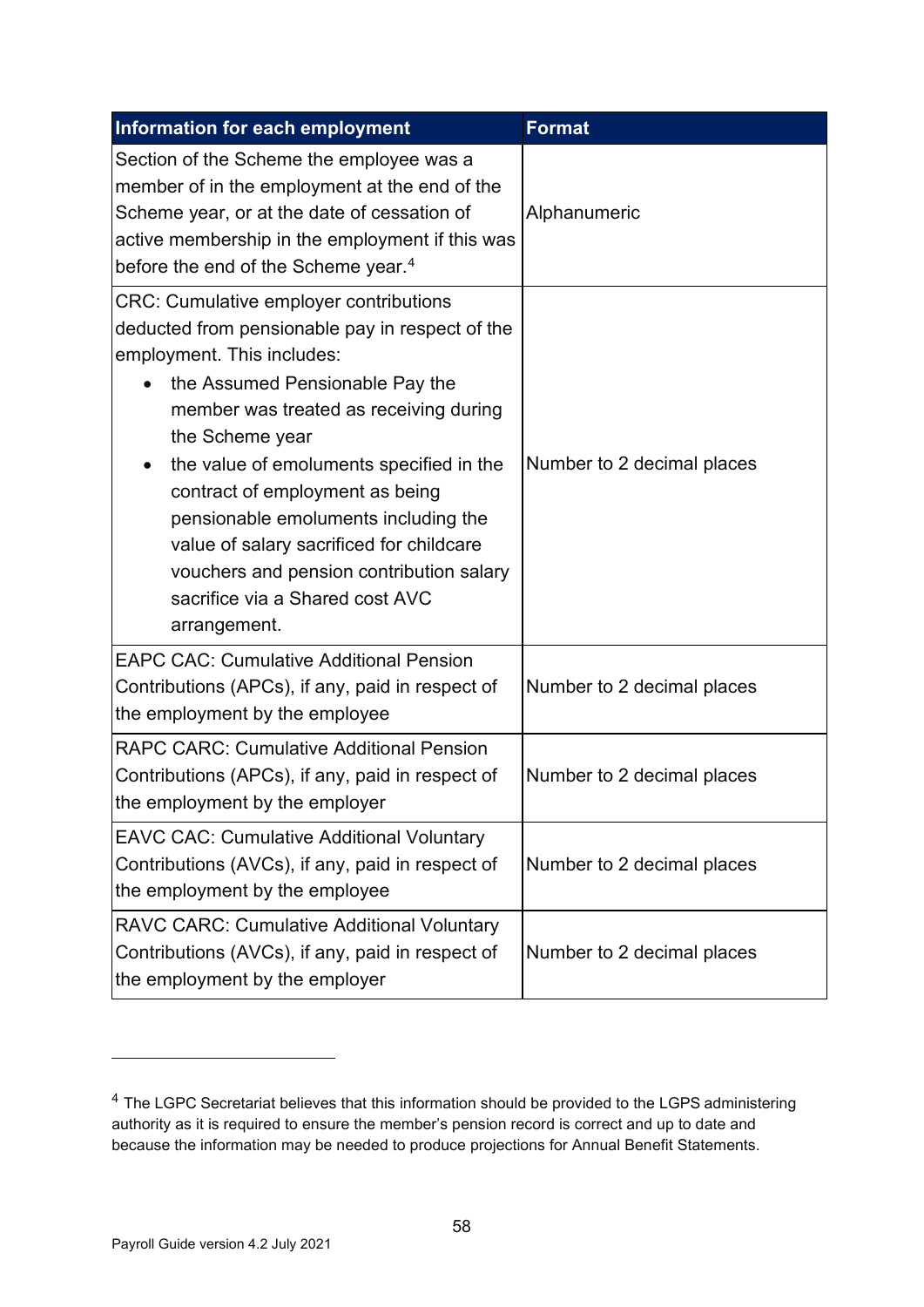For employees with membership of the 2008 Scheme who are active members at the end of the Scheme year, the employer will also need to provide:

### **Table 6: additional end of year data for joiners before 1 April 2014**

| Information for each employment              | Format                     |  |
|----------------------------------------------|----------------------------|--|
| Full time equivalent pay for the Scheme year | Number to 2 decimal places |  |

Employers may not know in all cases whether an employee has membership of the 2008 Scheme. Administering authorities may request a full time equivalent pay figure for the year for all Scheme members.

# <span id="page-58-0"></span>**10. Glossary of acronyms**

| <b>APC</b>       | Additional Pension Contributions (paid by Scheme member)                                                     |
|------------------|--------------------------------------------------------------------------------------------------------------|
| <b>APP</b>       | <b>Assumed Pensionable Pay</b>                                                                               |
| <b>ARC</b>       | Additional Regular Contributions (paid by Scheme member)                                                     |
| <b>ASBC</b>      | Additional Survivor Benefit Contributions (paid by Scheme member)                                            |
| <b>AVC</b>       | Additional Voluntary Contributions (paid by Scheme member)                                                   |
| <b>CAC</b>       | The employee's total additional contributions (per type) for the<br>Scheme year in respect of the employment |
| <b>CARC</b>      | The employer's total additional contributions (per type) for the<br>Scheme year in respect of the employment |
| CEC1             | Cumulative employee contributions (if any) deducted from<br>pensionable pay whilst in main section           |
| CEC <sub>2</sub> | Cumulative employee contributions (if any) deducted from<br>pensionable pay whilst in 50/50 section          |
| CPP <sub>1</sub> | Cumulative pensionable pay received in the employment during the<br>Scheme year whilst in main section       |
| CPP <sub>2</sub> | Cumulative pensionable pay received in the employment during the<br>Scheme year whilst in 50/50 section      |
| <b>CRC</b>       | Cumulative employer contributions deducted from pensionable pay<br>in respect of the employment              |